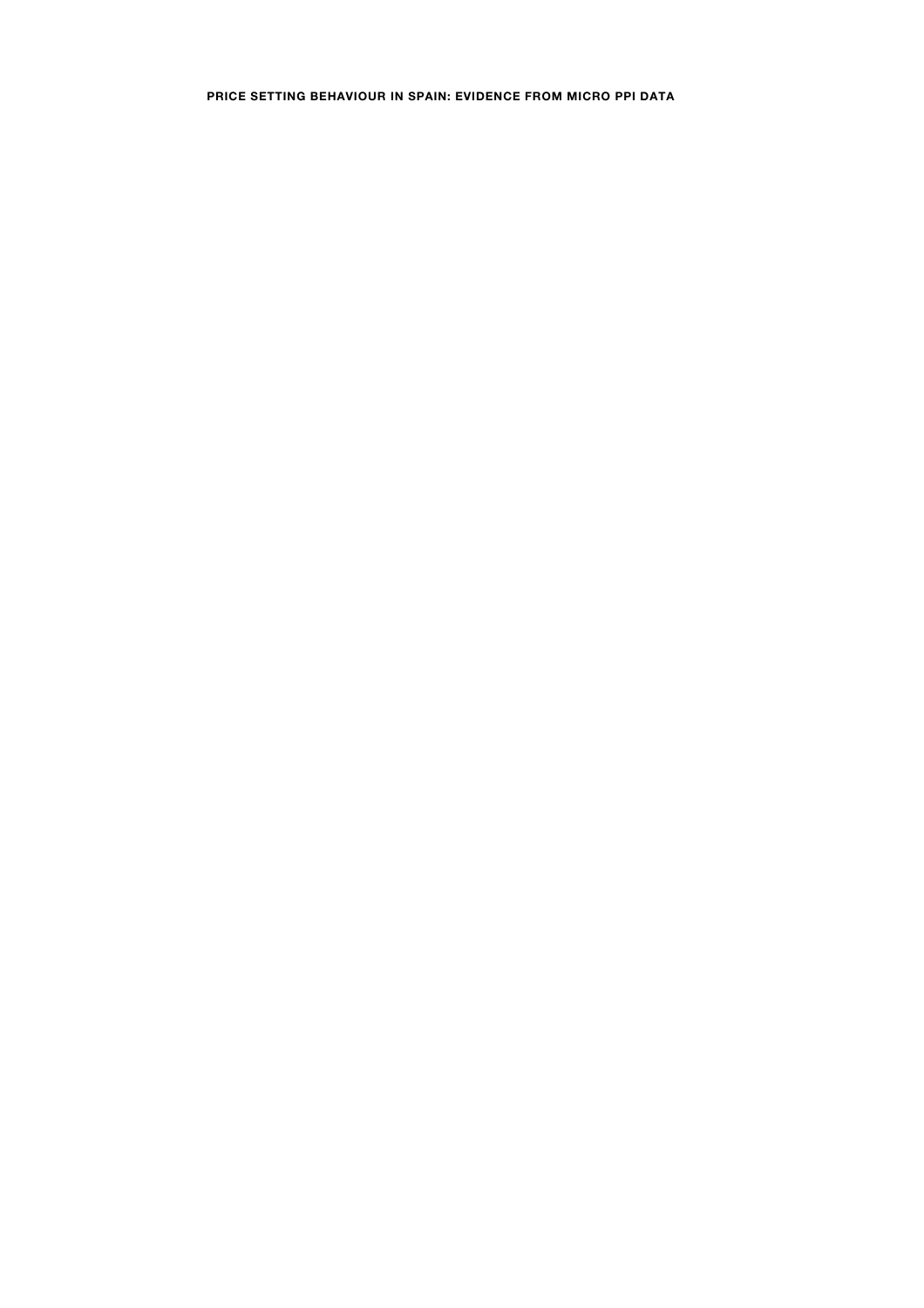# PRICE SETTING BEHAVIOUR IN SPAIN: EVIDENCE FROM MICRO PPI DATA

Luis J. Álvarez, Pablo Burriel and Ignacio Hernando

BANCO DE ESPAÑA

 (\*) This study was conducted in the context of the Eurosystem Inflation Persistence Network. We are extremely grateful to the *Instituto Nacional de Estadística* for providing us with the dataset, and particularly to Manuel Garrido for his help. In addition, we wish to thank Jerzy Konieczny, Philip Vermeulen, all the RG3 members and an anonymous referee for very helpful comments and suggestions.

Documentos de Trabajo. N.º 0527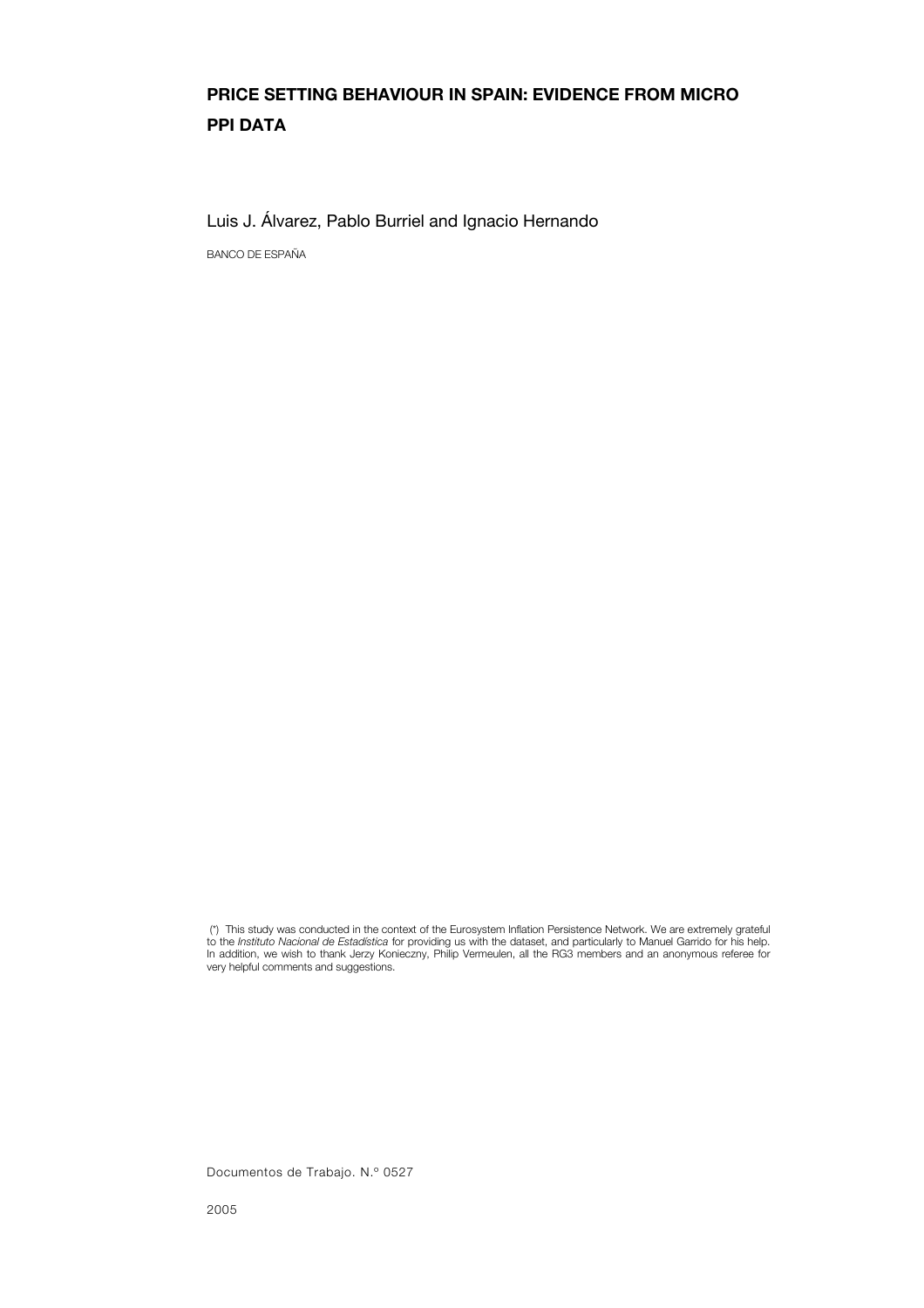The Working Paper Series seeks to disseminate original research in economics and finance. All papers have been anonymously refereed. By publishing these papers, the Banco de España aims to contribute to economic analysis and, in particular, to knowledge of the Spanish economy and its international environment.

The opinions and analyses in the Working Paper Series are the responsibility of the authors and, therefore, do not necessarily coincide with those of the Banco de España or the Eurosystem.

The Banco de España disseminates its main reports and most of its publications via the INTERNET at the following website: http://www.bde.es.

Reproduction for educational and non-commercial purposes is permitted provided that the source is acknowledged.

© BANCO DE ESPAÑA, Madrid, 2005

ISSN: 0213-2710 (print) ISSN: 1579-8666 (on line) Depósito legal: Imprenta del Banco de España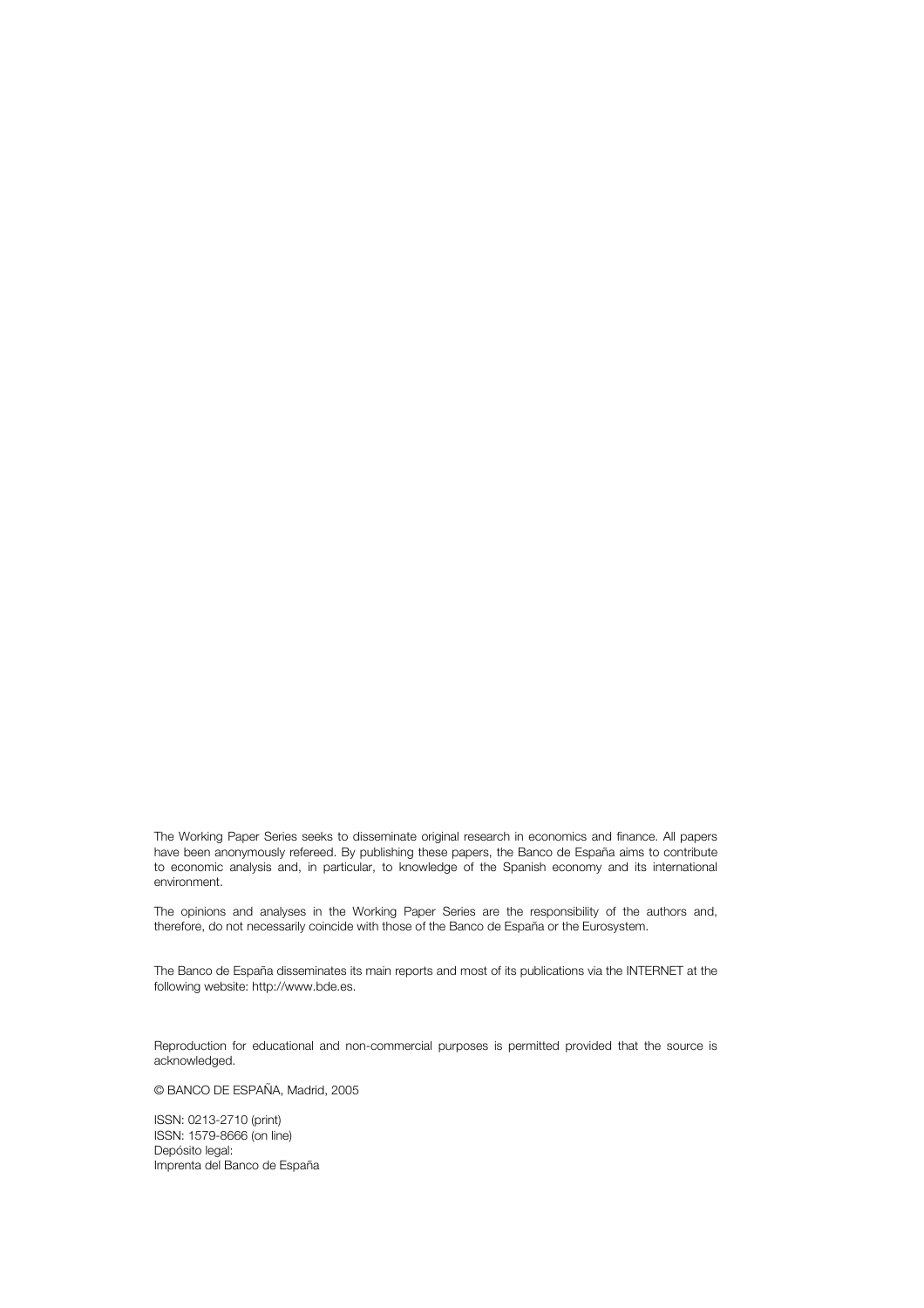### Abstract

This paper identifies the basic features of price setting behaviour at the producer level in the Spanish economy using a large dataset containing the micro data underlying the construction of the PPI over the period 1991-1999. The paper explores how these general features are affected by some specific factors (cost structure, degree of competition, demand conditions, government intervention, level of inflation, seasonality, and the practice of using attractive prices) and presents a comparison of price setting practices at the producer and at the consumer level to ascertain whether the retail sector augments or mitigates price stickiness. We find that prices do not change often but do so by a large amount. The cost structure, proxied by the labour share and the relevance of raw materials, and the degree of competition, proxied by import penetration, affect price flexibility. We also find some evidence that producer prices are more flexible than consumer prices.

Keywords: price setting, producer prices, frequency of price changes.

JEL Codes: E31, D40.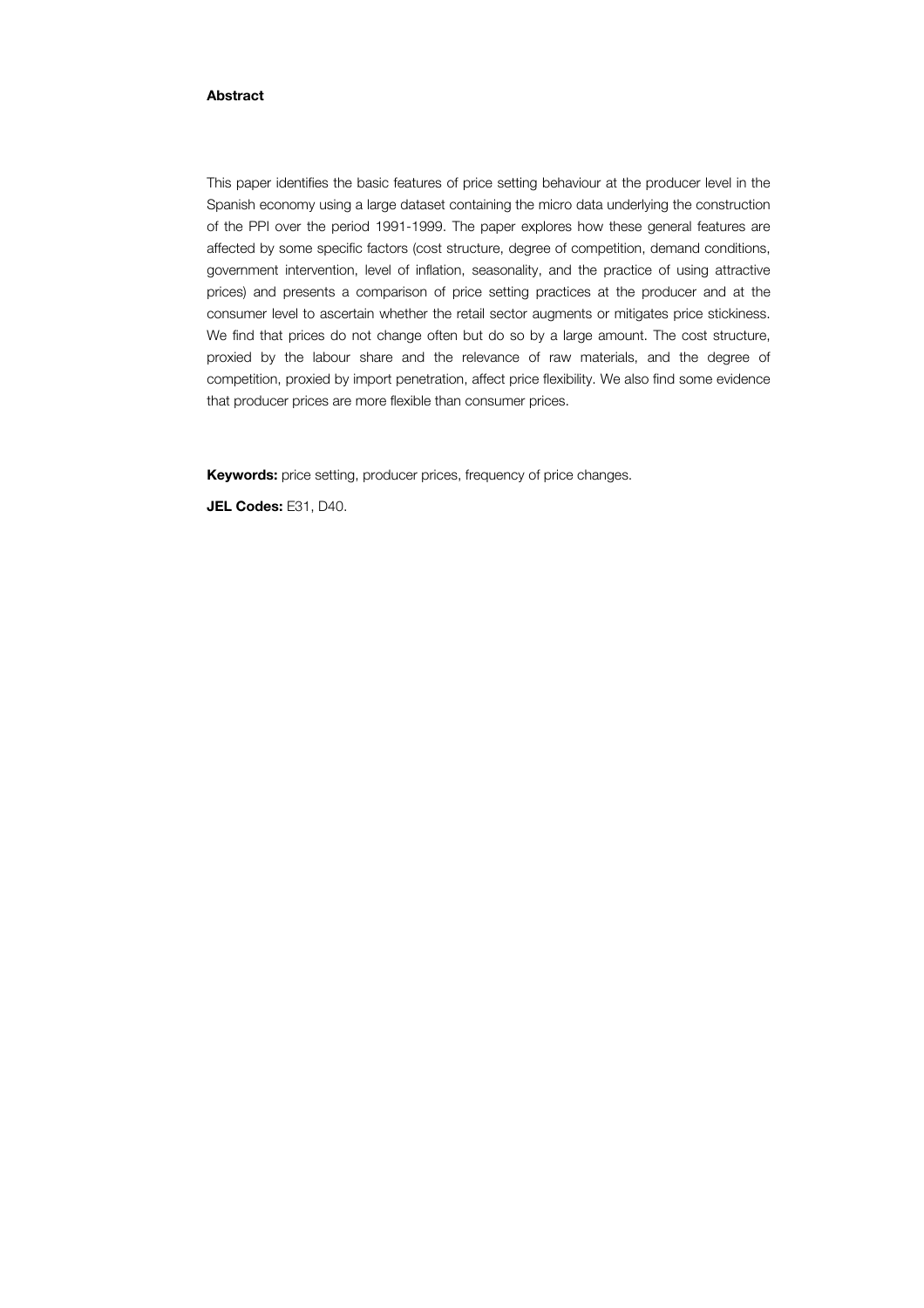#### Non-technical summary

This paper identifies the basic features of price setting behaviour at the producer level in the Spanish economy using a large dataset containing the micro price data underlying the construction of the Producer Price Index (PPI) over the period 1991-1999. The paper extends the empirical evidence on price setting behaviour in Spain obtained in other studies using micro consumer prices [Álvarez and Hernando (2004)] and survey data [Álvarez and Hernando (2005)] and contributes to enlarge the scant international evidence available on PPI individual data. Our analysis provides evidence on the frequency and size of price adjustments, distinguishing between price increases and price reductions, and reports direct estimates of the duration of price spells. Then, we document differences in the general features of price setting behaviour across types of products and explore how these general features are affected by some specific factors, including the cost structure, the degree of competition, demand conditions, government intervention, the level of inflation, seasonality, and the practice of using psychological and round prices. Finally, the paper presents a comparison of price setting practices at the producer and at the consumer level to try to ascertain whether the retail sector augments or mitigates price stickiness. The main conclusions of our empirical research are the following:

1. Producer prices are moderately sticky. The weighted average frequency of price changes is 21%. Alternatively, the direct computation of the duration of price spells indicates that average duration is slightly less than 1 year.

2. We find a great deal of heterogeneity in the frequency of price adjustment. As expected, the flexibility of prices is greatest for energy, other intermediate goods and food products and the highest degree of price stickiness is observed for capital goods and consumption durables. In turn, the size of price changes is almost identical for the different product categories.

3. While prices are moderately sticky, we do not find strong signs of a higher degree of downward rigidity. Price decreases are only slightly less frequent than price increases, which is consistent with positive and moderate trend inflation. Moreover, prices remain unchanged for shorter periods following a price reduction than a price increase.

4. Even though prices of most products do not change often, they typically change by a large amount (4.8% on average). There are no asymmetries between price increases and decreases. We also find a negative relationship between frequency of adjustment and size of price changes.

5. The cost structure of a firm affects the frequency of price change. Specifically, the prices are more flexible the lower the labour share and the higher the relevance of raw materials and outsourcing.

6. The degree of competition in markets affects price flexibility. Specifically, the higher import penetration the higher is the frequency of price change.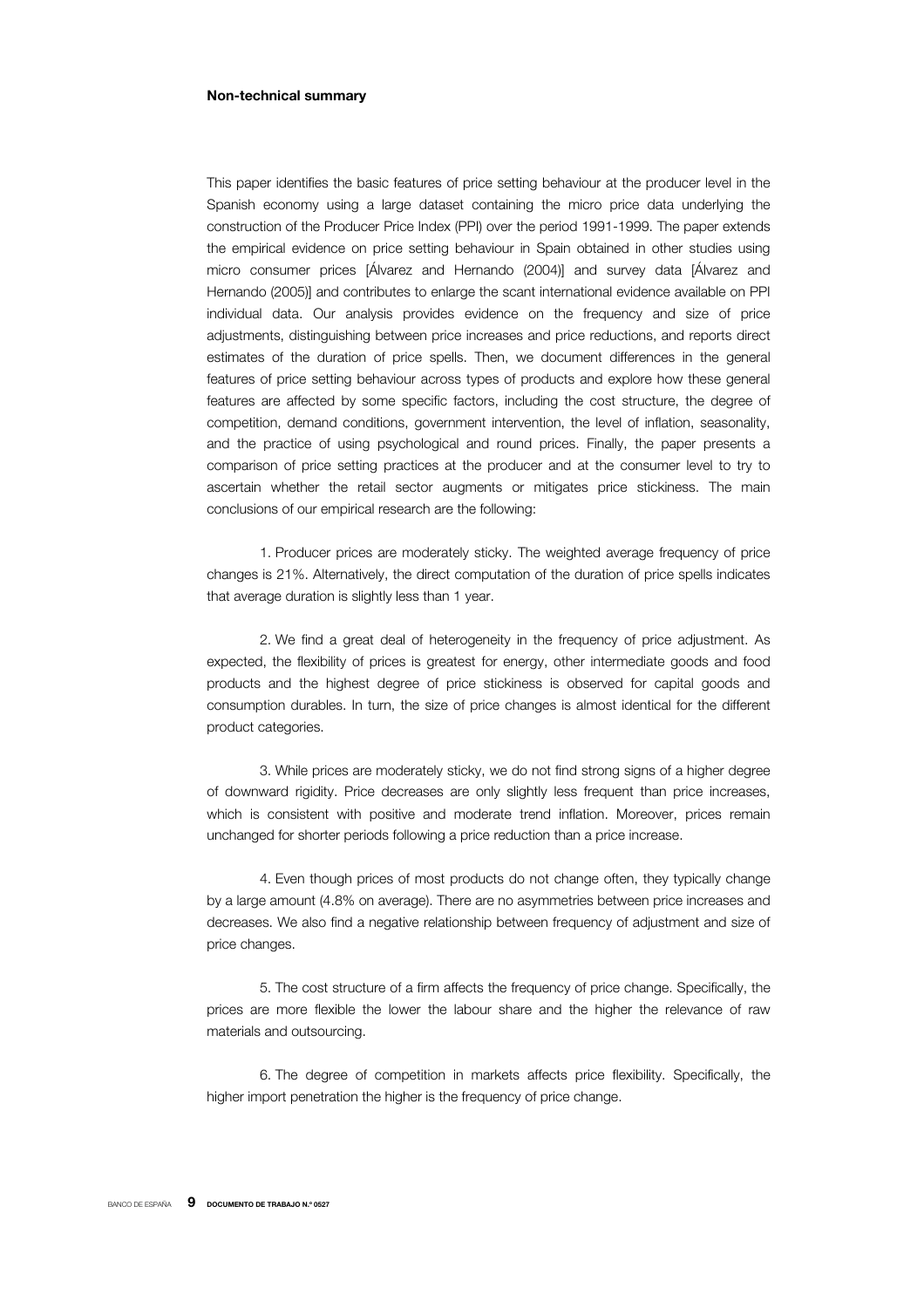7. There is a marked seasonality in the frequency of price changes, which suggests that some companies follow time dependent strategies. In contrast, the size of price changes shows a mild seasonal pattern.

8. Firms seem to react to inflation by modifying the frequency of changing prices but hardly by changing their sizes. Specifically, price increases (decreases) are more (less) frequent when inflation is high. Conversely, price increases (decreases) are less (more) frequent when inflation is low. This dependence can be interpreted in favour of the use of state dependent pricing strategies.

9. The use of state-dependent pricing behaviour is also supported by the fact that the frequency of price changes is significantly affected by changes in indirect taxation. However, these changes do not generally affect the size of price adjustments, a fact that could be due to their small magnitude with regard to the average size of a price change. We also find that sectors where prices are set by the government are characterised by a lower frequency of adjustment.

10. Use of attractive prices is associated with more sluggish price adjustments and with larger price changes. In absolute terms, price rises and decreases are larger for firms using attractive pricing strategies.

11. The unconditional hazard is downward sloping and presents local modes at 1, 12, 24 and 36 periods.

12. There is some evidence that producer prices are more flexible than consumer prices and that the size of their changes is smaller than that for consumer prices. However, there is marked degree of heterogeneity for the different groups of products.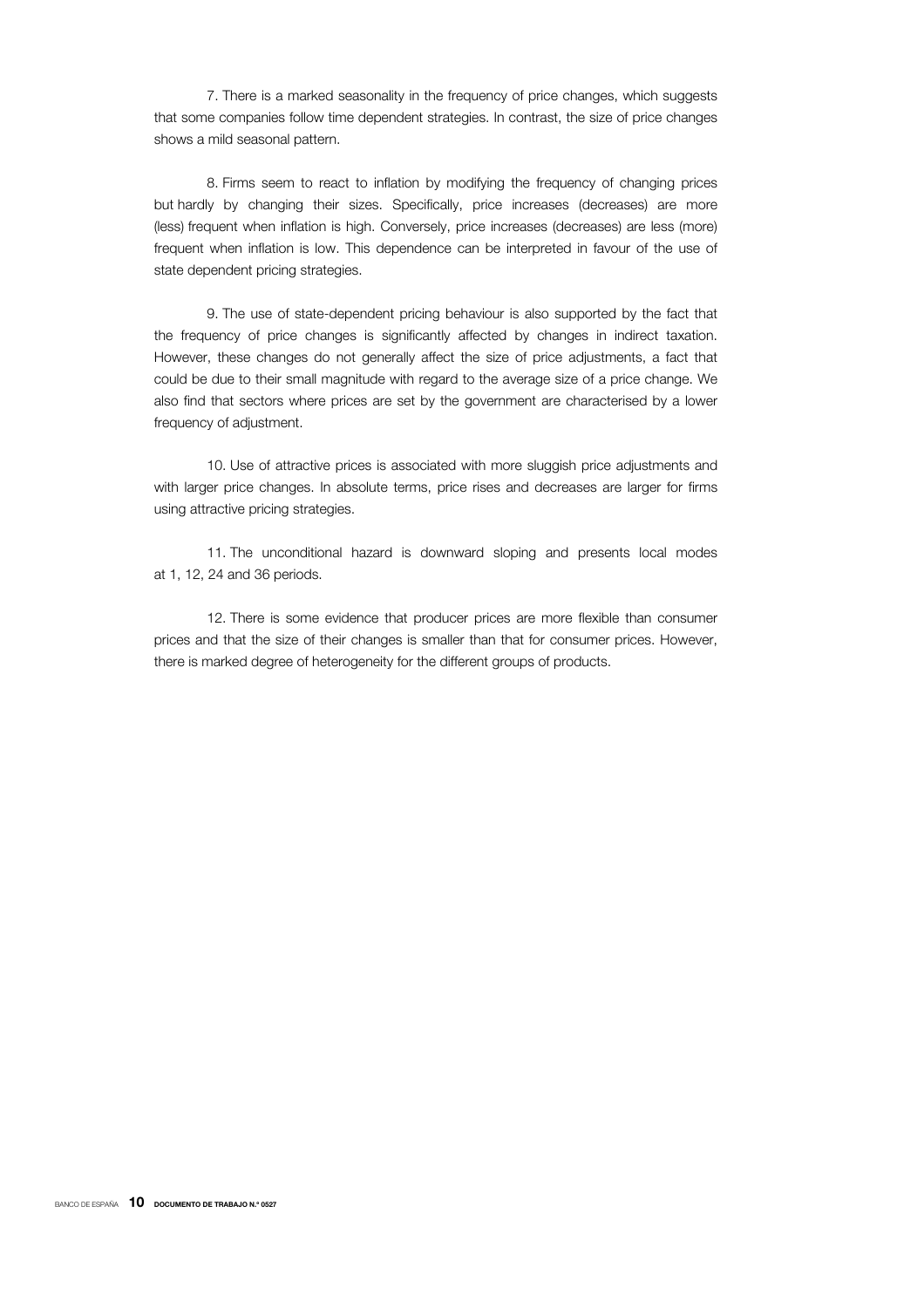### 1 Introduction

This paper identifies the basic features of price setting behaviour at the producer level in the Spanish economy. For this purpose, our analysis draws on the micro-dataset underlying the construction of the Producer Price Index (PPI). This dataset contains around 1.6 million price records over the period from November 1991 to February 1999. The broad coverage of the dataset (99.4% of the PPI) and its relatively large time dimension makes of this database an extremely valuable set of information to study price setting practices.

This paper extends the empirical evidence on price setting behaviour in Spain obtained in other studies using micro consumer prices [Álvarez and Hernando (2004)] and survey data [Álvarez and Hernando (2005)], contributes to enlarge the scant international evidence available on PPI individual data, and its aim is two-fold. Firstly, the main characteristics of price setting at the producer level are explored. Specifically, the paper provides evidence on the frequency and size of price adjustments, distinguishing between price increases and price reductions, and reports direct estimates of the duration of price spells. We document differences in the general features of price setting behaviour across types of products and explore how these general features are affected by some specific factors, including the cost structure, the degree of competition, government intervention, the level of inflation, seasonality, and the practice of using psychological and round prices. Secondly, the paper presents a comparison of price setting practices at the producer and at the consumer level to try to ascertain whether the retail sector augments or mitigates price stickiness.

The remainder of this paper is organised as follows. Section 2 describes the main characteristics of the dataset. Section 3 presents the main findings on the periodicity of price changes, while Section 4 reports the basic results on the size of price changes. Section 5 provides a comparison of price setting practices at the consumer and at the producer level, by jointly analysing our results with those obtained using the CPI micro data. Finally, section 6 summarises our conclusions.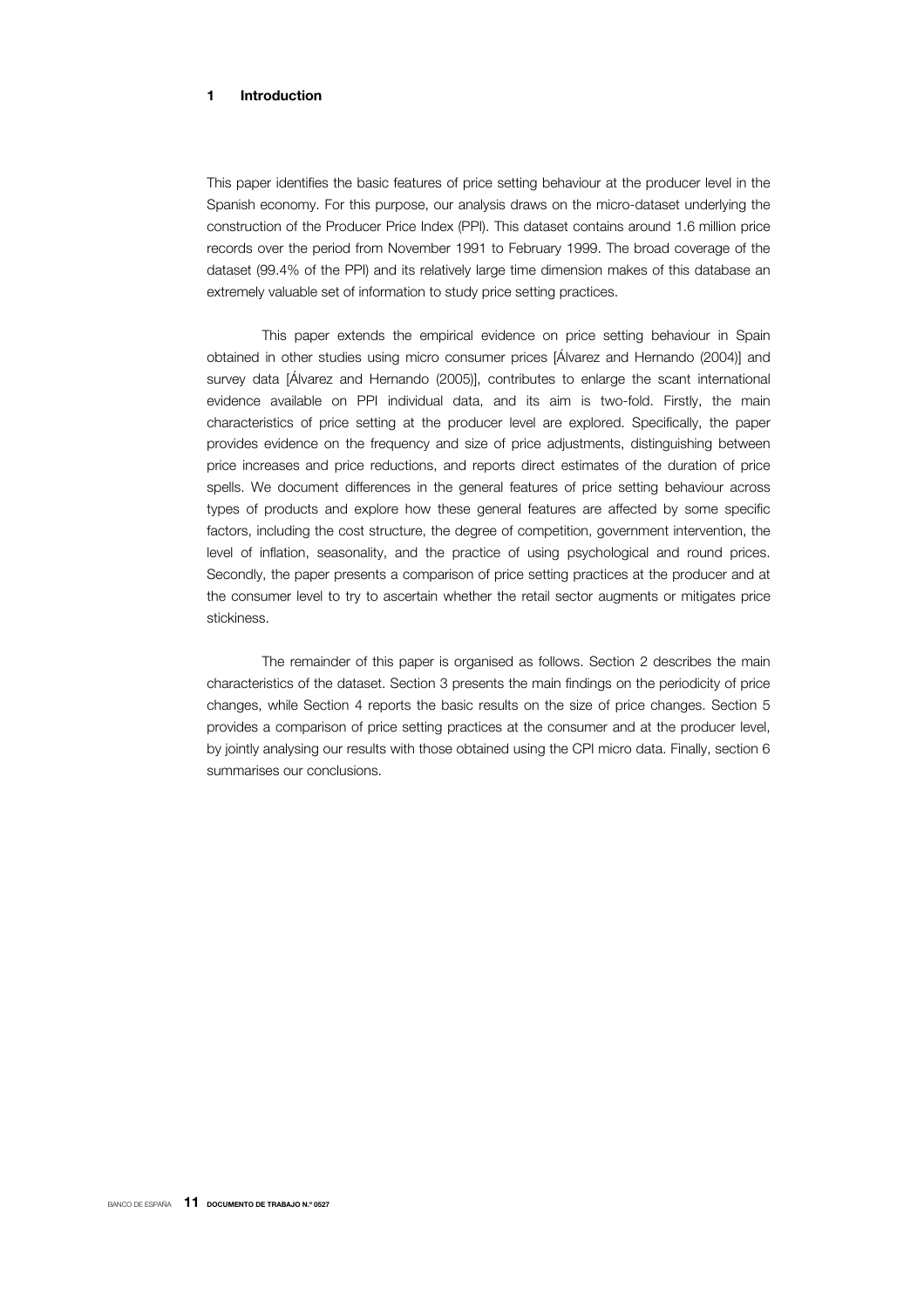#### 2 The dataset

The available dataset contains the micro data collected by the Instituto Nacional de Estadística (INE) in order to compute the base 1990 Spanish Producer Price Index (PPI). The methodology of this index is described in Garrido (2001).

The PPI is a short-term indicator which measures monthly price developments of industrial products manufactured and sold on the domestic market, at the first commercialization stage, that is ex-works prices obtained by industrial establishments' transactions, not including transport and commercialization costs nor invoiced VAT.1 The index covers all industrial sectors except building, that is, it covers energy, mining and manufactures.

The index surveys 224 branches of 4 digit level NACE (General Industrial Classification of Economic Activities within the European Communities).<sup>2</sup> Every branch of activity is represented by a basket of products which are again disaggregated into varieties (products with sufficiently homogeneous technical characteristics) and sub-varieties (specific models of a variety manufactured by a particular establishment). In total, 869 products, 1114 varieties and about 22000 sub-varieties are considered. Prices are collected at more than 6000 industrial establishments.3 Weights are computed according to the importance, in terms of turnover, of branches of activity and the production value of products in 1990, according to the Industrial Survey.

Our database is made up of 1640315 prices and contains monthly records for 7 years (November 1991 to February 1999). Overall, the branches of activity covered by this database represent 99.4% of the index, given that for statistical confidentiality reasons, there is no information for 5 branches of activity.<sup>4</sup> Table 1 provides some details on the sample composition.

Each individual price record corresponds to a precisely defined product (sub-variety) manufactured by a particular establishment in a given date. Therefore, prices of specific products can be followed over time within the same establishment. Along with each individual price quote, the following additional information is provided:

- 1. The year and month of the record.
- 2. A NACE 3 digit code to identify the branch of activity.
- 3. A numeric establishment code, which does not enable the name of the establishment to be identified.
- 4. A numeric sub-variety code, which prevents the identification of the precise product.
- 5. A numeric update code, which indicates product replacement.

I

<sup>1.</sup> Excise duties are included. They are levied on alcoholic drinks, hydrocarbons, tobacco products and cars.

<sup>2.</sup> Note that although the PPI survey is designed on the basis of the sectoral classification at the NACE 4 digit level, as it is later mentioned, in the information available to us we can only identify economic activity at the NACE 3 digit level.

<sup>3.</sup> Prices for production and distribution of electricity were regulated during the sample period. Prices were taken from the *Boletín Oficial del Estado* (Official Journal).

<sup>4.</sup> The excluded branches are Mining of non-ferrous metal ores, except uranium and thorium ores (NACE 132), Mining of chemical and fertilizer minerals (NACE 143), Other mining and quarrying (NACE 145), Manufacture of coke oven products (NACE 231) and Steam and hot water supply (NACE 403).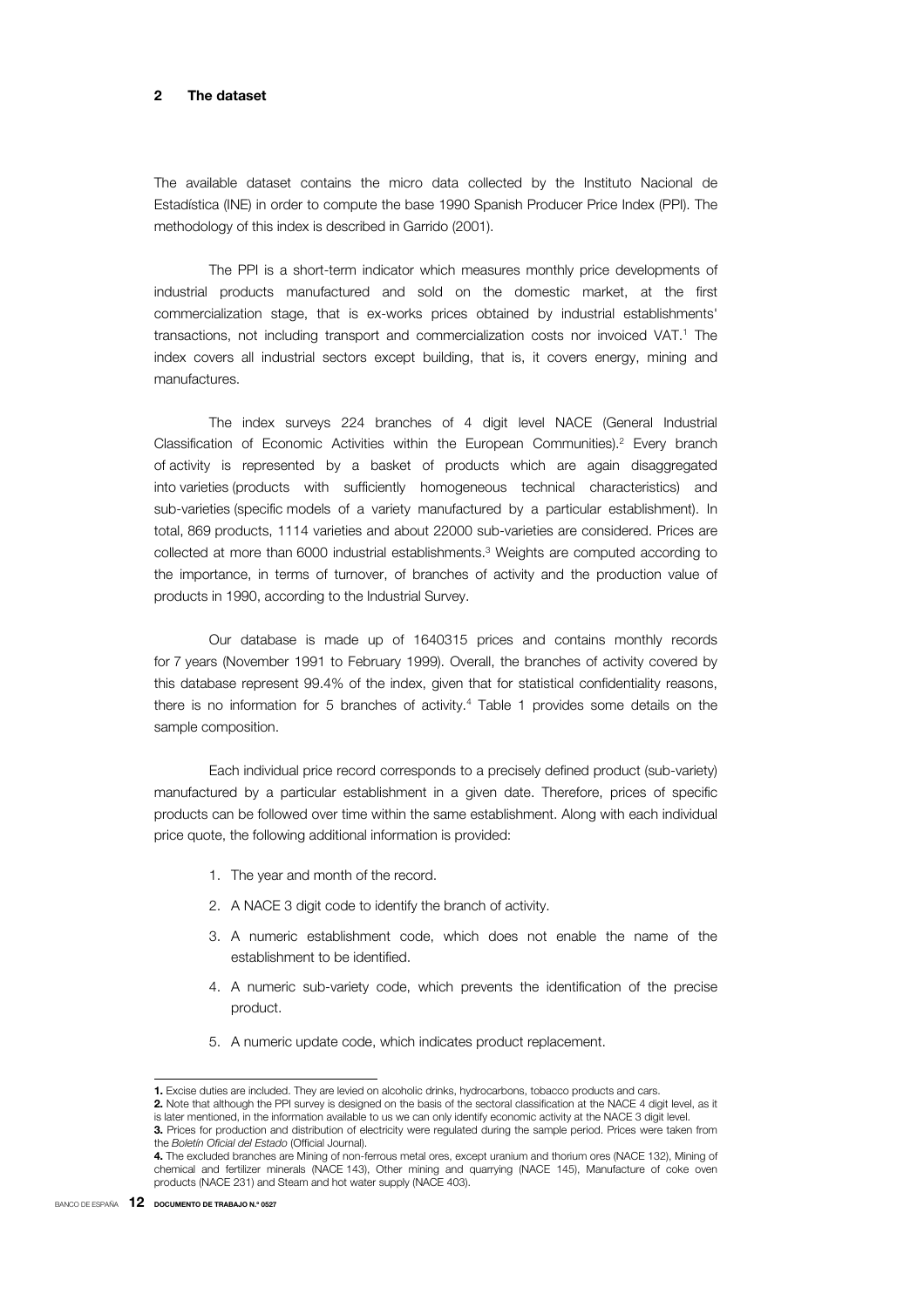The NACE 3 digit code enables us to obtain a breakdown according to the economic purpose of the products using the correspondence of Table A1.1. Specifically, the following categories are identified: Consumer non durables food, non food non durables, consumer durables, intermediate goods, energy and capital goods. This classification is much in line with the EC regulation on Main Industrial Groupings.<sup>5</sup> The main differences are that we split consumer non durables into its food and non food components and that we consider cars as a consumer durable instead of a capital good.6 This parsimonious classification is in our view very useful for the analysis of price setting behaviour since items within the same economic group are likely to display a more homogeneous behaviour.

I

<sup>5.</sup> Commission Regulation (EC) No 586/2001 of 26 March 2001 on implementing Council Regulation (EC) No 1165/98 concerning short-term statistics as regards the definition of Main Industrial Groupings (MIGS).

<sup>6.</sup> According to ANFAC (the Spanish association of car manufacturers), around 80% of cars produced in Spain are purchased by households.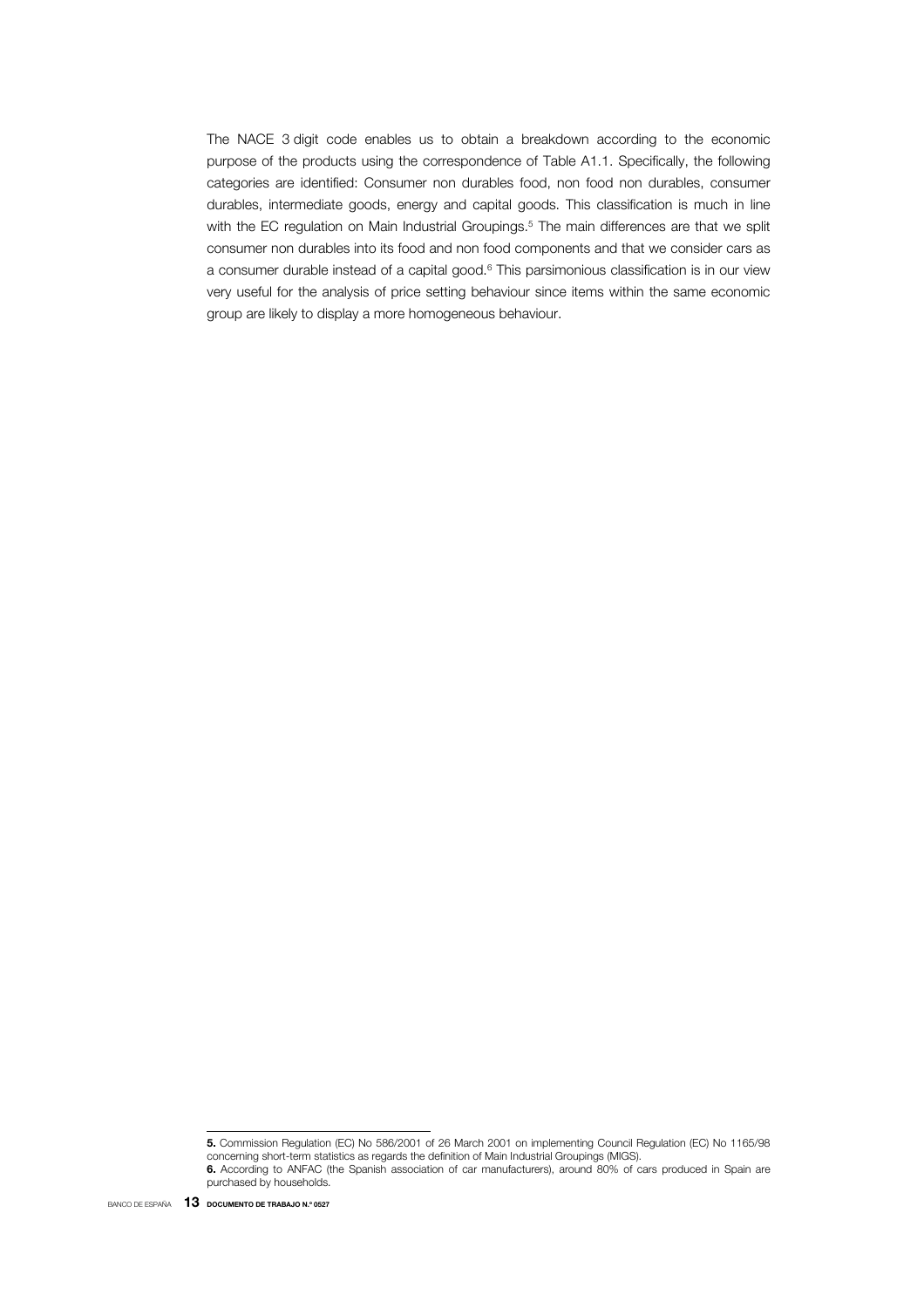#### 3 The periodicity of price changes

The periodicity with which prices are changed by firms represents a key element to characterise their price-setting behaviour. Both the frequency of price changes and the duration of price spells are measures typically employed to quantify this periodicity. Obviously, these two measures are closely linked and should lead to similar conclusions in terms of the degree of price flexibility.

### *3.1 The frequency of price changes*

We define the frequency of price changes as the proportion of non-zero price change observations divided by the total number of observations.7 This statistic uses all the statistical information available, and consequently, is less potentially affected by selection biases that affect the direct computation of the average duration of price spells for a given product. The main bias stems from the fact that the direct computation of durations has to be done taking into account only uncensored spells (i.e. those spells that start and end with a price change), and longer price spells are more likely to be censored. Additionally, specific events such as tax rates changes can be easily taken into account within the frequency approach. However, the frequency approach does not give the full distribution of price durations, which can be compared to those predicted by theoretical models. For this reason we also report the direct computation of price durations.

In order to compute aggregate measures of the frequency of price changes it seems desirable to employ some weighting scheme. In the cases of the frequency and the size of price changes, we use the following. Since the NACE 3 level is the lowest level for which we have PPI weights, we first compute the frequency (or the size) of price changes using all the observations belonging to each NACE 3 group, and then average over NACE 3 groups using PPI weights.

#### 3.1.1 MAIN FINDINGS

The main findings that we obtain with the frequency approach are the following:

#### *Fact 1: The weighted average frequency of price changes is 21%*

Table 2 reports average frequencies of price changes for our sample as well as for the main PPI groups. The weighted average frequency of price changes for all items taken together is 21%. This estimate is in line with Dias et al. (2004) for Portugal (23%) and slightly higher than Sabbatini et al. (2004) for Italy (15%) and Stahl (2004) for Germany (13%).

### Fact 2: There is high heterogeneity in the frequency of price adjustment according to the *different main PPI groups*

As expected, there is a marked heterogeneity across products in the frequency of price change. The flexibility of prices is considerably larger for energy, intermediate goods and food than for the other PPI groups, which can be explained by the relative importance of supply shifts for these products. In particular, the highest frequency of price changes is

<sup>7.</sup> A more detailed definition of the variables used to quantify the periodicity and the magnitude of price changes is found in Appendix A.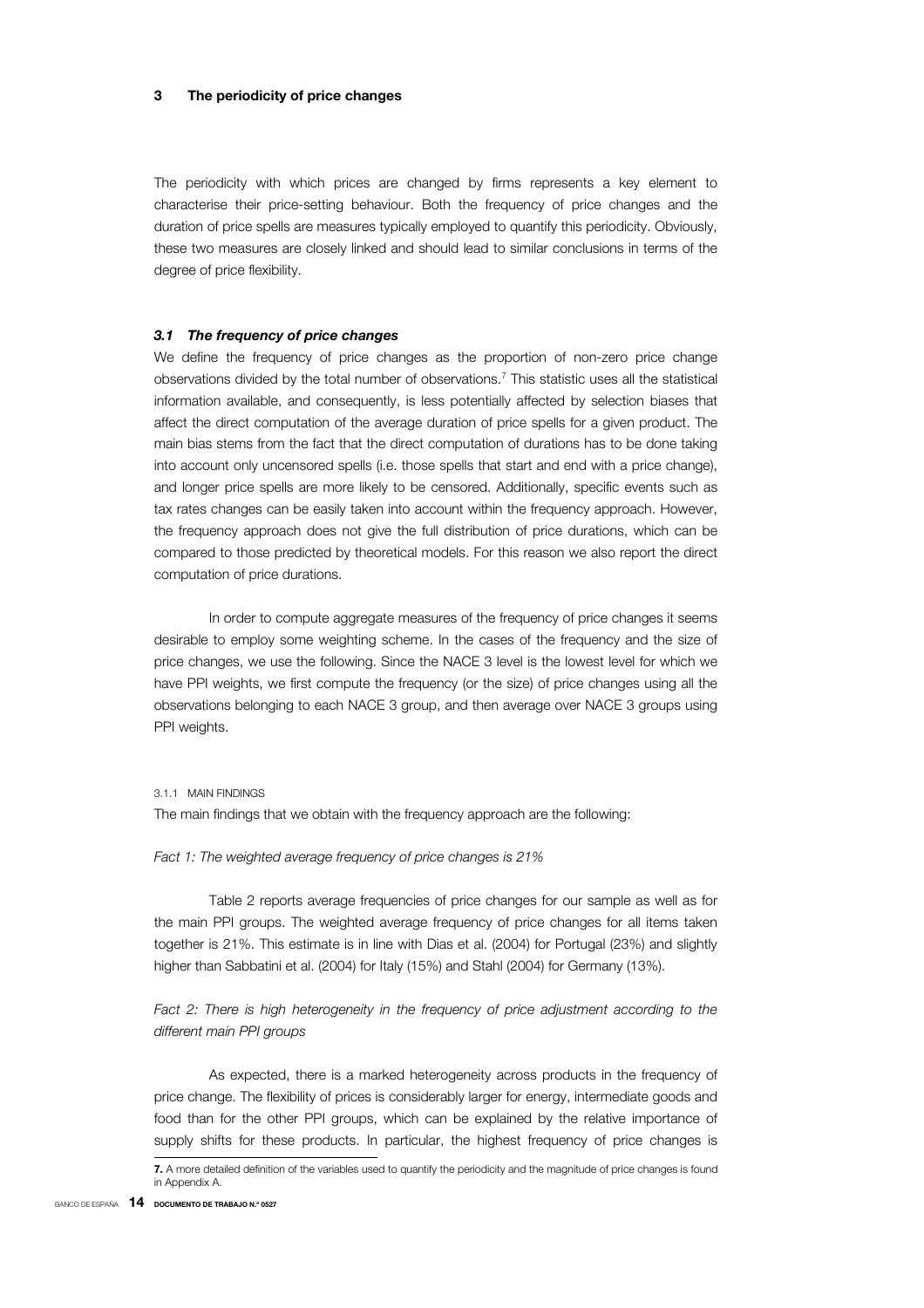observed for energy prices: 38% of these items change prices in any given month and the figure is 89% for refined petroleum products.<sup>8</sup>

The frequency of price changes is much smaller for the other components and there are no differences between durables and non food non durables consumption goods. The highest degree of price stickiness is observed for capital goods, whose average frequency is 8%.

The marked heterogeneity in the degree of price flexibility across products is even more evident when considering NACE 3 groups. There are several microeconomic factors that explain such dispersion, including differences in the cost structure or the degree of market competition.

### *Fact 3: There is little evidence of nominal downward rigidity. Price increases represent 56.8% of price changes*

Columns 2 and 3 of Table 2 report monthly frequencies of price increases and decreases, respectively, for all items and split by main economic groups and column 4 reports the share of price increases over the total number of price adjustments. As can be seen, price decreases are very frequent: over 43% of the price changes are price reductions, a fact that can be interpreted against the hypothesis of strong downward nominal rigidity. Again, there are marked differences in this pattern across the main groups. In particular, price reductions represent less than one third of all adjustments for non food consumption goods and capital goods. In turn, price decreases represent slightly less than half of the total number of price changes for food, intermediate goods and, particularly, for energy where 49% of price changes are price reductions. In general, we observe that the higher is the average frequency of price adjustment, the higher is the proportion of price reductions in price changes.

#### 3.1.2 EXPLANATORY FACTORS OF THE FREQUENCY OF PRICE CHANGES: CROSS SECTIONAL EVIDENCE

So far, the evidence presented has shown a marked heterogeneity in the degree of price stickiness across products. In what follows we explore the role of a number of factors in explaining this heterogeneity. For this purpose, we first report the results of regressions that exploit the cross sectional variation while in section 3.1.3 we provide some time series evidence on the determinants of the frequency of price changes.<sup>9</sup> In the cross-sectional analysis, we mainly focus on the cost structure of the different industries and their prevailing competitive environments, as well as some other variables such as the existence of government set prices, the use of attractive prices and the typical size of a price change. We use throughout NACE 3 sectors.<sup>10</sup>

To summarise the sectoral cost structure we consider the shares of labour costs, raw materials and works carried out by other firms in terms of total costs.<sup>11</sup> Given the low frequency of wage changes we expect more (less) labour intensive industries to carry out price revisions less (more) frequently. On the contrary, firms which are highly (lowly) intensive in the use of raw materials (e.g. energy) in the production process are expected to adjust their prices more (less) often, because prices of raw materials change often. In a similar vein, a

<sup>8.</sup> Electricity prices were regulated during the sample period.

<sup>9.</sup> In Álvarez, Burriel and Hernando (2005b) we analyse the individual data employing duration models.

<sup>10.</sup> See Appendix B for the definition of the variables used in this section.

<sup>11.</sup> Defining shares in terms of total turnover led to very similar results.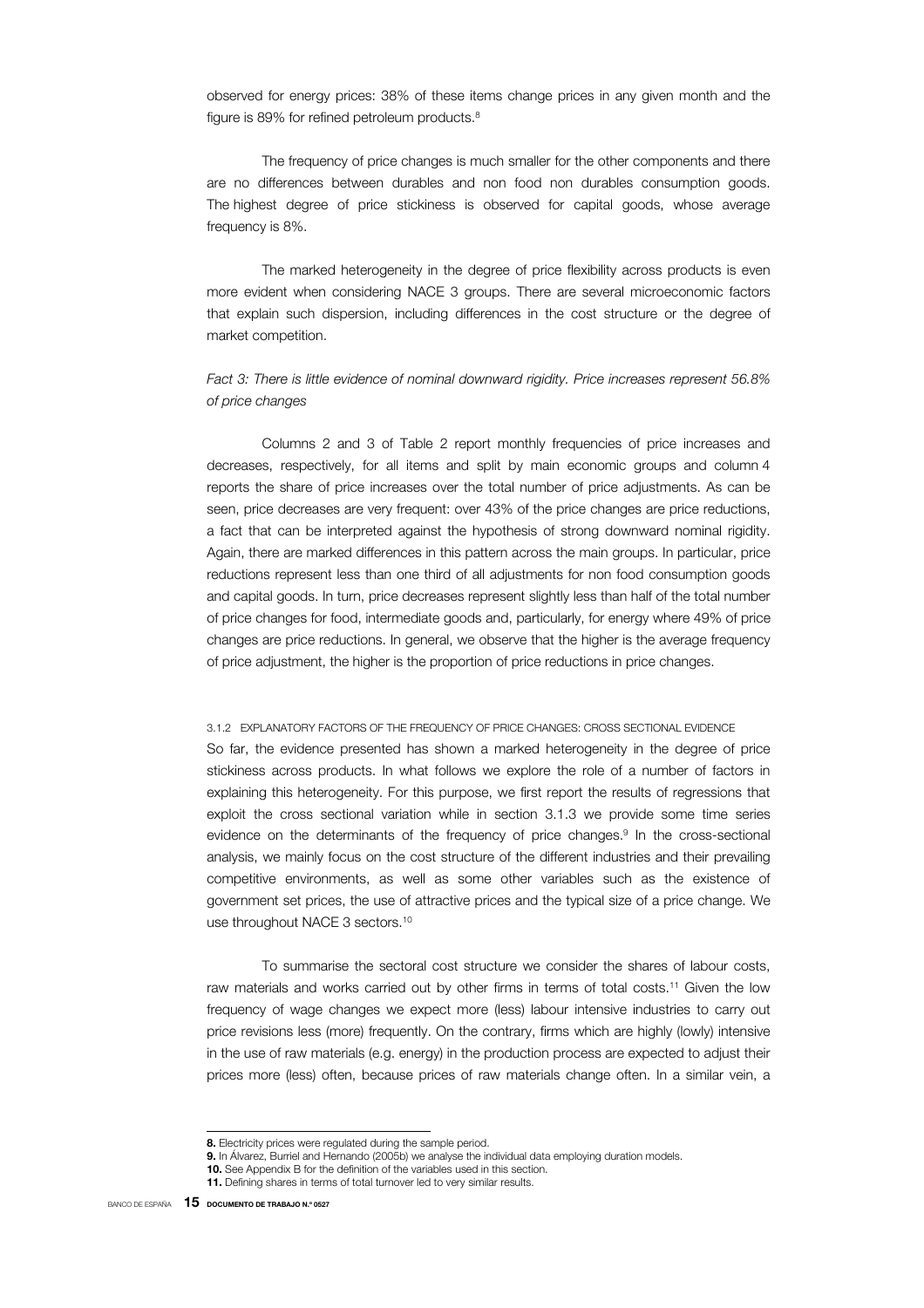higher (lower) degree of outsourcing is expected to result in a higher (lower) frequency of price change.

We characterise the degree of market power by considering both direct measures such as concentration indices or number of competitors in a sector and indirect measures such as import penetration, the relevance attached by firms to demand conditions or to gaining market share. We expect a higher response to shocks by those firms operating in more competitive environments.

Other variables which may help in explaining the frequency of price adjustment are the relevance of attractive prices –expected to be negatively correlated with frequency–, the existence of government set prices –expected to result in more sluggish price adjustment–, and the average size of price changes –expected to be inversely related to the frequency of change–.

In Table 3 we report the estimates for the determinants of the frequency of price changes as well as those of the frequency of price increases and decreases. Our main results are the following:

#### Fact 4: The cost structure is a determinant of the frequency of price adjustment

All cost variables have the expected sign and are highly significant; the coefficient of the labour share is negative and those of the share of energy, non energy intermediate goods and outsourcing are positive.

*Fact 5: The higher (lower) is the degree of competition the higher (lower) is the frequency of price changes* 

We find that a higher degree of competition results in more flexible price adjustment. Specifically, we find that the degree of import penetration, which proxies external competition, is significant. Furthermore, we find an additional effect from the relevance attached by firms to demand conditions, which proxies demand price elasticity. We have also considered many alternative direct measures of price competition such as the declared number of competitors, the average mark-up, the cumulative share in employment of leading firms, Herfindahl, Rosenbluth, Hannan Khay or Gini indices or an enthropy measure,12 but their effect on the frequency of price changes is never significantly negative. This probably reflects the fact that there are some competitive markets where a few firms have high market shares. On the contrary, there are also markets with a high number of firms with low market shares, which enjoy market power at the local level.

With respect to the other variables, we find that sectors where prices are set by the government are characterised by a lower frequency of adjustment and also that the use of attractive prices is generally associated with more sluggish price adjustments, in line with the evidence in Table 5. Moreover, larger price changes are generally accompanied by less frequent adjustments.

**<sup>12.</sup>** If we denote the market share of firm i as  $\alpha_i = q_i / \sum_i q_i$ , most of these measures can be expressed as

 $\sum_{i=1}^n h(\alpha_i)$  $\sum_{i=1}^L h(\alpha_i) \alpha_i$  . For instance, the Herfindahl index is obtained setting  $h(\alpha_i) = \alpha_i$  and the enthropy measure setting *i*

 $h(\alpha_i) = Ln \alpha_i$ . We use data from Núñez and Pérez (2001) based on employment data from the administrative registry of firms.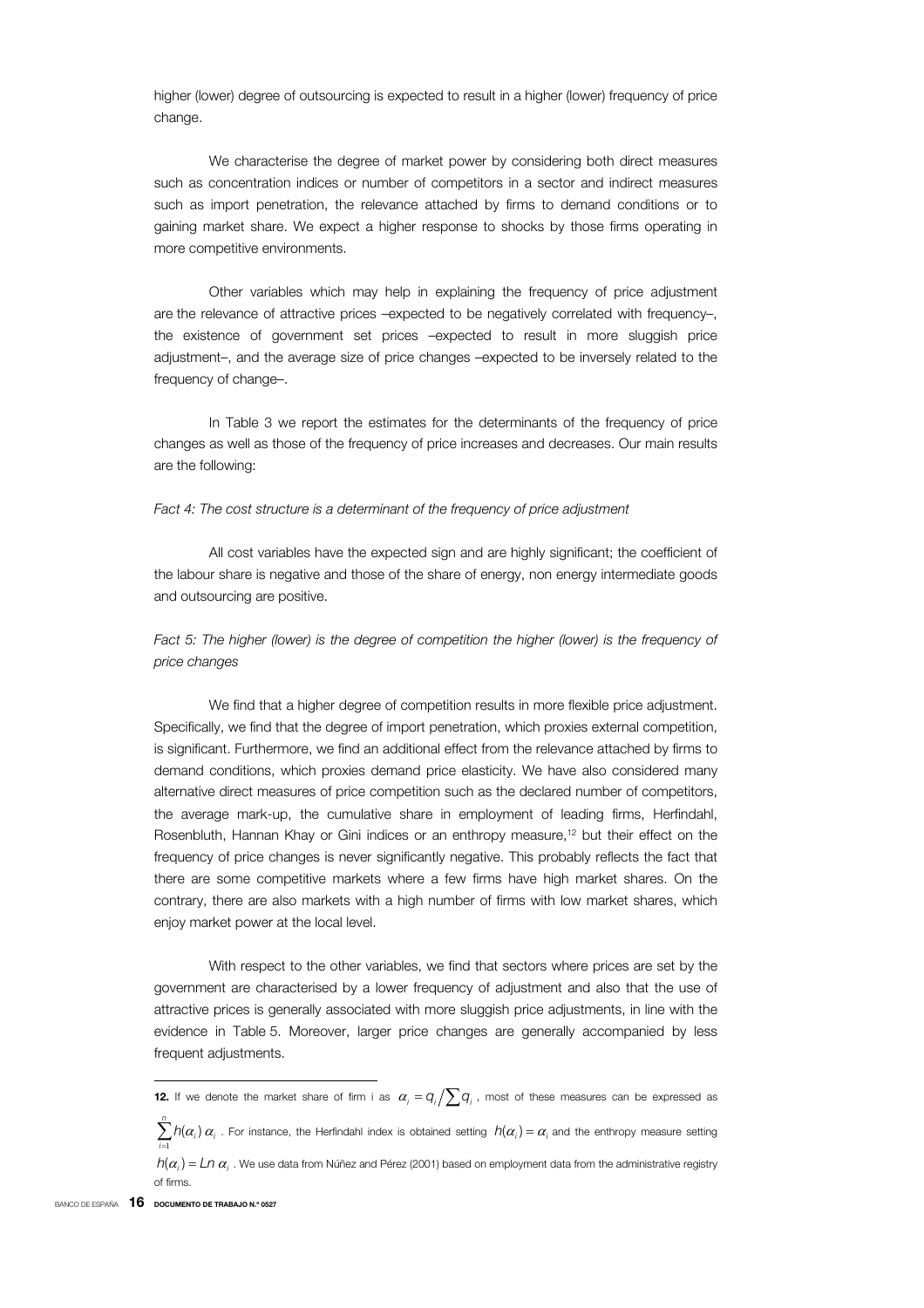The analysis of the determinants of the frequencies of price increases and decreases maintains all qualitative results.

#### 3.1.3 EXPLANATORY FACTORS OF THE FREQUENCY OF PRICE CHANGES: TIME SERIES EVIDENCE

In addition to the marked heterogeneity in the degree of price stickiness across products, there is also, although to a lesser extent, some variation over time. Figure 1 illustrates this fact by plotting the time series of the frequency of price increases and decreases for the PPI. These time series are computed, for each date, as a weighted average of the frequency of price changes at the NACE 3 level in that date.

In this section we concentrate on the time series variation of the frequency of adjustment, given that some factors either depend on time (seasonality), are presumed to affect only specific time periods (changes in indirect taxation) or have an aggregate nature (inflation). This set up also allows us to shed some light on the issue of time versus state dependence of pricing strategies and the impact of attractive pricing behaviour.

To summarise the influence of these factors on the frequency of price changes, we run time-series regressions, both for the whole PPI as well as its main components. Specifically, we estimate the following regression model:

$$
F_t = \alpha + \sum_i \beta_i M_i + \gamma \ DTS5M1 + \delta \ PPI_t + \varphi \ ATR_t + \varepsilon_t
$$

where F denotes the average frequency of price changes (alternatively F+ and F- will denote, the average frequency of price increases and decreases, respectively), PPI is the year-on-year overall PPI inflation rate (or the inflation rate of the corresponding PPI component in the case of the sectoral regressions), M are monthly dummies, DT95M1 is a dummy variable for a VAT rate change, ATR is the average share of attractive prices and  $\epsilon$  is a residual term.<sup>13</sup> Models are estimated by maximum likelihood and results are reported in Table 4.

*Fact 6: Seasonal factors are significant. This can be interpreted as evidence of the existence of firms with time-dependent pricing strategies*

As can be seen in Figure 1, on average, prices are more frequently raised in January and less frequently over the summer months. The seasonal pattern is less marked for price decreases, although again more revisions are observed at the start of the year and less reductions over the summer period. The Wald seasonality tests in the regressions in Table 4 confirm the relevance of the seasonal pattern. These results, which are in line with the results of the Banco de España survey on pricing behaviour [see Álvarez and Hernando (2005)], can be interpreted as evidence that some firms follow time dependent price setting strategies. However, this interpretation has to be qualified by the fact that this seasonal pattern might be also the result of a similar seasonal pattern in the prices of intermediate goods. In that case, seasonality would be consistent with state-dependent pricing policies (i.e. prices change in reaction to cost shocks).

The seasonal pattern in the frequency of price changes is observed for all PPI components, with seasonality being always highly significant. Particularly marked seasonal patterns are observed for capital goods and non durables non food consumption goods.

I

<sup>13.</sup> To account for possible autocorrelation of the residuals we consider Ljung-Box statistics and simple and partial correlograms. Although, we do not restrict a priori the ARIMA model generating the disturbance term we find that, when there is autocorrelation, an AR(1) process is sufficient. Its coefficient is reported as RHO.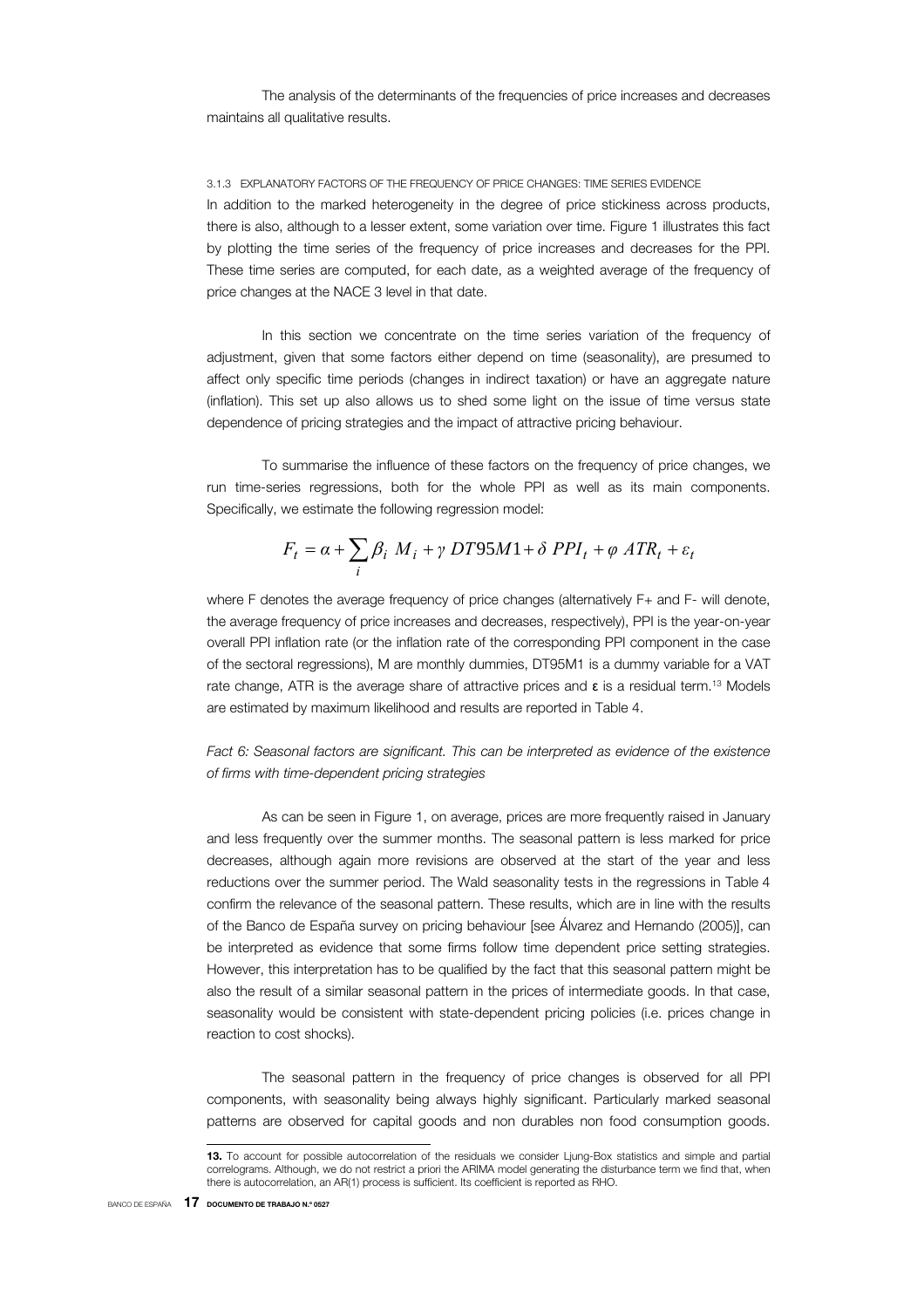Seasonality in energy can be explained by the fact that revisions in the (regulated) price of electricity are generally carried out in January. In general, the seasonal pattern is stronger for price increases than for price decreases, except in the case of energy and durables where seasonality is also quite moderate.

Fact 7: Changes in indirect taxation affect the frequency of price changes. This can be *interpreted as evidence of state dependent pricing policies*

In January 1995 a 1 percentage point increase in VAT rates was introduced. Figure 1 shows that this tax change had a sizable impact on the aggregate frequency of price increases. Moreover, in Table 4 the coefficient on indirect taxation is highly significant for price changes and price increases, although not significant for price reductions. By components, the effect is significant again for price changes and increases with the exception of durable goods. Note that price records exclude invoiced VAT. Our interpretation of this phenomenon is that firms take advantage of the need to change their prices (including VAT) to carry out additional revisions. However, the percentage of firms that changed their prices in that particular period is still relatively low. This possibly reflects the fact that the size of the tax change rate was small relative to the average size of price changes.

Fact 8: The frequency of price adjustments is affected by the level of inflation. Price *increases (decreases) are more (less) frequent when inflation is high. Conversely, price increases (decreases) are less (more) frequent when inflation is low. This dependence can be interpreted in favour of the use of state dependent pricing strategies.* 

To obtain a clearer view of the relationship between the frequency of price adjustment and aggregate inflation Figure 2 plots the frequency of price changes, increases and decreases against the average inflation rate. These series are adjusted for seasonality and indirect tax changes. This figure indicates that upward (downward) changes in prices are more (less) frequent when inflation is high. Analogously, downward (upward) changes in prices are more (less) frequent with low inflation rates. If we jointly consider upward and downward changes, we find that the positive relationship between frequency and inflation dominates. This evidence is confirmed by the significance of the PPI inflation variable in the time series regression (see Table 4). Nevertheless, the magnitude of this effect is moderate: a one percentage point increase in inflation increases the frequency of upward price adjustment by 0.007 percentage points (approximately 6% of the average frequency of price increases which is 0.12). Similarly, inflation has a negative effect on the frequency of price reductions. Note, however, that time variation of the inflation rate in the sample period is quite moderate. By components, price increases and decreases are significantly affected by sectoral inflation, with the exception of consumer durables and, in the case of price decreases, also other non food consumption goods.

### Fact 9: The use of attractive prices is generally associated with more sluggish price *adjustments*

It is well known that certain digits are more likely than others to appear as rightmost digit or ending of prices. In particular, the digits 0, 5 and 9 are considerably more frequent in practice than a uniform distribution across endings would suggest. Among other factors, the use of so-called round prices (those ending in 0 or 5) reflects the higher cognitive accessibility [see Dehaene and Mehler (1992)] of these numbers, which facilitates the communication of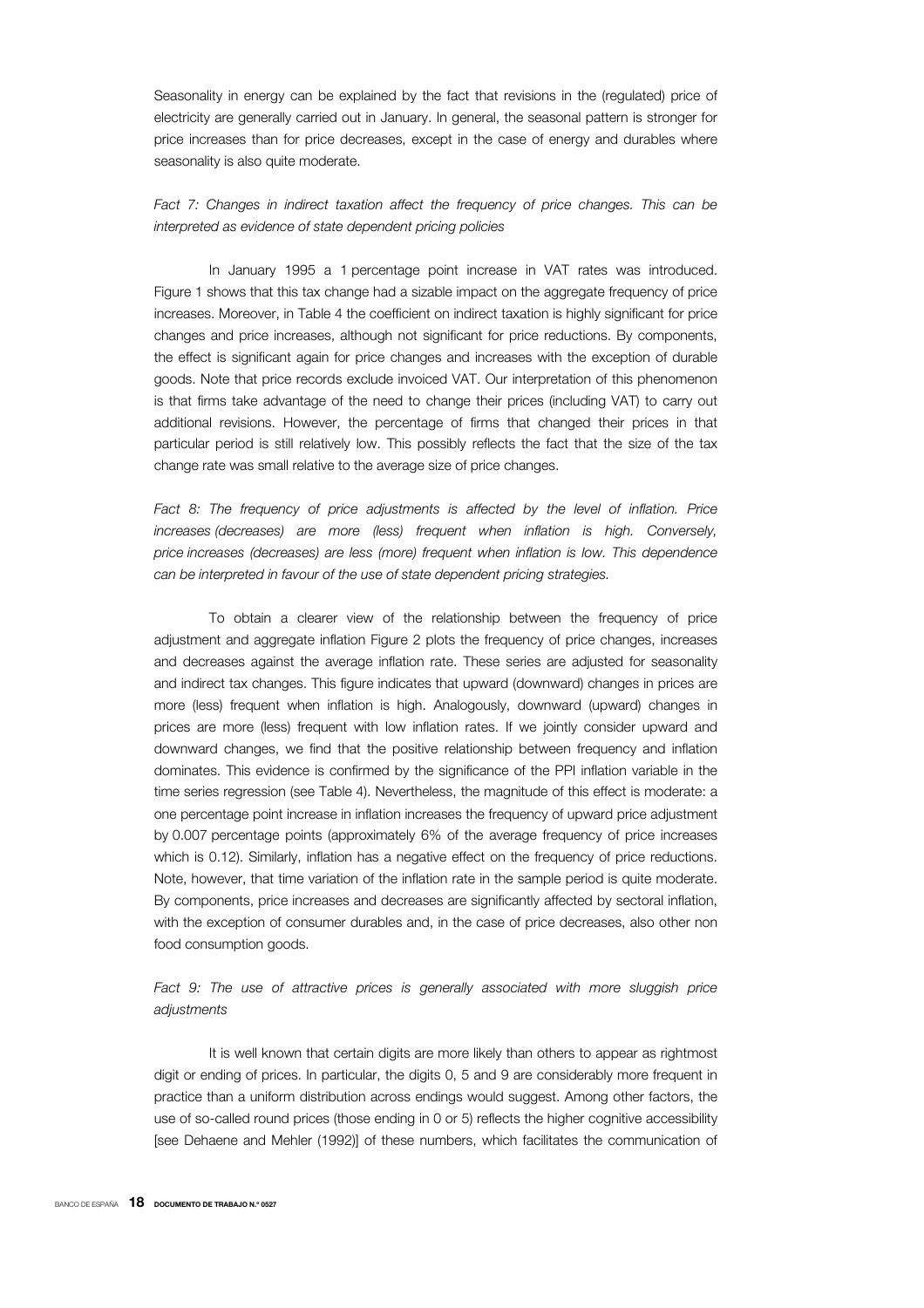buyers and sellers [see Schindler and Kirby (1997)]. Moreover, the denominations of coins and banknotes in circulation are an additional factor supporting the use of round prices.

The existence of attractive pricing can be seen as a rigidity in the price setting process. Given a certain disturbance, firms may decide not to reset their prices until a new attractive price point is appropriate. This would result in longer price durations and larger sizes of price changes. In our sample attractive prices, defined as those ending in 0, 5 or 9, represent 59% of all prices. Producer prices ending in 0 (39.3%) and 5 (14.5%) are the most frequent, whereas those ending in 9 (5%) are not so important, suggesting that psychological prices are hardly relevant in the case of producer prices. Again, there also exist considerable differences across the main PPI components. The highest shares of attractive prices are observed for the more sluggish components: capital goods (70.3%) and durables (74%) and the lowest for energy products (19%). The corresponding figures for food, non food non durables and intermediate goods are 50%, 54% and 46%, respectively.

However, defining attractive prices in terms of their rightmost digit is too general, since not all prices with these endings can be considered attractive (e.g. 69 or 45 pesetas). As a narrower definition,<sup>14</sup> we consider attractive those prices ending in 00, 25, 50, 75, 90, 95 and 99 pesetas. Using this narrower definition, attractive prices represent around 31% of all prices in our sample. Employing this definition results in the frequency of price adjustment reported in Table 5. For all items, the frequency of price adjustment for attractive prices is 16%, whereas 24% is obtained for non attractive prices. For the main PPI components the same pattern is observed, except in the case of energy, and attractive pricing leads to more sluggish adjustments. However, there are strong differences across categories. Analysis of price increases and decreases shows similar features. However, the estimated coefficients for the attractive pricing variable in the time series regressions are not significant in general. This is not surprising since the relevance of attractive prices in terms of the frequency of price adjustment should be more pronounced in the cross sectional dimension. This is consistent with the results presented in section 3.1.2.

#### *3.2 The duration of price spells*

The main disadvantages of using the frequency approach to analyse the duration of price spells are the difficulties both in obtaining an aggregate measure of average price duration and in deriving the distribution of price durations.15

*Fact 10: Prices remain unchanged for long time periods. There is also a marked heterogeneity across groups of products* 

In Table 6 the main features of the distribution of price durations are presented. Panel A of Table 6 reports the summary statistics of the unweighted distribution. This distribution is extremely skewed and there is a high concentration of price spells with very short durations: the overall mode of the distribution as well as the median is at duration 1 month. The average unweighted duration is 5.1 months and there is a very long right-side tail. To take into account the fact that price spells with very short durations are overrepresented in this distribution (since for a given time horizon, a larger number of spells

I

<sup>14.</sup> This definition takes into account the importance of 25 and 75 price endings which are associated with the importance of the 25 peseta coin.

<sup>15.</sup> Average duration may be computed as the inverse of the weighted average frequency, which is a weighted harmonic mean of durations at the group level. However, this indicator is not consistent with the assumption of homogeneity that is required to obtain a theoretical relationship between frequency and duration. Moreover, the harmonic mean cannot exceed the arithmetic mean, so this measure is a downward biased estimator of the arithmetic average duration.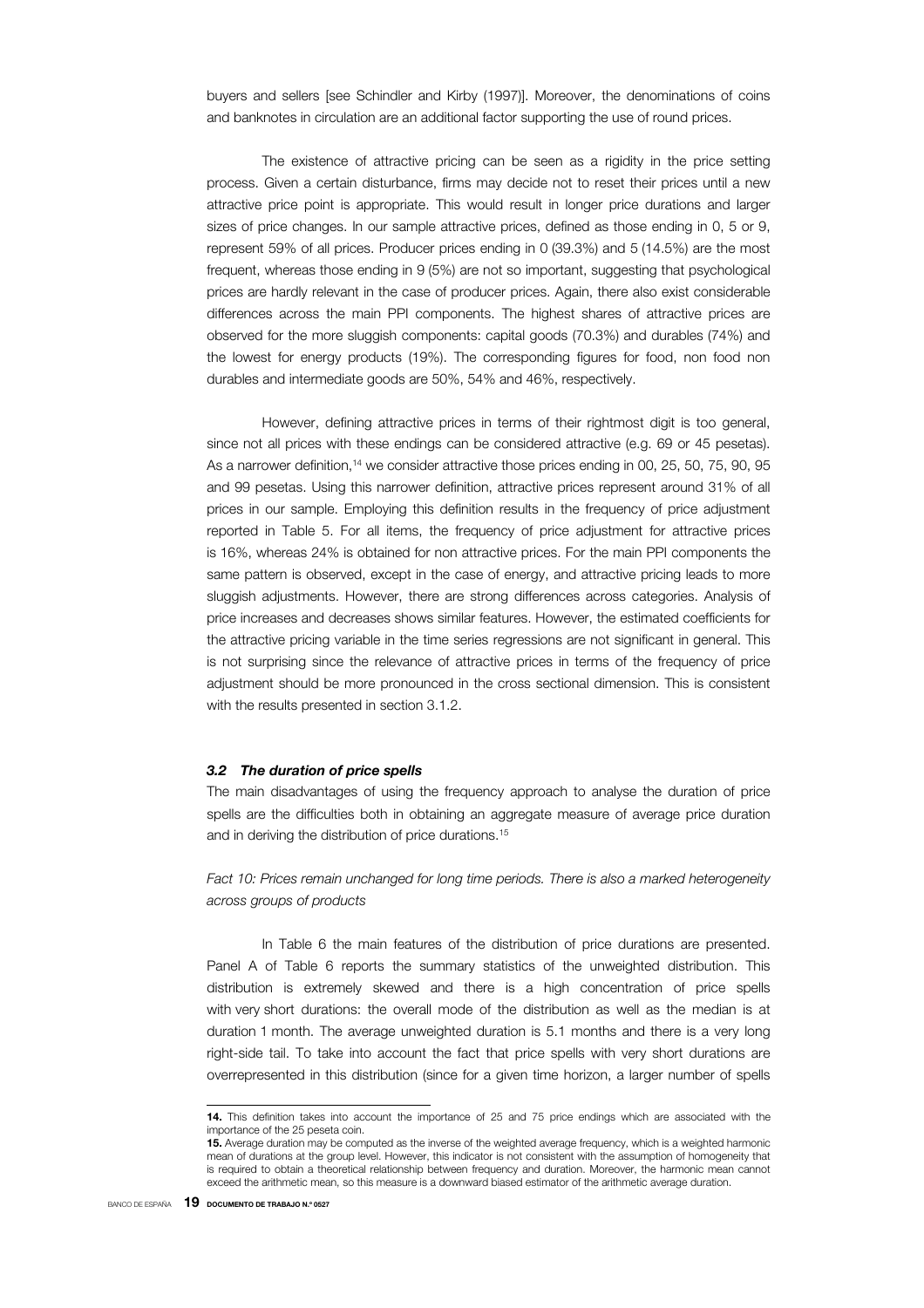are observed for products with short durations), we also report the main statistics for the weighted distribution. The weighting scheme we use is as follows: we first average durations within the same trajectory and then the weight assigned to the duration of each trajectory is the PPI weight of the NACE 3-digit category divided by the number of trajectories in that category. The use of weights results, as reported in Panel B of Table 6, in higher statistics for durations. The average duration is 10.4 months and the median is 7.8 months. Finally, it is worth mentioning that the results reported in Table 6 are obtained using non-left censored spells only.

As regards the distributions of price durations for the main PPI groups, there are some important differences across them, in line with the results using the frequency approach. The categories that display shorter durations are processed food, energy and other intermediate goods. The weighted average durations for these three categories are 9.3, 8.4 and 9.3 months, respectively, and the median of the unweighted distribution is at duration 1 month. At the other extreme, the longer durations are observed in capital goods, with a weighted average duration of 13.8 months. In most product categories, the existence of a local mode at 12 months suggests that there is a significant portion of firms that review their prices once a year. Interestingly, within the energy category there is a very high proportion of spells with duration one month (mostly corresponding to manufacture of refined petroleum products) but there is also a significant proportion of companies changing their prices every 12 months (mostly in the distribution of electricity, gas and water supply).

### Fact 11: There are asymmetries in price durations. Prices remain unchanged for a shorter *period following a price reduction than after a price increase*

There is some evidence suggesting that the duration of a price spell is shorter after a price decrease than after a price increase. Table 7 reports the main statistics of the unweighted distribution of price durations after price increases and decreases. Higher frequencies for very short durations are observed in the case of the distribution of durations after a price decrease. The unweighted average duration of price spells after a price decrease is 3.5 months, compared to 6.2 for the distribution of durations after a price increase. Similarly, the percentile  $75<sup>th</sup>$  is 2 months in the distribution of durations after a price reduction compared to 8 months in the distribution of durations after a price increase. This pattern of results also holds for all product categories.

#### *3.3 The unconditional hazard function*

The hazard function is a frequently used tool to describe economic duration data. In our context, this function relates the probability of a change in price to the elapsed duration of the price spell.

*Fact 12: The unconditional hazard is downward sloping and presents local modes at 1,12,24 and 36 periods* 

Figure 3 displays the hazard function for the whole sample. Three main characteristics stem from this figure:

- 1. The hazard function is downward sloping.
- 2. There is a large fraction of spells with duration 1 month.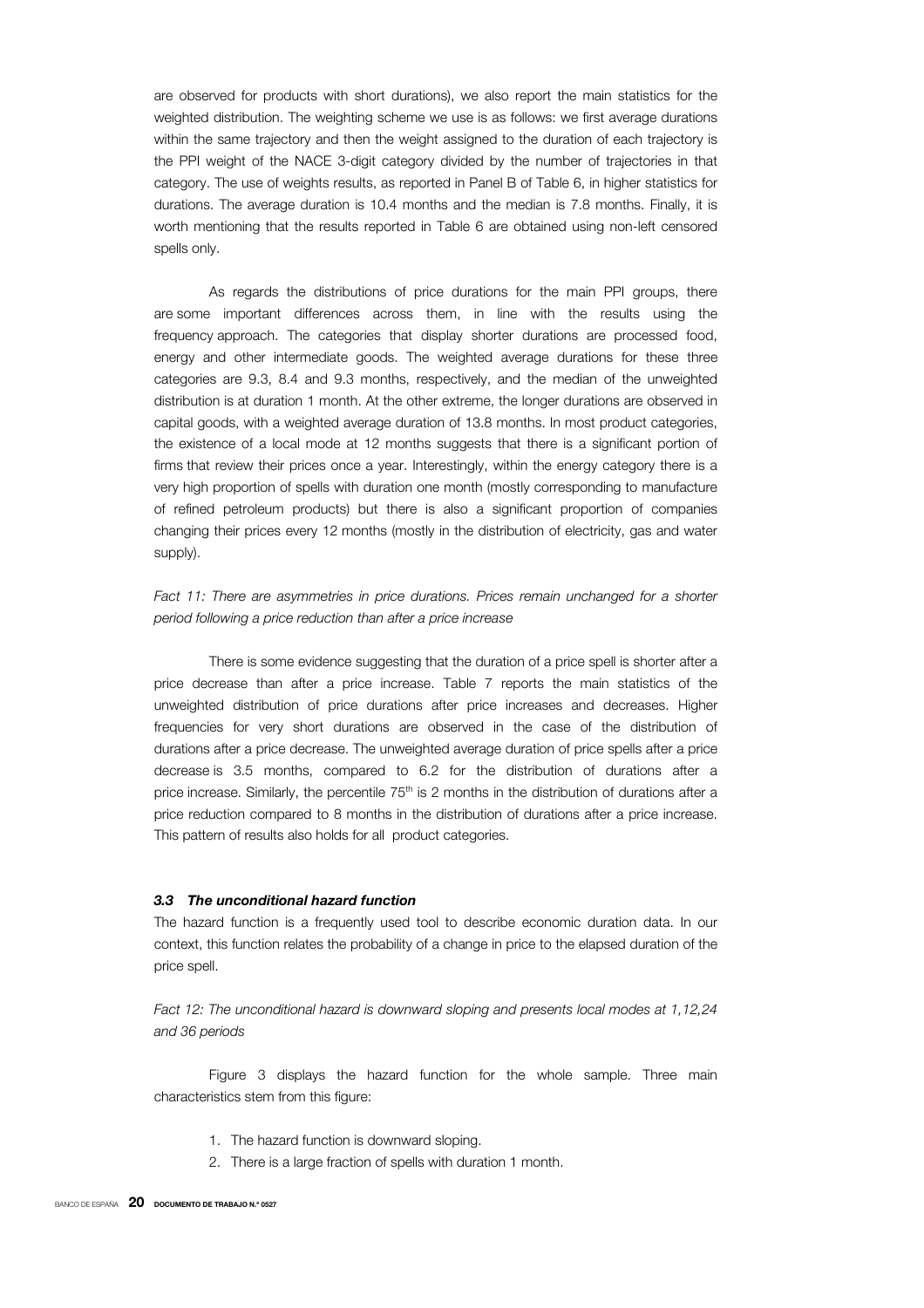3. The hazard function displays a large spike at 12 months and, to a lesser extent, at 24 and 36 months.

The first feature, which is at odds with standard models of price setting, may be explained as being the result of aggregating heterogeneous price setters with non-decreasing hazards at the individual level [see Álvarez et al. (2005a)]. The second characteristic is the consequence of the existence of a large fraction of firms changing their prices monthly. However, this characteristic is exacerbated by the fact that short spells tend to be overrepresented since a larger number of spells are observed for products with short durations. Finally, the third feature reflects that a significant number of companies review their prices once a year and change them every 12, 24, 36 months… In fact, as shown in Álvarez et al*.* (2005) the data may be accurately described by considering three group of Calvo agents with different degrees of price stickiness, plus a group of annual Calvo price-setters.

Figure 4 shows the hazard functions for the main product categories. All of them display the three abovementioned features, although to different degrees. In particular, the spike at 1-month is more pronounced for the categories with more flexible prices: energy, intermediate goods and processed food. Moreover, the energy category is characterised by very short durations and, within this category, very few price spells are observed with durations longer than 24 months, which makes the estimation of the hazard rates for longer durations very imprecise. Hazard functions for all main groups of products present peaks at yearly frequencies, but they are clearer for categories with more sluggish prices: non durables non food, consumer durables and for capital goods.

It is worth noting that hazard functions for all main product categories, perhaps with the exception of energy items, are decreasing. This result implies that other sources of heterogeneity, either observed or unobserved, must be behind the composition effect explaining the decreasing pattern of the hazard function. The heterogeneity that is observed in frequencies of price change for the different NACE 3 categories is in line with this result.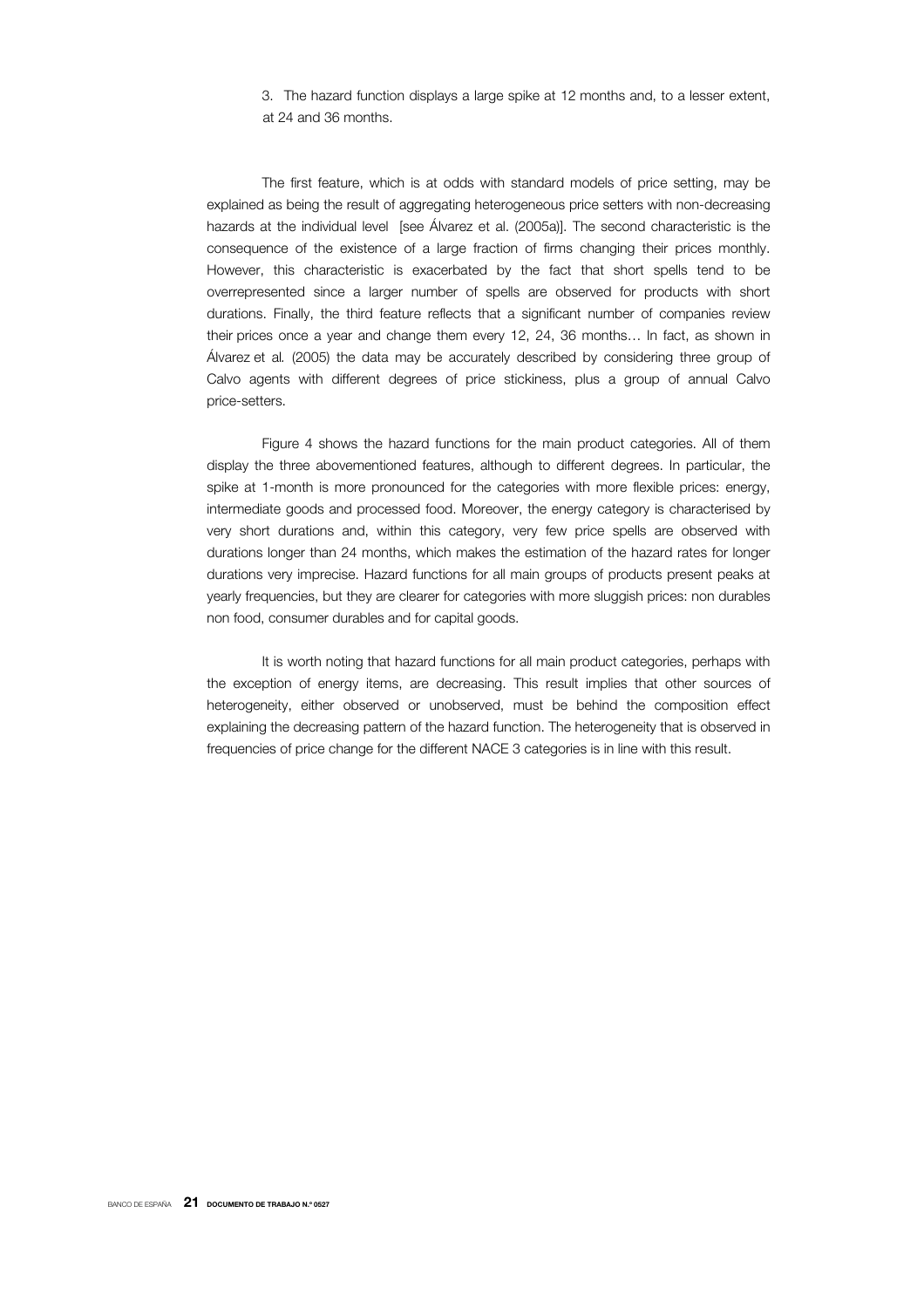#### Size of price changes

In this section we present results on the size of price changes, which are defined as logarithmic changes. Here, our assumption is that prices change only once within a given month. This assumption seems to be realistic with the exception of some energy items for which the duration of prices is often shorter than a month. Moreover, temporary price cuts are not very likely to be present for producer prices. Note that in these cases the computed change is the sum of those actually made within a given month.

### *4.1 Main findings*

*Fact 13: Average price changes are sizable (4.8%) and there are no asymmetries between price increases and decreases* 

Table 8 reports the average absolute size of price changes for the whole PPI, as well as for its main groups of products. Results for average price increases and decreases are also reported. The size of the average change in prices is 4.8%. Moreover, the average size of price increases (4.9%) is broadly similar to that of price reductions (-4.7%). This similarity of the magnitudes of price increases and decreases as well as the slightly higher frequency of price increases than of price decreases explains the moderate positive inflation rate observed over the sample period. Our estimates for the size of price changes are close to the estimates available for other European countries. For positive price changes, Dias et al*.* (2004) and Sabbatini et al. (2004) report estimates of 4.6 and 4.5% for Portugal and Italy, respectively, whereas average price decreases are -4.8% and -4.1%.16

#### Fact 14: There is no marked heterogeneity in the size of changes across groups of products

Unlike what is observed in the case of the frequency of price adjustment, there is a notable homogeneity across products in the magnitude of price changes. In addition, the similarity between the average size of price increases and decreases also holds for the main PPI groups. The highest average size of price changes corresponds to food products, for which the average size of price increases and decreases are 6.0% and -5.4%, respectively. At the other extreme, the smallest changes correspond to energy products, whose prices tend to be highly flexible. The average price increase is 3.8% and the average price decrease is 4.2%.

#### *4.2 Factors affecting the size of price changes*

As in section 3.2.1, where we analysed the frequency of price adjustment, we explore in this section the effect of seasonality, changes in indirect taxation, inflation and attractive price setting strategies on the time series variation of the size of price changes. It has to be stressed that, in contrast to the other determinants, the impact of attractive pricing is expected to be greater in the cross sectional dimension.

To summarise the influence of these factors on the size of price changes, we run time-series regressions, both for the whole PPI as well as for its main industrial groupings. We estimate the following regression model:

I

BANCO DE ESPAÑA  $22$  documento de trabajo n.º 0527 16. Estimates for Portugal refer to median price changes. Median sizes tend to be smaller than mean sizes.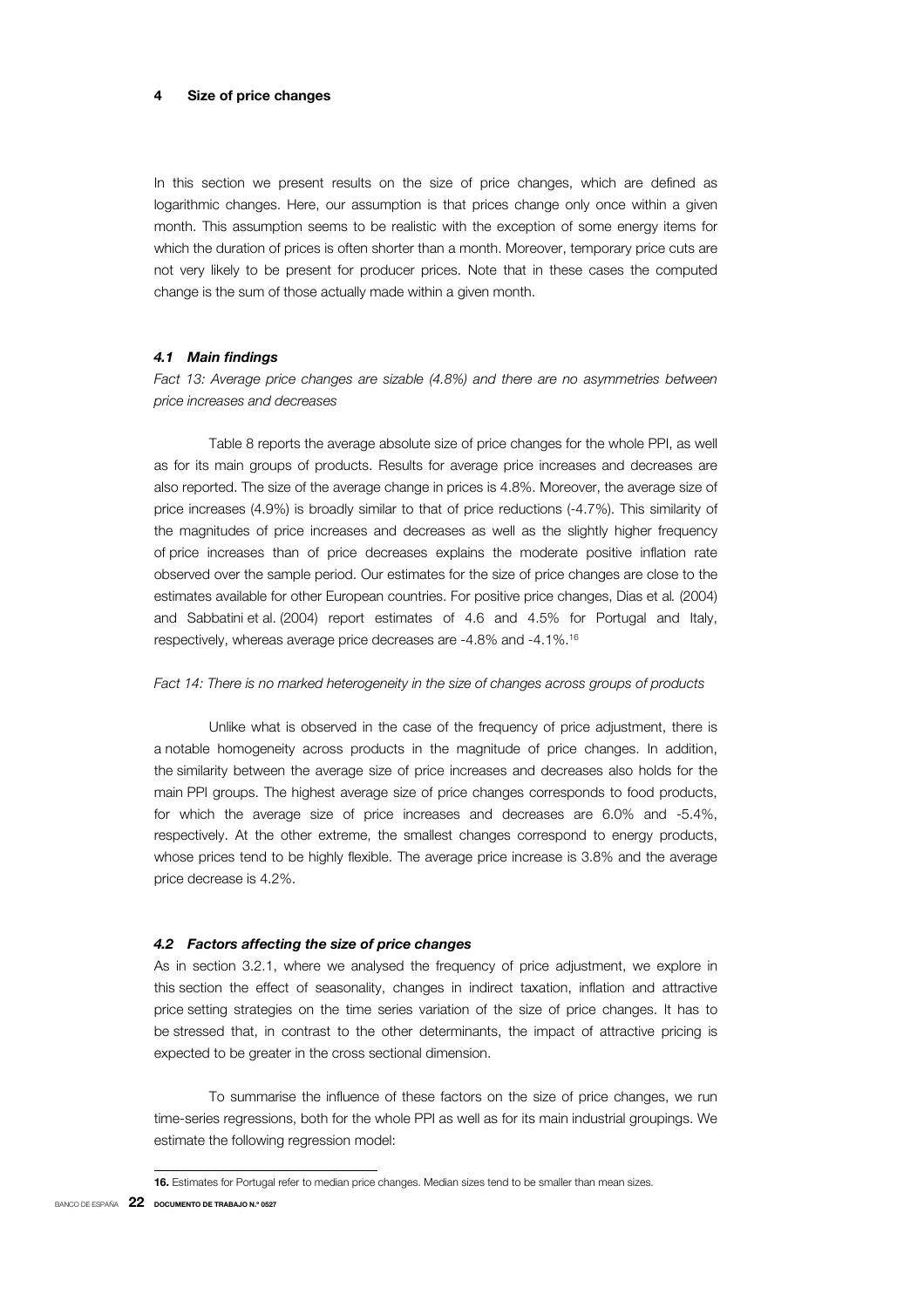$$
S_t = \alpha + \sum_i \beta_i M_i + \gamma \ DTS5MI + \delta \ INF_t + \varphi \ ATR_t + \varepsilon_t
$$

where S denotes the average size of price changes in absolute terms (alternatively S+ and Sdenote, respectively, the average size of price increases and decreases), and the rest of the variables have been defined in section 3.2. Models are estimated by maximum likelihood and results are reported in Table 9.17

Figure 5 plots the time series of the absolute size of price increases and decreases for the whole PPI. Overall, the explanatory power of these factors on the time series variation of the average magnitude of price changes is substantially smaller than that on the time series variation of the average frequency of price adjustment.

#### *Fact 15: Seasonality is very mild for the size of price changes*

Figure 5 shows that the size of price changes displays a mild seasonal pattern, although it is considerably less pronounced than that of the frequency of price adjustment. On average, price changes tend to be larger in January. If anything, the seasonal pattern is more marked in the case of price reductions. Analysing the main PPI categories, the seasonal pattern is particularly marked in the food category. In addition, in the case of the average size of price reductions, a seasonal pattern is also found for non durables non food items and for capital goods. In both categories, the size of price reductions is considerably higher in absolute value in January than in the rest of the year. The evidence of seasonality is generally supported by Wald tests.

### *Fact 16: There is no evidence of an impact of indirect tax changes on the size of price changes*

Figure 5 also shows that the impact of the 1 percentage point increase in VAT rates that was introduced in January 1995 did not have any impact on the size of price increases or decreases. This result is confirmed by the regression analysis where the coefficient for the tax change dummy is never significant. The relatively small change in the tax rate relative to average price changes could explain this result.

### *Fact 17: Evidence of a relationship between aggregate inflation and the size of price changes is quite weak*

To the extent that firms follow state-dependent pricing strategies, we would expect that periods with high inflation would be characterised by larger price increases and vice versa*.* On the other hand, price decreases should be smaller in high inflation periods and higher in low inflation periods. To obtain a clearer view of the relationship between the size of price changes and aggregate inflation, Figure 6 plots the monthly time series of the average size of price changes, increases and decreases against the average inflation rate. Both inflation and average size series are adjusted for seasonality and indirect tax changes in the way described in section 3.2. This figure seems to suggest that the size of price increases is greater the higher the rate of inflation. As expected, for the size of price decreases, we find that periods of higher inflation are associated with smaller –in absolute terms– price decreases. Nevertheless, in both cases the relationship between inflation and the size of price changes seems to be quite weak. Firms seem to respond to inflation mostly by changing their prices more often and not by making greater price changes. The regression analysis

I

**<sup>17.</sup>** We find that an AR(1) process is sufficient to pick up the autocorrelation present in some cases.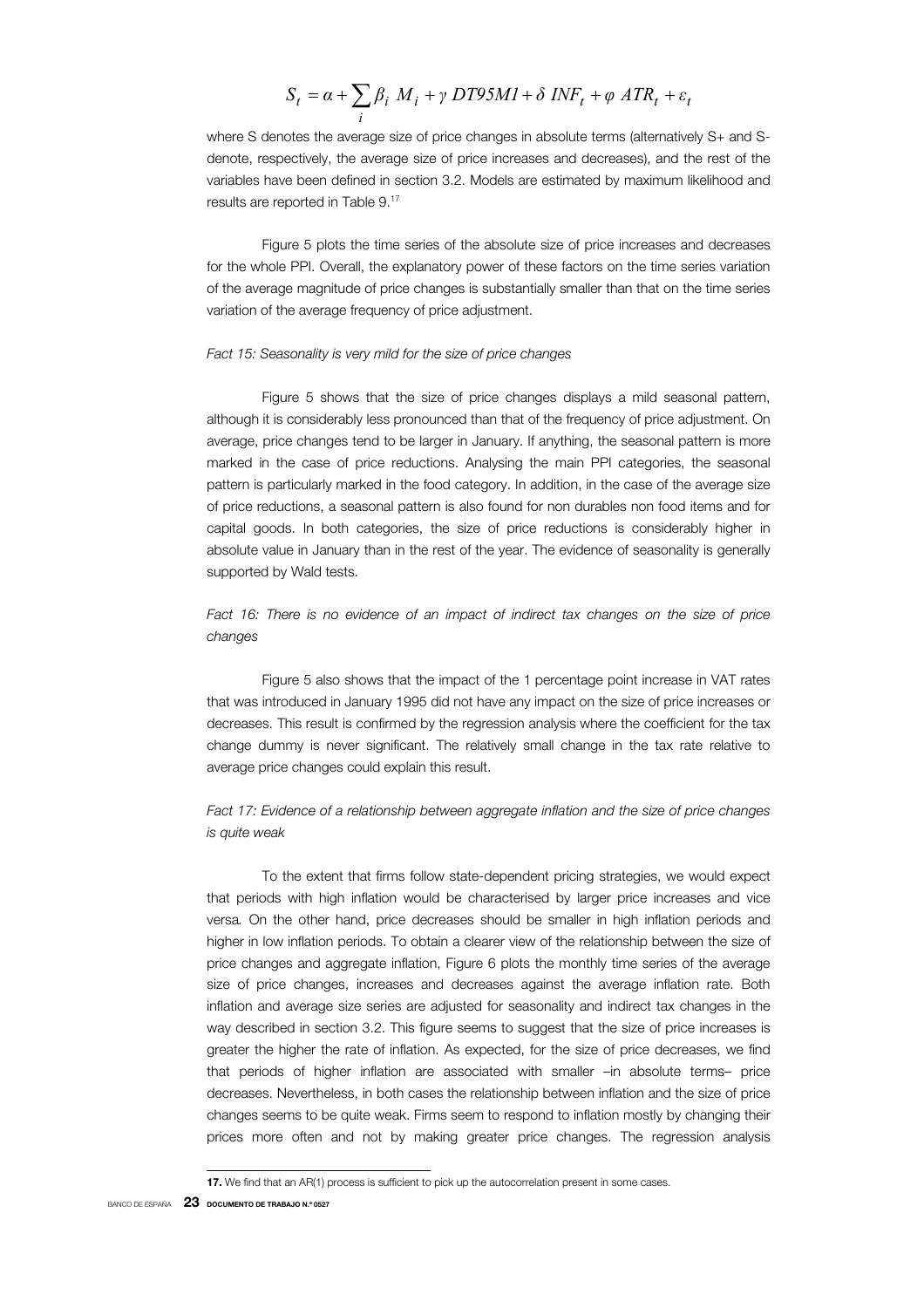corroborates this result. Focusing on the results for the whole sample, the inflation rate has the expected sign in the regressions but is not significant. In the regressions for the product categories, sectoral inflation is also not significant.

### *Fact 18: Firms using attractive pricing strategies typically change their prices by a larger amount*

Finally, as mentioned above, firms using attractive pricing strategies may decide to delay their response to a given shock until a new attractive price point is appropriate. This would result in price changes being less frequent but of a greater –in absolute terms– magnitude than in the case of firms not using attractive pricing policies. Table 10 provides evidence on this issue. As can be seen in the table, for all product categories, the average absolute size of a price change is higher for firms using attractive pricing strategies than for those that do not employ them. Specifically, for the whole sample, the typical price change for a firm setting attractive prices is 6.2% whereas it is 4.6% for the rest of firms. For the main product categories the same pattern is observed and attractive pricing leads to larger adjustments. Table 10 also reports the size of price increases and decreases for firms using attractive price setting strategies and the rest. As expected, we observe that attractive pricing strategies lead to greater positive and negative changes. For the main PPI components the same pattern is observed. However, in the regression analysis the effect of the share of attractive prices is rather weak. The size of prices changes is greater the larger is the share of attractive prices, but only for the aggregate, for intermediate goods and for capital goods. The effect of attractive pricing is never significant in the case of price decreases. Nevertheless, as already mentioned, the effect of attractive pricing should be more pronounced in the cross sectional rather than in the time series dimension.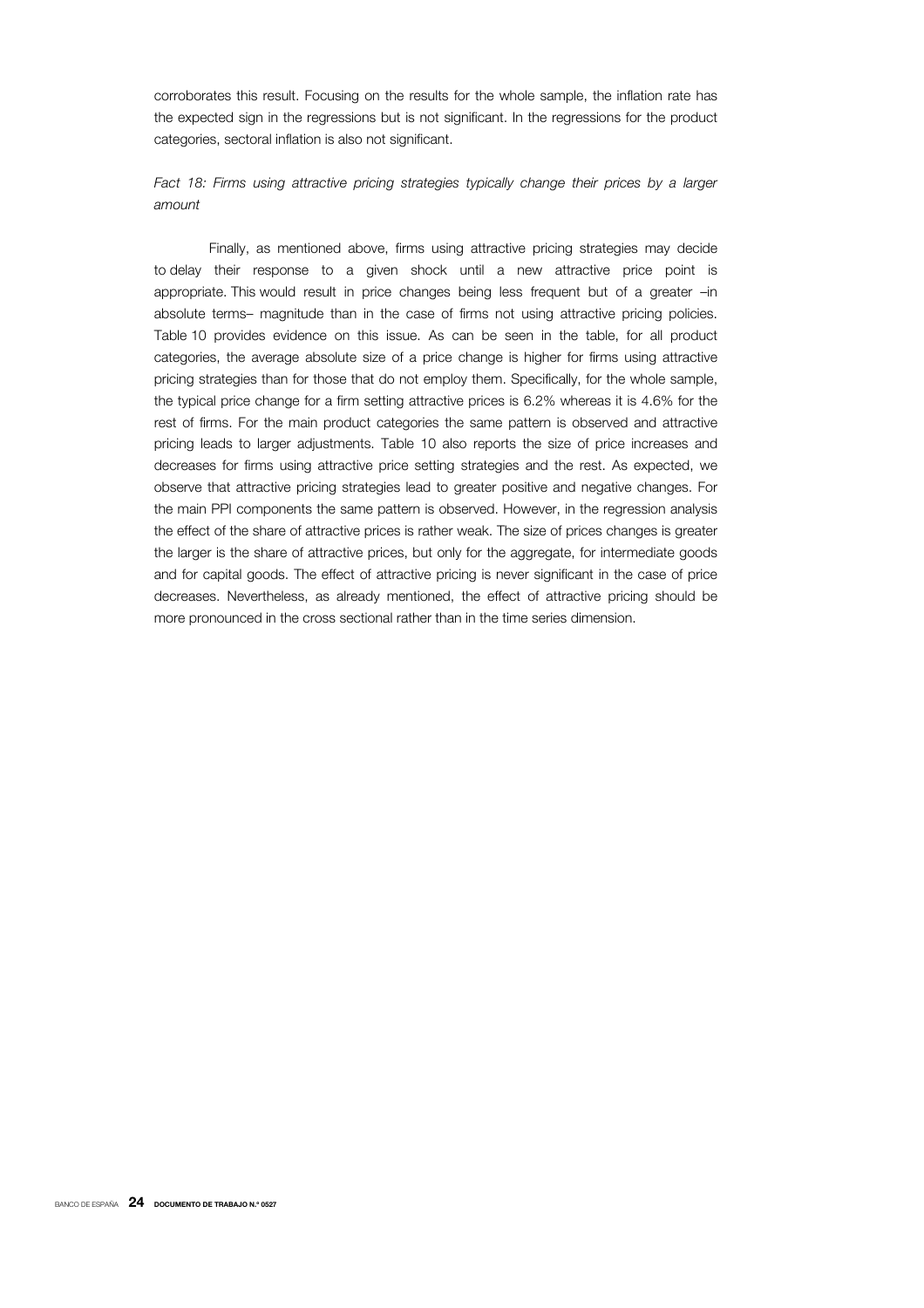#### 5 A comparison of consumer and producer price setting practices

In this section, we provide a comparison of price setting practices at the consumer and at the producer level. For this purpose, we compare results obtained with the micro PPI data used in this paper and the micro CPI data used in Álvarez and Hernando (2004). In this section we focus on the seasonally balanced sample period running from January 1993 to January 1999. Note that although February 1999 is included in both databases we decided to exclude it from the comparison in order to have a seasonally balanced sample period since the potentially different seasonal patterns of producer and consumer prices could bias the results.18 Given the important methodological differences in the construction of both price indices, the comparison necessarily suffers from several limitations. First, the sectoral coverage is very different in both indices. In particular, services are not included in the PPI and non-energy intermediate goods and capital goods are not included in CPI. Moreover, energy is not included in the sample of the CPI micro data used in Álvarez and Hernando (2004). Second, PPI refers to prices of products manufactured for the domestic market, while CPI refers to prices of products sold in the domestic market and, therefore, includes prices of imported products. Third, PPI considers prices that are net of invoiced VAT, whereas CPI includes final prices.

### *Fact 19: There is some evidence that producer prices are more flexible than consumer prices and that the size of their changes is smaller than that for consumer prices. However, there is a marked degree of heterogeneity*

To address the different sectoral coverage, we restrict the comparison to those products that are included in both databases: processed food items and non-food consumption items. Panel A of Table 11 reports average frequencies and sizes of price adjustments for these two aggregate components of the CPI and PPI. Overall, this admittedly rough comparison, indicates that producer prices are more flexible than consumer prices. Average frequency of price changes of processed food items is 0.24 in the PPI compared to 0.18 in the CPI. Analogously, average frequency of price changes of non-food consumer goods is 0.10 in the PPI compared to 0.07 in the CPI. Similar differences are found in the average frequencies of price increases and decreases. As regards the magnitude of price changes, larger price changes are found for the CPI than for the PPI, regardless of the sign of the change. Average price changes of processed food items and non-food consumer items are 7.5% and 6.6%, respectively, in the CPI, while the corresponding figures for the PPI sample are 5.7% and 4.4%. The pattern of results is similar when comparing magnitudes of price increases and decreases.

These results seem to suggest that the retail sector increases the degree of price rigidity. Nevertheless, before going into the reasons potentially explaining this result, it is worth refining the comparison. In particular, the weights used in the CPI and in the PPI are not the same for the items included in the broad two categories considered in Table 11 (processed food and non-food consumer goods). Moreover, there are some items that have been excluded from the available CPI database. To avoid that these differences in weighting schemes or in the covered items bias the comparison, a finer analysis has been conducted. To this end, items have been matched at the most detailed level: the 4-digit classification of the CPI items (subclass) and the 3-digit NACE codes for the PPI items. This matching

<sup>18.</sup> In the CPI database the sample period covers from January 1993 to December 2001 and in the PPI database it goes from November 1991 to February 1999.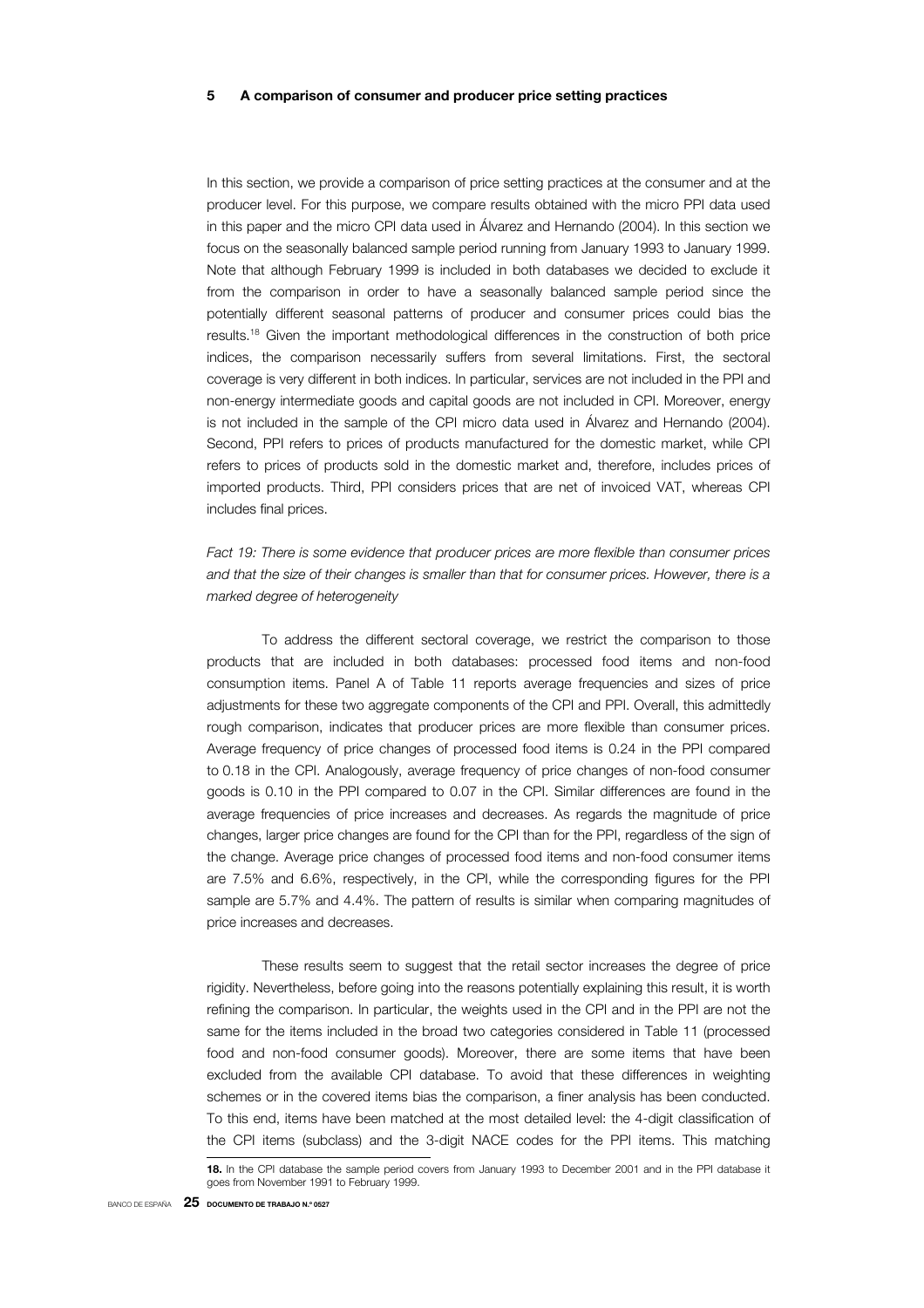process provides 16 pairs of comparable items (5 processed food items and 11 non-food items). Note however that since the exact product is not known the matching is not perfect and there are still some differences in the composition of the elements of each pair.

The results of this finer comparison are summarized in panel B of Table 11 and in Figure 7. Panel B of Table 11 reports average frequencies and sizes of price adjustments for the two common aggregate components of the CPI and PPI, but considering only the 16 comparable items and using CPI weights. Figure 7 plots the average frequencies and sizes of price changes for each of the comparable categories of items. The main conclusions are less marked than those arising from the comparison of the statistics for the broad components (panel A of Table 11). As far as the comparison of the average frequency of price adjustment is concerned, the aggregate figures for the main components are still higher in the PPI data. Nevertheless, when looking at the results for the 16 comparable items, most observations are close to the 45º degree line, which means that average frequencies for the CPI items are similar to those for the comparable PPI items, but they are not systematically above (or below) the 45° degree line. As regards the magnitude of price changes, average changes are larger at the retail level in 10 out of the 16 comparable categories (4 out of 5 in the case of the food items), but, with a few exceptions, are again very close to the diagonal line. However, the average size for the non-food category is larger in the PPI data, but this result is driven mainly by one pair.

Overall, these results suggest that producer prices are somewhat more flexible than consumer prices and that the size of their changes is smaller than that observed for consumer prices. Expressed in other terms, it seems that the retail sector tends to magnify price rigidities. In this sense, retail trade is typically characterised by a higher dependence on labour costs, lower non-local competition and higher use of attractive pricing strategies than manufacturing firms. In fact, as shown in section 3.1.2, these factors are associated with a lower degree of price flexibility. Nevertheless, the small magnitude of the differences and the abovementioned methodological divergences in the construction of both datasets prevent from drawing firm conclusions on the relative degree of stickiness at the producer or at the retail level.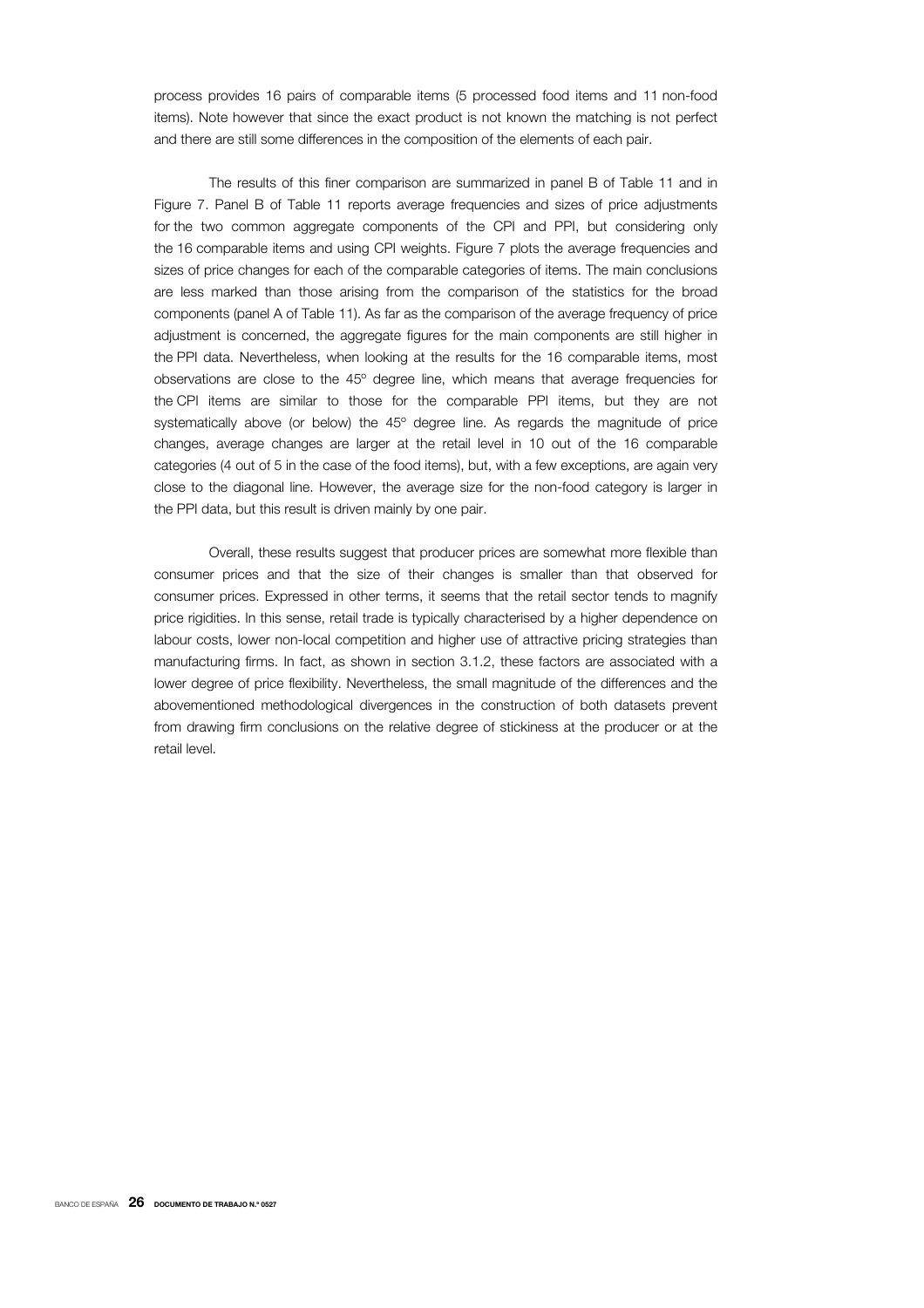#### 6 Conclusions

This paper documents the main stylised facts of price setting behaviour of Spanish firms over the period 1991-1999. To this end, we exploit the individual prices underlying the Spanish producer price index. Our analysis mainly focuses on the frequency and size of price changes as well as on the duration of price spells. The main conclusions of our empirical research are the following:

1. Producer prices are moderately sticky. The weighted average frequency of price changes is 21%. Alternatively, the direct computation of the duration of price spells indicates that average duration is slightly less than 1 year.

2. We find a great deal of heterogeneity in the frequency of price adjustment. As expected, the flexibility of prices is greatest for energy, other intermediate goods and food products and the highest degree of price stickiness is observed for capital goods and consumption durables. In turn, the size of price changes is almost identical for the different product categories.

3. While prices are moderately sticky, we do not find strong signs of a higher degree of downward rigidity. Price decreases are only slightly less frequent than price increases, which is consistent with positive and moderate trend inflation. Moreover, prices remain unchanged for shorter periods following a price reduction than a price increase.

4. Even though prices of most products do not change often, they typically change by a large amount (4.8% on average). There are no asymmetries between price increases and decreases. We also find a negative relationship between frequency of adjustment and size of price changes.

5. The cost structure of a firm affects the frequency of price change. Specifically, the prices are more flexible the lower the labour share and the higher the relevance of raw materials and outsourcing.

6. The degree of competition of markets affects price flexibility. Specifically, the higher import penetration the higher is the frequency of price change.

7. There is a marked seasonality in the frequency of price changes, which suggests that some companies follow time dependent strategies. In contrast, the size of price changes shows a mild seasonal pattern.

8. Firms seem to react to inflation by modifying the frequency of changing prices but hardly by changing their sizes. Specifically, price increases (decreases) are more (less) frequent when inflation is high. Conversely, price increases (decreases) are less (more) frequent when inflation is low. This dependence can be interpreted in favour of the use of state dependent pricing strategies.

9. The use of state-dependent pricing behaviour is also supported by the fact that the frequency of price changes is significantly affected by changes in indirect taxation. However, these changes do not generally affect the size of price adjustments, a fact that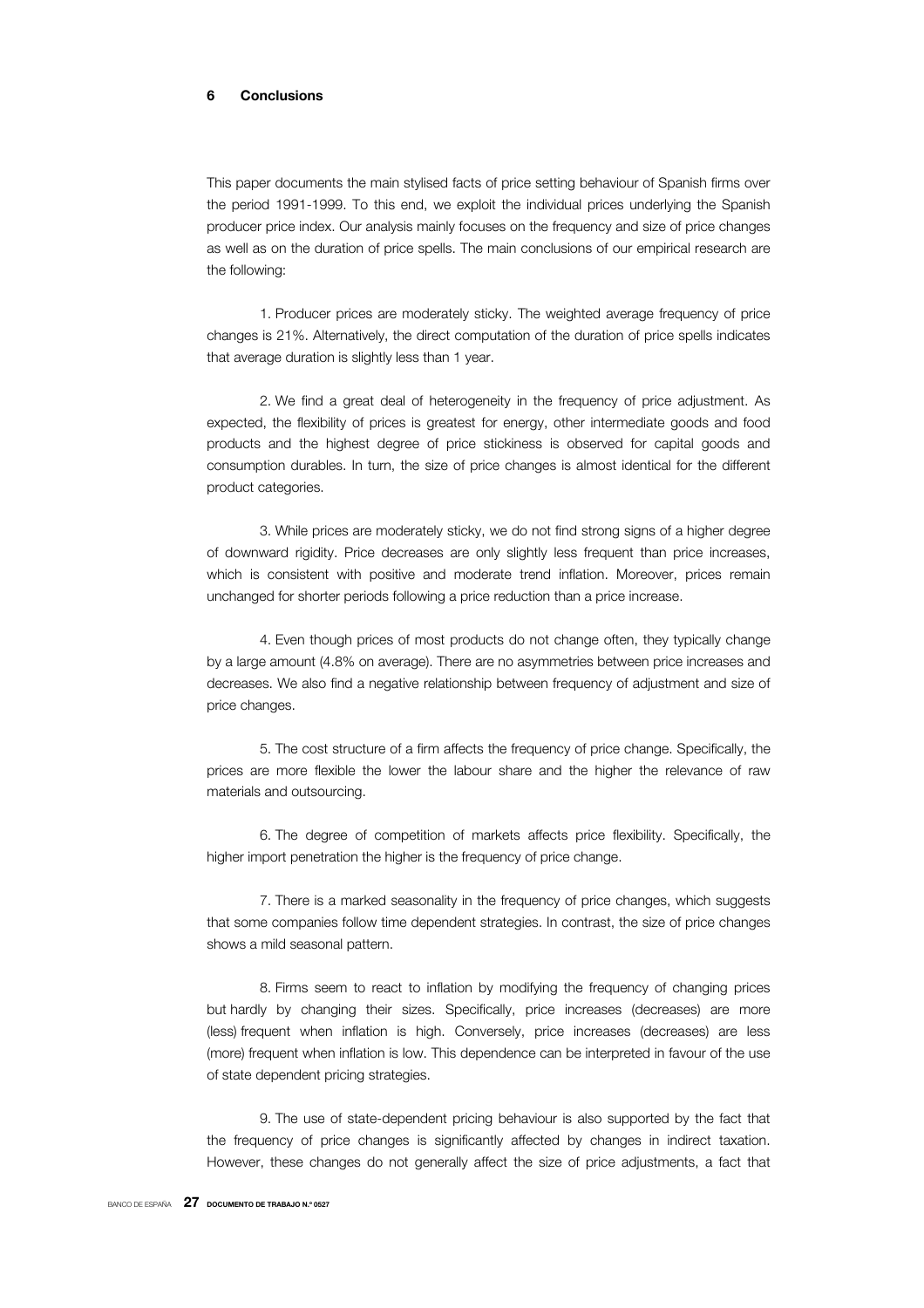could be due to their small magnitude with regard to the average size of a price change. We also find that sectors where prices are set by the government are characterised by a lower frequency of adjustment.

10. Use of attractive prices is associated with more sluggish price adjustments and with larger price changes. In absolute terms, price rises and decreases are larger for firms using attractive pricing strategies.

11. The unconditional hazard is downward sloping and presents local modes at 1, 12, 24 and 36 periods.

12. There is some evidence that producer prices are more flexible than consumer prices and that the size of their changes is smaller than that for consumer prices. However, there is marked degree of heterogeneity for the different groups of products.

In future work, we plan to study producer price setting behaviour at the individual level through the use of duration models.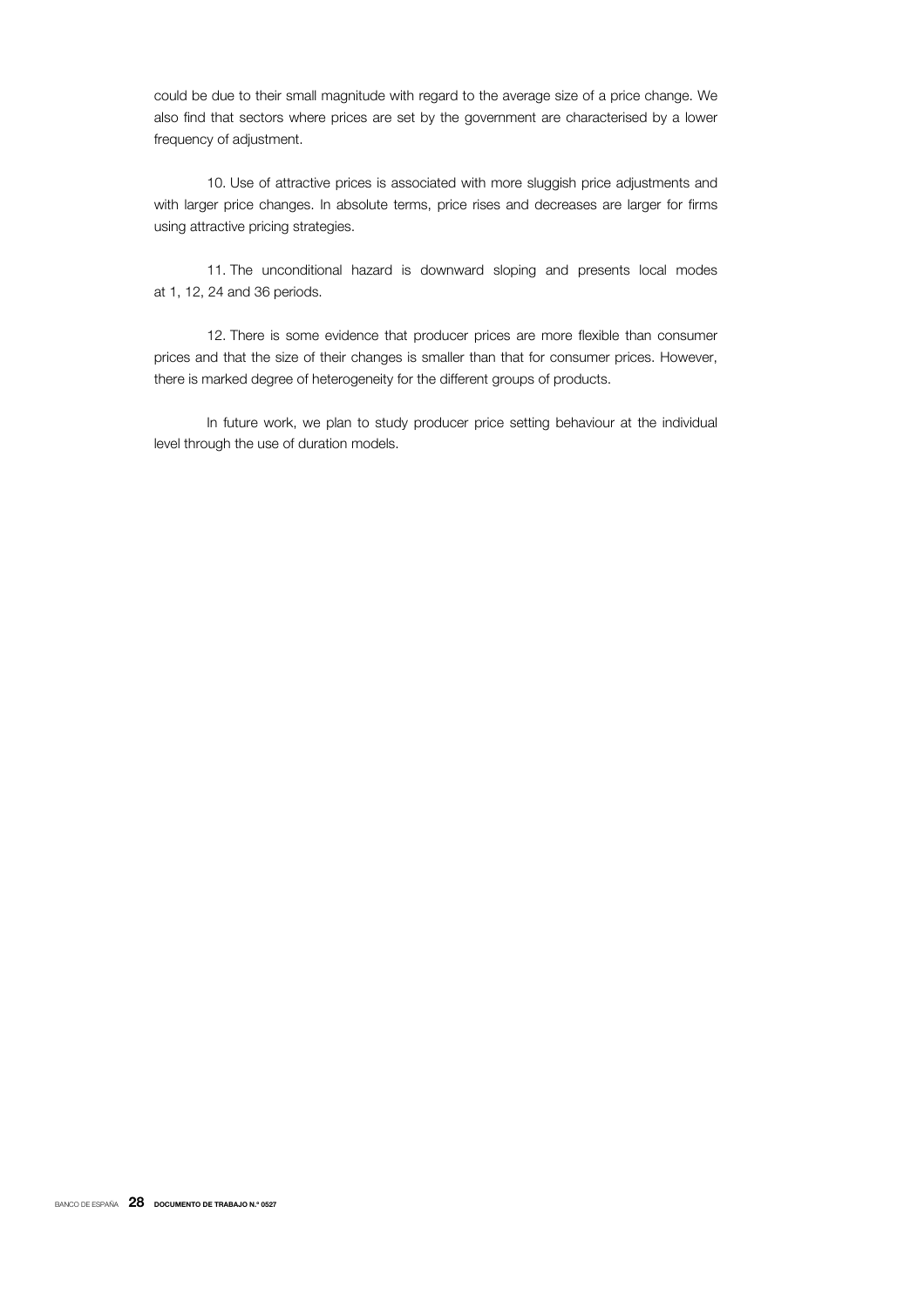| <b>Sample composition</b>                                                                                                 |                                                    |                                                         |  |  |  |  |  |  |  |
|---------------------------------------------------------------------------------------------------------------------------|----------------------------------------------------|---------------------------------------------------------|--|--|--|--|--|--|--|
| <b>Main component</b>                                                                                                     | <b>PPI weight</b>                                  | No. of<br>observations                                  |  |  |  |  |  |  |  |
| Consumer non durables food<br>Non food non durables<br>Consumer durables<br>Intermediate goods<br>Energy<br>Capital goods | 159.8<br>123.7<br>129.8<br>353.4<br>109.9<br>117.5 | 399190<br>292612<br>156818<br>618976<br>20347<br>152372 |  |  |  |  |  |  |  |
| All items                                                                                                                 | 994.1                                              | 1640315                                                 |  |  |  |  |  |  |  |

### Table 2

| <b>Monthly frequency of price changes</b>                                                                                                                                    |                                              |                                              |                                              |                                                    |  |  |  |  |  |  |  |  |  |
|------------------------------------------------------------------------------------------------------------------------------------------------------------------------------|----------------------------------------------|----------------------------------------------|----------------------------------------------|----------------------------------------------------|--|--|--|--|--|--|--|--|--|
|                                                                                                                                                                              |                                              |                                              |                                              |                                                    |  |  |  |  |  |  |  |  |  |
| <b>Weighted results</b>                                                                                                                                                      |                                              |                                              |                                              |                                                    |  |  |  |  |  |  |  |  |  |
| <b>Frequency of</b><br><b>Frequency of</b><br>% of price<br><b>Frequency of</b><br><b>Main component</b><br>price changes<br>price increases<br>price decreases<br>increases |                                              |                                              |                                              |                                                    |  |  |  |  |  |  |  |  |  |
| Consumer non durables food<br>Non food non durables<br>Consumer durables<br>Intermediate goods<br>Energy<br>Capital goods                                                    | 0.24<br>0.10<br>0.10<br>0.28<br>0.38<br>0.08 | 0.14<br>0.07<br>0.08<br>0.15<br>0.19<br>0.05 | 0.10<br>0.03<br>0.02<br>0.13<br>0.18<br>0.03 | 57.5%<br>65.5%<br>75.4%<br>54.4%<br>51.0%<br>65.7% |  |  |  |  |  |  |  |  |  |
| <b>All items</b>                                                                                                                                                             | 0.21                                         | 0.12                                         | 0.09                                         | 56.8%                                              |  |  |  |  |  |  |  |  |  |

### Table 3

| Determinants of the frequency of price changes |                            |         |                              |         |                              |         |  |  |  |  |  |
|------------------------------------------------|----------------------------|---------|------------------------------|---------|------------------------------|---------|--|--|--|--|--|
|                                                | Frequency of price changes |         | Frequency of price increases |         | Frequency of price decreases |         |  |  |  |  |  |
|                                                | Coefficient                | t ratio | Coefficient                  | t ratio | Coefficient                  | t ratio |  |  |  |  |  |
| Labour share                                   | $-0.46$<br>$***$           | $-4.53$ | $-0.22$ ***                  | $-4.19$ | $-0.24$ ***                  | $-4.81$ |  |  |  |  |  |
| Energy                                         | $***$<br>1.77              | 4.62    | $0.86***$                    | 4.32    | $0.91***$                    | 4.81    |  |  |  |  |  |
| Non energy intermediate goods                  | $***$<br>0.17              | 4.11    | $0.07***$                    | 3.51    | $0.09***$                    | 4.55    |  |  |  |  |  |
| Outsourcing                                    | 0.82<br>***                | 3.08    | $0.41***$                    | 2.87    | $0.41***$                    | 3.25    |  |  |  |  |  |
| Import penetration                             | 0.24<br>$***$              | 2.85    | $0.11$ **                    | 2.40    | $0.13***$                    | 3.18    |  |  |  |  |  |
| <b>Demand conditions</b>                       | $***$<br>0.03              | 2.10    | $0.02$ **                    | 2.01    | $0.02$ **                    | 2.13    |  |  |  |  |  |
| <b>Attractive prices</b>                       | $-0.13$<br>$***$           | $-2.62$ | $-0.06$ ***                  | $-2.64$ | $-0.06$ **                   | $-2.47$ |  |  |  |  |  |
| <b>Size</b>                                    | $-2.08$<br>$***$           | $-3.03$ | $-1.21$ ***                  | $-3.29$ | $-0.87$ **                   | $-2.60$ |  |  |  |  |  |
| Government set                                 | $-0.18$<br>***             | $-3.40$ | $-0.10***$                   | $-3.56$ | $-0.08$ ***                  | $-3.11$ |  |  |  |  |  |
| <b>Electricity dummy</b>                       | $-0.29$<br>$***$           | $-6.10$ | $-0.16$ ***                  | $-6.60$ | $-0.13$ ***                  | $-5.40$ |  |  |  |  |  |
| <b>Textile fibers dummy</b>                    | $***$<br>0.61              | 12.78   | $0.31***$                    | 12.54   | $0.30***$                    | 12.47   |  |  |  |  |  |
| Food                                           | 0.06                       | 1.28    | 0.04                         | 1.61    | 0.02                         | 0.86    |  |  |  |  |  |
| Non durables non food                          | $-0.06$<br>$\pmb{\ast}$    | $-1.86$ | $-0.02$                      | $-1.45$ | $-0.03$ **                   | $-2.28$ |  |  |  |  |  |
| <b>Consumer durables</b>                       | $-0.06$<br>$\pmb{\ast}$    | $-1.72$ | $-0.02$                      | $-1.19$ | $-0.04$ **                   | $-2.19$ |  |  |  |  |  |
| Energy                                         | $-0.66$<br>$***$           | $-2.69$ | $-0.31$ **                   | $-2.42$ | $-0.35$ ***                  | $-2.90$ |  |  |  |  |  |
| Capital goods                                  | $-0.05$<br>$\pmb{\ast}$    | $-1.79$ | $-0.02$                      | $-1.60$ | $-0.03$ *                    | $-1.91$ |  |  |  |  |  |
| Constant                                       | 0.13<br>$\star\star$       | 2.19    | $0.09***$                    | 2.89    | 0.04                         | 1.35    |  |  |  |  |  |
| Number of observations                         | 84                         |         | 84                           |         | 84                           |         |  |  |  |  |  |
| R-squared                                      | 0.78                       |         | 0.76                         |         | 0.79                         |         |  |  |  |  |  |
| <b>Root MSE</b>                                | 0.09                       |         | 0.05                         |         | 0.04                         |         |  |  |  |  |  |

See Appendix B for the definition of the variables<br>Huber-White heteroskedasticity consistent standard errors<br>\*\*\*/\*\*/\* denote coefficient significant at the 1%/5%/10% level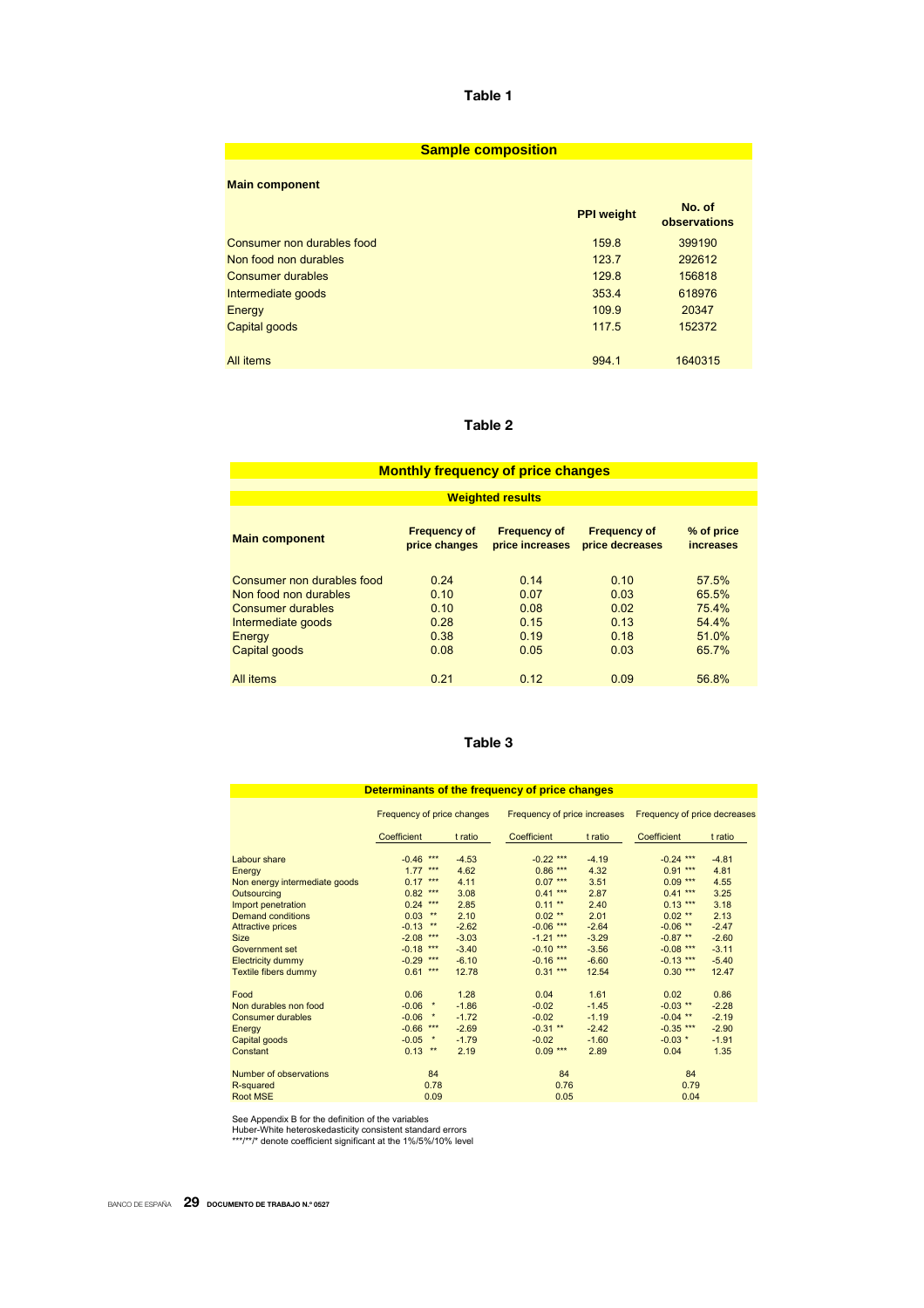| <b>Frequency of price changes</b>                       |                          |                       |                          |                      |                         |                          |                       |  |  |  |  |
|---------------------------------------------------------|--------------------------|-----------------------|--------------------------|----------------------|-------------------------|--------------------------|-----------------------|--|--|--|--|
|                                                         | All items                | Food                  | Non durables<br>non food | Consumer<br>durables | Intermediate<br>goods   | Energy                   | Capital goods         |  |  |  |  |
| <b>DUM95Q1</b>                                          | 0.067<br>$(6.46)$ **     | 0.045<br>$'(2.68)$ ** | 0.069<br>$'(5.28)$ **    | 0.046<br>'(0.87)     | 0.064<br>$'(4.78)$ **   | 0.117<br>$'(2.06)^*$     | 0.048<br>$'(3.90)$ ** |  |  |  |  |
| <b>INF</b>                                              | 0.002<br>$'(3.54)$ **    | 0.003<br>$'(2.43)^*$  | 0.002<br>$'(3.68)$ **    | 0.002<br>'(0.23)     | 0.002<br>$'(4.12)$ **   | $-0.002$<br>'(1.72)      | 0.004<br>$'(2.11)^*$  |  |  |  |  |
| <b>FREQ ATR</b>                                         | $-0.322$<br>$'(2.76)$ ** | $-0.232$<br>'(0.84)   | $-0.181$<br>'(0.83)      | $-0.034$<br>'(0.24)  | $-0.444$<br>$'(2.19)^*$ | $-1.223$<br>$'(3.16)$ ** | 0.057<br>'(0.89)      |  |  |  |  |
| Intercept                                               | 0.276<br>$'(9.04)$ **    | 0.265<br>$'(4.56)$ ** | 0.157<br>$'(2.42)^*$     | 0.092<br>'(1.69)     | 0.357<br>$'(7.95)$ **   | 0.397<br>$'(14.98)$ **   | 0.069<br>$'(2.21)^*$  |  |  |  |  |
| RHO <sub>1</sub>                                        | 0.164<br>'(1.49)         | 0.525<br>$'(5.34)$ ** |                          |                      | 0.373<br>$'(3.29)$ **   |                          | 0.321<br>$'(3.04)$ ** |  |  |  |  |
| Number of observations                                  | 87                       | 87                    | 87                       | 87                   | 87                      | 87                       | 87                    |  |  |  |  |
| Residual standard error<br>Wald joint significance test | 0.009<br>1969.62         | 0.017<br>452.05       | 0.012<br>1050.40         | 0.049<br>48.53       | 0.013<br>638.40         | 0.053<br>534.02          | 0.012<br>899.61       |  |  |  |  |
| p-value                                                 | 0.00                     | 0.00                  | 0.00                     | 0.00                 | 0.00                    | 0.00                     | 0.00                  |  |  |  |  |
| Log likelihood                                          | 283.60                   | 229.99                | 260.62                   | 139.51               | 253.77                  | 132.52                   | 261.80                |  |  |  |  |
| <b>Wald sesonality test</b>                             | 1543.93                  | 335.07                | 831.06                   | 43.13                | 462.45                  | 400.32                   | 727.19                |  |  |  |  |
| p-value                                                 | 0.00                     | 0.00                  | 0.00                     | 0.00                 | 0.00                    | 0.00                     | 0.00                  |  |  |  |  |

#### **Frequency of price increases**

| All items    | Food                                           | Non durables<br>non food                                 | Consumer<br>durables                              | Intermediate<br>goods                  | Energy                                               | Capital goods                        |
|--------------|------------------------------------------------|----------------------------------------------------------|---------------------------------------------------|----------------------------------------|------------------------------------------------------|--------------------------------------|
| 0.072        | 0.044                                          | 0.063                                                    | 0.051                                             | 0.068                                  | 0.218                                                | 0.043                                |
|              |                                                |                                                          |                                                   |                                        |                                                      | $'(4.75)$ **                         |
| 0.007        | 0.007                                          | 0.002                                                    | 0.005                                             | 0.006                                  | 0.006                                                | 0.007                                |
| $'(5.75)$ ** | $'(4.15)$ **                                   | $'(4.34)$ **                                             | '(0.93)                                           | $'(5.38)$ **                           | $'(2.80)$ **                                         | $'(3.85)$ **                         |
| $-0.163$     | $-0.511$                                       | $-0.297$                                                 | 0.024                                             | 0.127                                  | $-0.324$                                             | $-0.065$                             |
| '(0.71)      |                                                |                                                          |                                                   |                                        | '(0.55)                                              | '(1.05)                              |
| 0.135        | 0.207                                          | 0.153                                                    | 0.051                                             | 0.089                                  | 0.216                                                | 0.094                                |
|              |                                                |                                                          |                                                   |                                        |                                                      | $'(3.10)^{**}$                       |
|              |                                                |                                                          |                                                   |                                        |                                                      | 0.493                                |
| $'(4.06)$ ** | $'(5.44)**$                                    |                                                          |                                                   | $'(8.52)$ **                           |                                                      | $'(5.01)$ **                         |
| 87           | 87                                             | 87                                                       | 87                                                | 87                                     | 87                                                   | 87                                   |
| 0.01         | 0.02                                           | 0.011                                                    | 0.042                                             | 0.02                                   | 0.08                                                 | 0.01                                 |
| 578.83       | 283.37                                         | 865.00                                                   | 39.86                                             | 438.03                                 | 85.42                                                | 891.73                               |
| 0.00         | 0.00                                           | 0.00                                                     | 0.00                                              | 0.00                                   | 0.00                                                 | 0.00                                 |
|              |                                                |                                                          |                                                   |                                        |                                                      | 261.42                               |
| 376.76       | 193.36                                         | 650.1                                                    | 32.91                                             | 229.88                                 | 50.95                                                | 793.05                               |
| 0.00         | 0.00                                           | 0.00                                                     | 0.00                                              | 0.00                                   | 0.00                                                 | 0.00                                 |
|              | $'(5.04)$ **<br>$'(2.26)^*$<br>0.418<br>247.49 | $'(2.36)^*$<br>(1.64)<br>$'(3.17)$ **<br>0.533<br>219.86 | $'(5.38)$ **<br>'(1.51)<br>$'(2.61)$ **<br>269.17 | (1.13)<br>'(0.20)<br>'(1.09)<br>153.19 | $'(4.64)$ **<br>'(0.39)<br>(1.22)<br>0.687<br>233.81 | $'(2.50)^*$<br>$'(5.36)$ **<br>95.79 |

### **Frequency of price decreases**

|                              | All items    | Food         | Non durables<br>non food | Consumer<br>durables | <b>Intermediate</b><br>goods | Energy       | Capital goods |
|------------------------------|--------------|--------------|--------------------------|----------------------|------------------------------|--------------|---------------|
| <b>DUM95Q1</b>               | $-0.010$     | $-0.003$     | 0.008                    | $-0.005$             | $-0.006$                     | $-0.085$     | $-0.003$      |
|                              | '(0.91)      | '(0.20)      | '(1.12)                  | '(0.24)              | '(0.47)                      | '(1.05)      | '(0.37)       |
| <b>INF</b>                   | $-0.005$     | $-0.003$     | 0.000                    | $-0.004$             | $-0.004$                     | $-0.008$     | $-0.003$      |
|                              | $'(4.67)$ ** | $'(4.23)$ ** | (0.48)                   | (1.51)               | $'(2.76)$ **                 | $'(3.35)$ ** | $'(3.62)$ **  |
| <b>FREQ ATR</b>              | $-0.085$     | 0.208        | 0.074                    | $-0.058$             | $-0.022$                     | $-0.587$     | 0.116         |
|                              | '(0.40)      | '(1.04)      | '(0.57)                  | (1.11)               | '(0.07)                      | '(0.95)      | $'(3.88)$ **  |
| Intercept                    | 0.121        | 0.072        | 0.016                    | 0.041                | 0.147                        | 0.167        | $-0.021$      |
|                              | $'(2.21)^*$  | (1.71)       | '(0.42)                  | $'(2.06)^*$          | $'(2.04)^*$                  | $'(4.03)$ ** | '(1.43)       |
| RHO <sub>1</sub>             | 0.459        | 0.264        | 0.235                    |                      | 0.783                        | 0.218        |               |
|                              | $'(4.32)$ ** | $'(2.49)^*$  | $'(2.17)^*$              |                      | $'(11.68)$ **                | $'(2.01)^*$  |               |
| Number of observations       | 87           | 87           | 87                       | 87                   | 87                           | 87           | 87            |
| Residual standard error      | 0.012        | 0.014        | 0.007                    | 0.018                | 0.015                        | 0.077        | 0.008         |
| Wald joint significance test | 143.08       | 72.63        | 119.92                   | 37.24                | 197.65                       | 74.76        | 124.17        |
| p-value                      | 0.00         | 0.00         | 0.00                     | 0.00                 | 0.00                         | 0.00         | 0.00          |
| Log likelihood               | 264.19       | 248.58       | 314.51                   | 226.30               | 241.17                       | 99.08        | 297.25        |
| Wald sesonality test         | 86.06        | 50.06        | 101.03                   | 31.76                | 39.72                        | 49.60        | 96.75         |
| p-value                      | 0.00         | 0.00         | 0.00                     | 0.00                 | 0.00                         | 0.00         | 0.00          |

Monthly dummies not reported to save space. The Wald seasonality test reported in the table indicates their significance.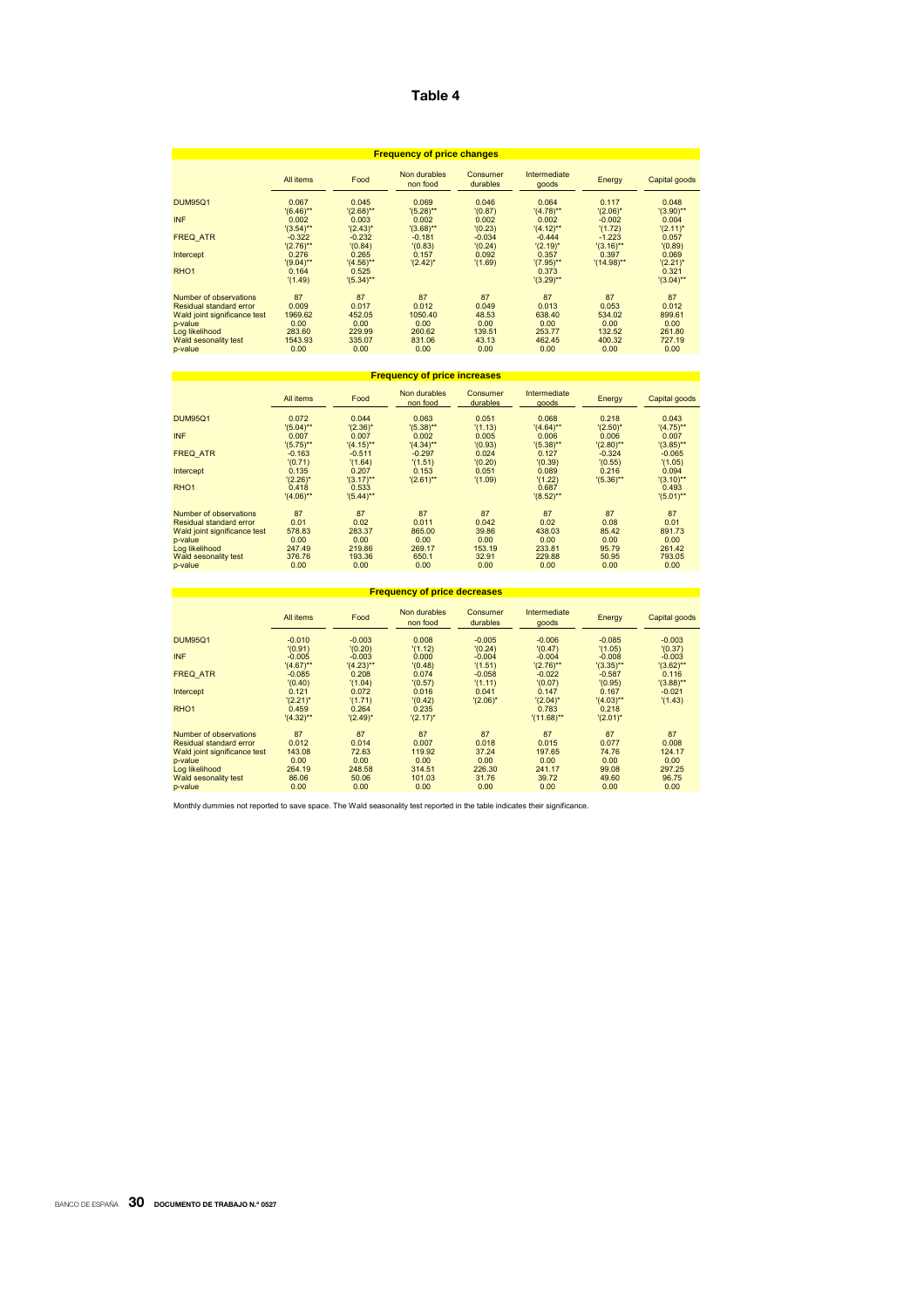| <b>Frequency of price changes</b> |                          |                              |  |  |  |  |  |  |  |
|-----------------------------------|--------------------------|------------------------------|--|--|--|--|--|--|--|
| <b>Main component</b>             | <b>Attractive prices</b> | <b>Non attractive prices</b> |  |  |  |  |  |  |  |
| Consumer non durables food        | 0.16                     | 0.27                         |  |  |  |  |  |  |  |
| Non food non durables             | 0.08                     | 0.11                         |  |  |  |  |  |  |  |
| Consumer durables                 | 0.07                     | 0.12                         |  |  |  |  |  |  |  |
| Intermediate goods                | 0.19                     | 0.30                         |  |  |  |  |  |  |  |
| Energy                            | 0.60                     | 0.39                         |  |  |  |  |  |  |  |
| Capital goods                     | 0.06                     | 0.11                         |  |  |  |  |  |  |  |
| All <i>items</i>                  | 0.16                     | 0.24                         |  |  |  |  |  |  |  |

# **Frequency of price increases**

| <b>Main component</b>      | <b>Attractive prices</b> | <b>Non attractive prices</b> |
|----------------------------|--------------------------|------------------------------|
| Consumer non durables food | 0.10                     | 0.15                         |
| Non food non durables      | 0.05                     | 0.07                         |
| Consumer durables          | 0.06                     | 0.09                         |
| Intermediate goods         | 0.11                     | 0.16                         |
| Energy                     | 0.29                     | 0.20                         |
| Capital goods              | 0.04                     | 0.07                         |
| All items                  | 0.09                     | 0.13                         |

### **Frequency of price decreases**

| <b>Main component</b>      | <b>Attractive prices</b> | Non attractive prices |
|----------------------------|--------------------------|-----------------------|
| Consumer non durables food | 0.06                     | 0.12                  |
| Non food non durables      | 0.03                     | 0.04                  |
| <b>Consumer durables</b>   | 0.02                     | 0.03                  |
| Intermediate goods         | 0.08                     | 0.14                  |
| Energy                     | 0.30                     | 0.19                  |
| Capital goods              | 0.02                     | 0.04                  |
| All items                  | 0.07                     | 0.10                  |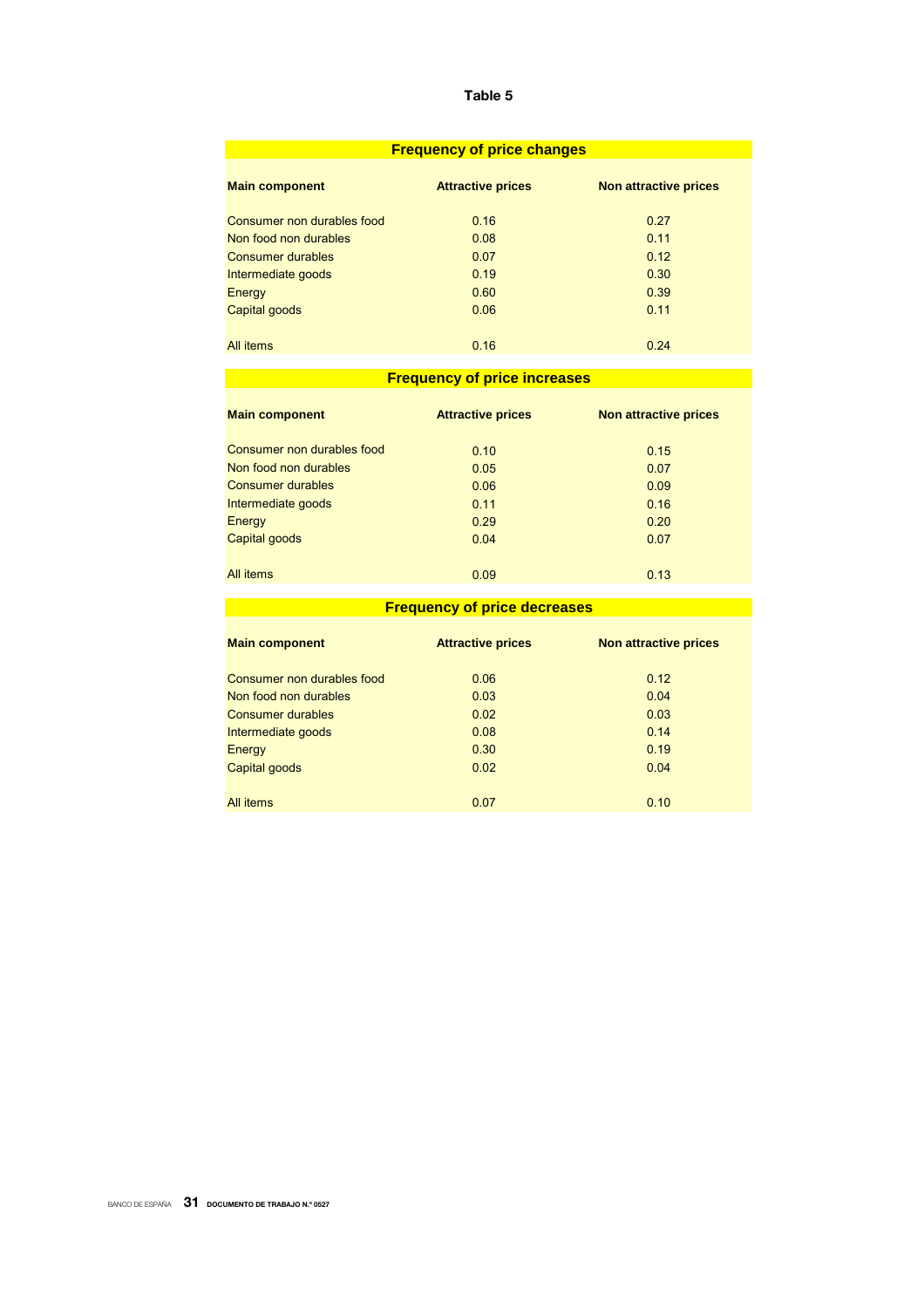| <b>Duration of price spells</b>                                                                                                                       |                                                                 |                                                    |                                        |                                        |                                        |                                        |                                           |                                              |  |  |  |
|-------------------------------------------------------------------------------------------------------------------------------------------------------|-----------------------------------------------------------------|----------------------------------------------------|----------------------------------------|----------------------------------------|----------------------------------------|----------------------------------------|-------------------------------------------|----------------------------------------------|--|--|--|
| Unweighted average of individual price spells                                                                                                         |                                                                 |                                                    |                                        |                                        |                                        |                                        |                                           |                                              |  |  |  |
|                                                                                                                                                       |                                                                 | <b>Observations</b>                                | mean                                   | min                                    | p25                                    | p <sub>50</sub>                        | p75                                       | max                                          |  |  |  |
| <b>All items</b>                                                                                                                                      |                                                                 | 244864                                             | 5.1                                    | 1.0                                    | 1.0                                    | 1.0                                    | 5.0                                       | 87.0                                         |  |  |  |
| <b>Special components</b>                                                                                                                             |                                                                 |                                                    |                                        |                                        |                                        |                                        |                                           |                                              |  |  |  |
| <b>Consumer non durables food</b><br>Non food non durables<br><b>Consumer durables</b><br>Intermediate goods<br><b>Energy</b><br><b>Capital goods</b> | $\mathbf{1}$<br>$\overline{2}$<br>3<br>$\overline{4}$<br>5<br>6 | 70187<br>25880<br>12311<br>115052<br>9988<br>11446 | 4.6<br>7.7<br>9.7<br>4.1<br>1.8<br>9.5 | 1.0<br>1.0<br>1.0<br>1.0<br>1.0<br>1.0 | 1.0<br>1.0<br>1.0<br>1.0<br>1.0<br>1.0 | 1.0<br>4.0<br>7.0<br>1.0<br>1.0<br>5.0 | 4.0<br>11.0<br>13.0<br>3.0<br>1.0<br>12.0 | 86.0<br>87.0<br>86.0<br>87.0<br>79.0<br>87.0 |  |  |  |

| Weighted average of individual price spells (*) |                         |                     |      |     |     |      |      |      |  |  |
|-------------------------------------------------|-------------------------|---------------------|------|-----|-----|------|------|------|--|--|
|                                                 |                         |                     |      |     |     |      |      |      |  |  |
|                                                 |                         | <b>Observations</b> | mean | min | p25 | p50  | p75  | max  |  |  |
|                                                 |                         |                     |      |     |     |      |      |      |  |  |
| <b>All items</b>                                |                         | 244864              | 10.4 | 1.0 | 2.0 | 7.8  | 14.0 | 87.0 |  |  |
|                                                 |                         |                     |      |     |     |      |      |      |  |  |
| <b>Special components</b>                       |                         |                     |      |     |     |      |      |      |  |  |
|                                                 |                         |                     |      |     |     |      |      |      |  |  |
| <b>Consumer non durables food</b>               |                         | 70187               | 9.3  | 1.0 | 1.7 | 6.9  | 12.7 | 86.0 |  |  |
| Non food non durables                           | $\overline{2}$          | 25880               | 12.7 | 1.0 | 4.9 | 9.8  | 16.0 | 87.0 |  |  |
| <b>Consumer durables</b>                        | 3                       | 12311               | 11.2 | 1.0 | 4.1 | 7.7  | 14.0 | 86.0 |  |  |
| Intermediate goods                              | $\overline{\mathbf{4}}$ | 115052              | 9.3  | 1.0 | 1.3 | 5.4  | 12.4 | 87.0 |  |  |
| Energy                                          | 5                       | 9988                | 8.4  | 1.0 | 1.0 | 12.3 | 12.3 | 21.5 |  |  |
| <b>Capital goods</b>                            | 6                       | 11446               | 13.8 | 1.0 | 6.1 | 11.5 | 17.0 | 87.0 |  |  |
|                                                 |                         |                     |      |     |     |      |      |      |  |  |

(\*) The weighting scheme is as follows: First, we average durations within the same trajectory. Second, the weight assigned to the duration of each<br>trajectory is th PPI weight of the NACE 3-digit category divided by the nu

### Table 7

| <b>Duration of price spells</b>     |                     |                     |                        |     |     |      |      |      |  |  |  |  |  |  |
|-------------------------------------|---------------------|---------------------|------------------------|-----|-----|------|------|------|--|--|--|--|--|--|
| After a price increase              |                     |                     |                        |     |     |      |      |      |  |  |  |  |  |  |
|                                     |                     |                     |                        |     |     |      |      |      |  |  |  |  |  |  |
|                                     |                     | <b>Observations</b> | mean                   | min | p25 | p50  | p75  | max  |  |  |  |  |  |  |
|                                     |                     |                     |                        |     |     |      |      |      |  |  |  |  |  |  |
| <b>All items</b>                    |                     | 145195              | 6.2                    | 1.0 | 1.0 | 1.0  | 9.0  | 87.0 |  |  |  |  |  |  |
|                                     |                     |                     |                        |     |     |      |      |      |  |  |  |  |  |  |
| <b>Special components</b>           |                     |                     |                        |     |     |      |      |      |  |  |  |  |  |  |
|                                     |                     |                     |                        |     |     |      |      |      |  |  |  |  |  |  |
| <b>Consumer non durables food</b>   | $\mathbf{1}$        | 41045               | 5.7                    | 1.0 | 1.0 | 1.0  | 8.0  | 86.0 |  |  |  |  |  |  |
| Non food non durables               | $\overline{2}$      | 17117               | 8.6                    | 1.0 | 1.0 | 5.0  | 12.0 | 87.0 |  |  |  |  |  |  |
| <b>Consumer durables</b>            | 3                   | 9315                | 10.8                   | 1.0 | 2.0 | 10.0 | 13.0 | 86.0 |  |  |  |  |  |  |
| Intermediate goods                  | $\overline{4}$      | 64595               | 4.9                    | 1.0 | 1.0 | 1.0  | 4.0  | 87.0 |  |  |  |  |  |  |
| <b>Energy</b>                       | 5                   | 5151                | 1.9                    | 1.0 | 1.0 | 1.0  | 1.0  | 50.0 |  |  |  |  |  |  |
| <b>Capital goods</b>                | 6                   | 7972                | 10.4                   | 1.0 | 1.0 | 8.0  | 13.0 | 87.0 |  |  |  |  |  |  |
|                                     |                     |                     | After a price decrease |     |     |      |      |      |  |  |  |  |  |  |
|                                     |                     |                     |                        |     |     |      |      |      |  |  |  |  |  |  |
|                                     |                     | <b>Observations</b> | mean                   | min | p25 | p50  | p75  | max  |  |  |  |  |  |  |
|                                     |                     |                     |                        |     |     |      |      |      |  |  |  |  |  |  |
| <b>All items</b>                    |                     | 99669               | 3.5                    | 1.0 | 1.0 | 1.0  | 2.0  | 87.0 |  |  |  |  |  |  |
|                                     |                     |                     |                        |     |     |      |      |      |  |  |  |  |  |  |
| <b>Special components</b>           |                     |                     |                        |     |     |      |      |      |  |  |  |  |  |  |
| <b>Consumer non durables food</b>   |                     | 29142               | 3.1                    | 1.0 | 1.0 | 1.0  | 2.0  | 85.0 |  |  |  |  |  |  |
| Non food non durables               | 1<br>$\overline{2}$ | 8763                | 5.9                    | 1.0 | 1.0 | 2.0  | 7.0  | 82.0 |  |  |  |  |  |  |
| <b>Consumer durables</b>            | 3                   | 2996                | 6.0                    | 1.0 | 1.0 | 2.0  | 8.0  | 82.0 |  |  |  |  |  |  |
|                                     | $\overline{4}$      | 50457               | 3.1                    | 1.0 | 1.0 | 1.0  | 2.0  | 87.0 |  |  |  |  |  |  |
| Intermediate goods<br><b>Energy</b> | 5                   | 4837                | 1.7                    | 1.0 | 1.0 | 1.0  | 1.0  | 79.0 |  |  |  |  |  |  |
| <b>Capital goods</b>                | 6                   | 3474                | 7.3                    | 1.0 | 1.0 | 2.0  | 10.0 | 87.0 |  |  |  |  |  |  |
|                                     |                     |                     |                        |     |     |      |      |      |  |  |  |  |  |  |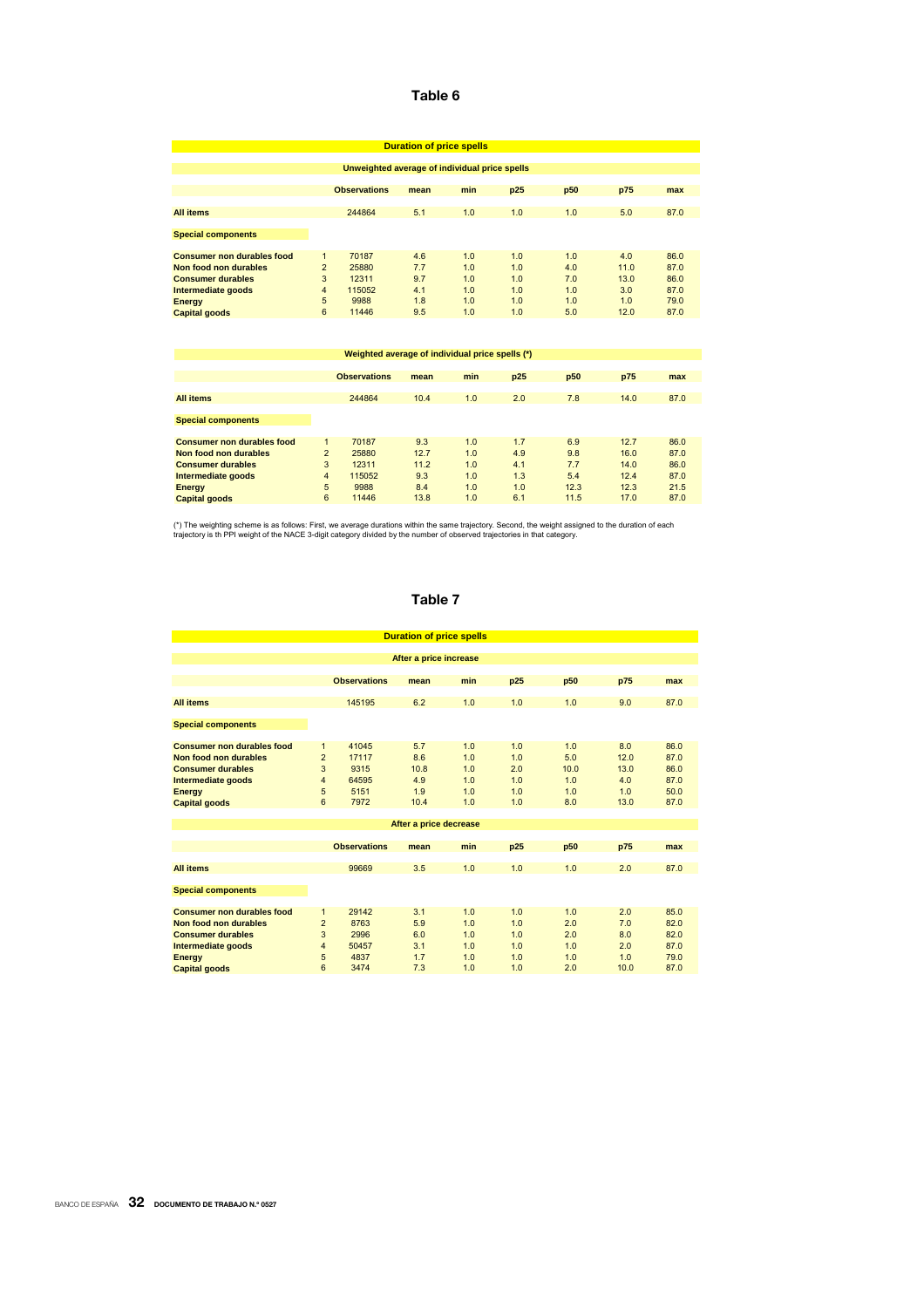| <b>Size of price changes</b> |                             |                                         |                                  |  |  |  |
|------------------------------|-----------------------------|-----------------------------------------|----------------------------------|--|--|--|
|                              |                             |                                         |                                  |  |  |  |
|                              | <b>Weighted results</b>     |                                         |                                  |  |  |  |
| <b>CPI component</b>         | <b>Average price change</b> | <b>Average price</b><br><i>increase</i> | <b>Average price</b><br>decrease |  |  |  |
| Consumer non durables food   | 5.8%                        | $6.0\%$                                 | $-5.4%$                          |  |  |  |
| Non food non durables        | 5.0%                        | 5.2%                                    | $-4.7%$                          |  |  |  |
| Consumer durables            | 4.1%                        | 4.0%                                    | $-4.3%$                          |  |  |  |
| Intermediate goods           | 4.7%                        | 4.8%                                    | $-4.6%$                          |  |  |  |
| Energy                       | 4.0%                        | 3.8%                                    | $-4.2%$                          |  |  |  |
| Capital goods                | 4.9%                        | 4.9%                                    | $-4.6%$                          |  |  |  |
| All items                    | 4.8%                        | 4.9%                                    | $-4.7%$                          |  |  |  |

### Table 9

| <b>Size of price changes</b>  |                             |                               |                          |                      |                              |                               |                    |
|-------------------------------|-----------------------------|-------------------------------|--------------------------|----------------------|------------------------------|-------------------------------|--------------------|
|                               | All items                   | Food                          | Non durables<br>non food | Consumer<br>durables | <b>Intermediate</b><br>goods | Energy                        | Capital goods      |
| <b>DUM95Q1</b>                | $-0.003$                    | 0.005                         | $-0.013$                 | $-0.011$             | 0.012                        | $-0.008$                      | $-0.024$           |
|                               | (0.33)                      | (0.49)                        | (0.33)                   | (0.48)               | (1.07)                       | (0.56)                        | (0.54)             |
| <b>INF</b>                    | 0.001                       | 0.000                         | 0.002                    | 0.006                | 0.000                        | $-0.001$                      | 0.000              |
|                               | (0.87)                      | (0.50)                        | (1.07)                   | $(2.00)^*$           | (0.43)                       | (1.26)                        | (0.07)             |
| <b>FREQ ATR</b>               | 0.266                       | $-0.073$                      | 0.491                    | 0.082                | 0.315                        | 0.034                         | 0.397              |
|                               | $(2.11)^*$                  | (0.53)                        | (0.76)                   | (1.38)               | $(2.12)^*$                   | (0.32)                        | $(2.64)$ **        |
| Intercept<br>RHO <sub>1</sub> | $-0.006$<br>(0.19)<br>0.301 | 0.077<br>$(2.67)$ **<br>0.234 | $-0.066$<br>(0.34)       | 0.003<br>(0.13)      | $-0.011$<br>(0.33)<br>0.320  | 0.059<br>$(8.00)$ **<br>0.368 | $-0.124$<br>(1.67) |
|                               | $(2.92)$ **                 | $(2.23)^*$                    |                          |                      | $(3.07)$ **                  | $(3.41)$ **                   |                    |
| Number of observations        | 87                          | 87                            | 87                       | 87                   | 87                           | 87                            | 87                 |
| Residual standard error       | 0.009                       | 0.01                          | 0.036                    | 0.021                | 0.011                        | 0.013                         | 0.04               |
| Wald joint significance test  | 54.85                       | 66.72                         | 16.54                    | 17.37                | 39.30                        | 56.07                         | 25.66              |
| p-value                       | 0.00                        | 0.00                          | 0.28                     | 0.24                 | 0.00                         | 0.00                          | 0.03               |
| Log likelihood                | 287.20                      | 278.74                        | 165.96                   | 214.47               | 266.51                       | 251.75                        | 156.66             |
| Wald sesonality test          | 39.43                       | 55.99                         | 15.47                    | 9.47                 | 16.35                        | 35.66                         | 16.54              |
| p-value                       | 0.00                        | 0.00                          | 0.16                     | 0.58                 | 0.13                         | 0.00                          | 0.12               |

All items Food Non durables non food<br>-0.008<br>'(0.16)<br>0.002<br>'(0.88)<br>0.017<br>'(0.02)<br>0.081<br>'(0.31) Consumer durables<br>
-0.02<br>
'(0.95)<br>
0.004<br>
'(1.59)<br>
0.061<br>
'(1.09)<br>
0.009<br>
'(0.41) Intermediate Energy Capital goods<br>
-0.012 0.008<br>
(0.37) 0.008<br>
(0.05) 0.001<br>
-0.021 0.382<br>
(0.05) 0.382<br>
0.075 -0.112<br>
(4.48)<br>
(1.93) (1.14) DUM95Q1 -0.003 0.005 -0.008 -0.02 0.012 -0.012 0.008 (0.28) (0.39) '(0.16) '(0.95) '(1.12) '(0.37) '(0.14) INF 0.001 0.001 0.002 0.004 0.000 0.000 -0.001 '(0.95) '(1.49) '(0.88) '(1.59) '(0.84) '(0.05) '(0.22) FREQ\_ATR 0.202 -0.284 0.017 0.061 0.326 -0.221 0.382 '(1.19) '(1.88) '(0.02) '(1.09) '(2.10)\* '(0.90) '(1.93) Intercept 0.003 0.118 0.081 0.009 -0.016 0.075 -0.112  $'(0.07)$   $'(3.75)$ \*\*  $'(0.31)$   $'(0.41)$   $'(0.47)$   $'(4.48)$ \*\*  $'(1.14)$ RHO1 0.320 0.407 0.220 '(3.12)\*\* '(4.09)\*\* '(1.98)\* Number of observations<br>
Residual standard error at 0.012 0.013 0.049 0.019 0.011 0.031 0.053<br>
Wald joint significance test 31.72 42.74 10.83 20.80 51.55 23.15 14.83<br>
1-yalue 0.01 0.01 0.00 0.70 0.70 0.15 0.08 0.8 15.5<br>
Log **Size of price increases**

|                               | <b>Size of price decreases</b> |             |                          |                      |                       |             |               |
|-------------------------------|--------------------------------|-------------|--------------------------|----------------------|-----------------------|-------------|---------------|
|                               | All items                      | Food        | Non durables<br>non food | Consumer<br>durables | Intermediate<br>goods | Energy      | Capital goods |
| <b>DUM95Q1</b>                | 0.010                          | $-0.010$    | 0.019                    | $-0.024$             | $-0.026$              | 0.018       | 0.100         |
|                               | '(0.64)                        | (0.59)      | (0.66)                   | (0.44)               | (1.05)                | (1.12)      | (1.35)        |
| <b>INF</b>                    | $-0.001$                       | 0.000       | 0                        | $-0.012$             | 0.001                 | 0.001       | $-0.003$      |
|                               | '(1.03)                        | (0.22)      | (0.10)                   | (1.86)               | (1.01)                | (1.91)      | (0.40)        |
| <b>FREQ ATR</b>               | $-0.257$                       | $-0.104$    | $-0.473$                 | $-0.156$             | $-0.401$              | $-0.027$    | $-0.221$      |
|                               | '(1.73)                        | (0.43)      | (0.96)                   | (1.10)               | (1.87)                | (0.22)      | (0.86)        |
| Intercept                     | $-0.005$                       | $-0.041$    | 0.058                    | 0.016                | 0.023                 | $-0.054$    | 0.042         |
|                               | '(0.12)                        | (0.81)      | (0.40)                   | (0.28)               | (0.48)                | $(6.55)$ ** | (0.33)        |
| RHO <sub>1</sub>              |                                | 0.302       |                          |                      |                       | 0.311       |               |
|                               |                                | $(2.92)$ ** |                          |                      |                       | $(2.95)$ ** |               |
| <b>Number of observations</b> | 87                             | 87          | 87                       | 87                   | 87                    | 87          | 87            |
| Residual standard error       | 0.014                          | 0.016       | 0.027                    | 0.049                | 0.022                 | 0.015       | 0.068         |
| Wald joint significance test  | 62.48                          | 53.49       | 49.33                    | 19.44                | 16.53                 | 31.38       | 26.41         |
| p-value                       | 0.00                           | 0.00        | 0.00                     | 0.50                 | 0.28                  | 0.01        | 0.02          |
| Log likelihood                | 250.33                         | 234.80      | 189.78                   | 138.90               | 206.76                | 240.88      | 110.26        |
| <b>Wald sesonality test</b>   | 56.11                          | 41.83       | 47.71                    | 13.12                | 8.59                  | 14.14       | 24.78         |
| p-value                       | 0.00                           | 0.00        | $\mathbf{0}$             | 0.286                | 0.66                  | 0.23        | 0.01          |

Monthly dummies not reported to save space. The Wald seasonality test reported in the table indicates their significance.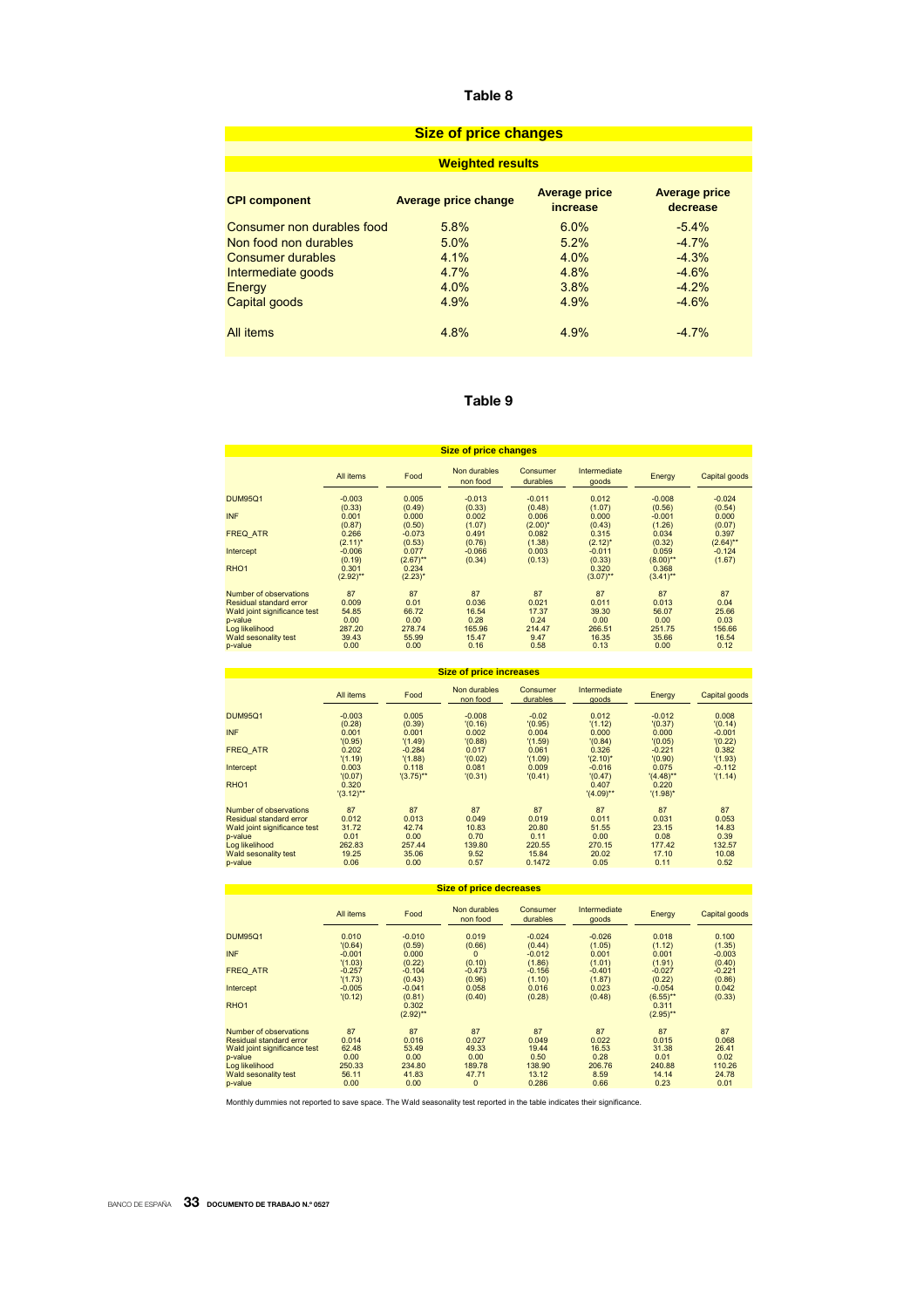|  |  | <b>Absolute size of price changes</b> |
|--|--|---------------------------------------|
|  |  |                                       |

| <b>Main component</b>      | <b>Attractive prices</b> | Non attractive prices |
|----------------------------|--------------------------|-----------------------|
| Consumer non durables food | 7.5%                     | 5.6%                  |
| Non food non durables      | 6.3%                     | 4.7%                  |
| <b>Consumer durables</b>   | 5.2%                     | 3.7%                  |
| Intermediate goods         | 5.8%                     | 4.6%                  |
| Energy                     | 6.6%                     | 4.0%                  |
| Capital goods              | 6.2%                     | 4.4%                  |
|                            |                          |                       |
| All items                  | 6.2%                     | 4.6%                  |

# **Size of price increases**

| <b>Main component</b>      | <b>Attractive prices</b> | <b>Non attractive prices</b> |
|----------------------------|--------------------------|------------------------------|
| Consumer non durables food | 7.6%                     | 5.7%                         |
| Non food non durables      | 6.4%                     | 4.9%                         |
| Consumer durables          | 5.1%                     | 3.6%                         |
| Intermediate goods         | 5.9%                     | 4.7%                         |
| Energy                     | 7.6%                     | 3.8%                         |
| Capital goods              | 6.3%                     | 4.4%                         |
| <b>All items</b>           | 6.3%                     | 4.6%                         |

| <b>Size of price decreases</b> |                          |                              |  |  |  |
|--------------------------------|--------------------------|------------------------------|--|--|--|
| <b>Main component</b>          | <b>Attractive prices</b> | <b>Non attractive prices</b> |  |  |  |
| Consumer non durables food     | $-7.5%$                  | $-5.2\%$                     |  |  |  |
| Non food non durables          | $-6.4%$                  | $-4.3%$                      |  |  |  |
| <b>Consumer durables</b>       | $-5.8%$                  | $-3.9%$                      |  |  |  |
| Intermediate goods             | $-5.6\%$                 | $-4.5%$                      |  |  |  |
| Energy                         | $-5.7%$                  | $-4.2%$                      |  |  |  |
| Capital goods                  | $-5.8%$                  | $-4.2%$                      |  |  |  |
|                                |                          |                              |  |  |  |
| All items                      | $-6.1%$                  | $-4.5%$                      |  |  |  |
|                                |                          |                              |  |  |  |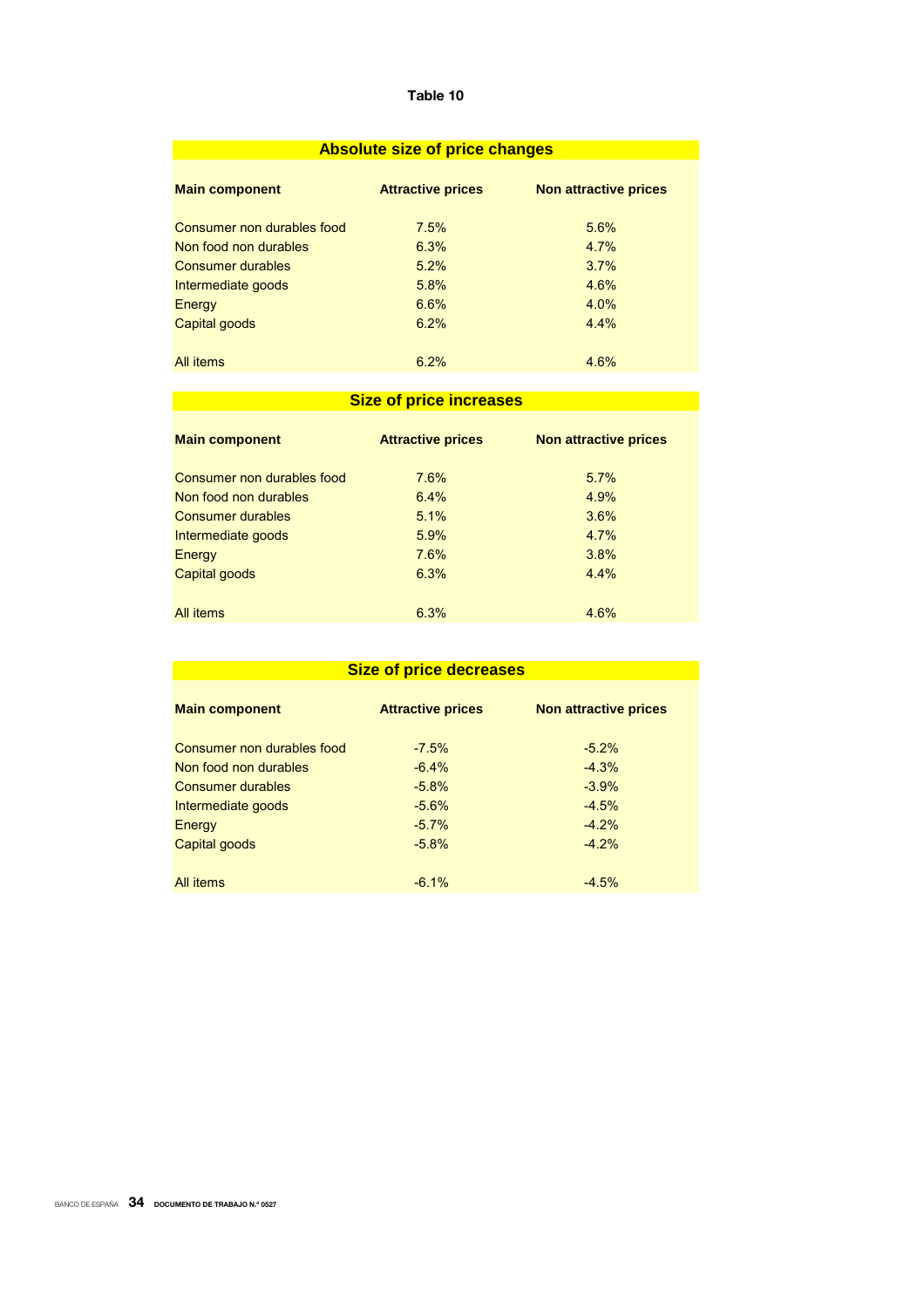| <b>Comparison of consumer and producer price setting practices</b> |                                      |                                                     |              |                                        |              |                                        |
|--------------------------------------------------------------------|--------------------------------------|-----------------------------------------------------|--------------|----------------------------------------|--------------|----------------------------------------|
|                                                                    |                                      | <b>Panel A. Main components of CPI and PPI data</b> |              |                                        |              |                                        |
|                                                                    |                                      |                                                     |              |                                        |              |                                        |
|                                                                    |                                      | <b>Monthly frequency of price changes</b>           |              |                                        |              |                                        |
| <b>Main component</b>                                              | <b>Frequency of price</b><br>changes |                                                     |              | <b>Frequency of price</b><br>increases |              | <b>Frequency of price</b><br>decreases |
|                                                                    | <b>CPI</b>                           | <b>PPI</b>                                          | <b>CPI</b>   | <b>PPI</b>                             | <b>CPI</b>   | <b>PPI</b>                             |
| Consumer non durables food<br>Consumer non food                    | 0.18<br>0.07                         | 0.24<br>0.10                                        | 0.10<br>0.05 | 0.13<br>0.07                           | 0.07<br>0.02 | 0.10<br>0.03                           |

| <b>Size of price changes</b>                    |              |                                    |              |                                      |                    |                                      |
|-------------------------------------------------|--------------|------------------------------------|--------------|--------------------------------------|--------------------|--------------------------------------|
| <b>Main component</b>                           | <b>CPI</b>   | Average price change<br><b>PPI</b> | CPI          | Average price increase<br><b>PPI</b> | <b>CPI</b>         | Average price decrease<br><b>PPI</b> |
| Consumer non durables food<br>Consumer non food | 7.5%<br>6.6% | 5.7%<br>4.4%                       | 7.0%<br>6.1% | 5.9%<br>4.5%                         | $-8.2%$<br>$-8.6%$ | $-5.3%$<br>$-4.4%$                   |

#### **Panel B. Subset of comparable product categories using CPI weights**

# **Monthly frequency of price changes**

| <b>Main component</b>      | <b>Frequency of price</b> |            | <b>Frequency of price</b> |            | <b>Frequency of price</b> |            |
|----------------------------|---------------------------|------------|---------------------------|------------|---------------------------|------------|
|                            | changes                   |            | <i>increases</i>          |            | decreases                 |            |
|                            | CPI                       | <b>PPI</b> | CPI                       | <b>PPI</b> | CPI                       | <b>PPI</b> |
| Consumer non durables food | 0.24                      | 0.27       | 0.13                      | 0.15       | 0.11                      | 0.12       |
| Consumer non food          | 0.07                      | 0.09       | 0.05                      | 0.06       | 0.02                      | 0.03       |

| <b>Size of price changes</b>                    |              |                                    |              |                                             |                    |                                      |
|-------------------------------------------------|--------------|------------------------------------|--------------|---------------------------------------------|--------------------|--------------------------------------|
| <b>Main component</b>                           | <b>CPI</b>   | Average price change<br><b>PPI</b> | <b>CPI</b>   | <b>Average price increase</b><br><b>PPI</b> | <b>CPI</b>         | Average price decrease<br><b>PPI</b> |
| Consumer non durables food<br>Consumer non food | 7.9%<br>6.4% | 6.4%<br>8.5%                       | 7.5%<br>6.0% | 6.4%<br>7.9%                                | $-8.5%$<br>$-7.8%$ | $-6.4%$<br>$-9.4%$                   |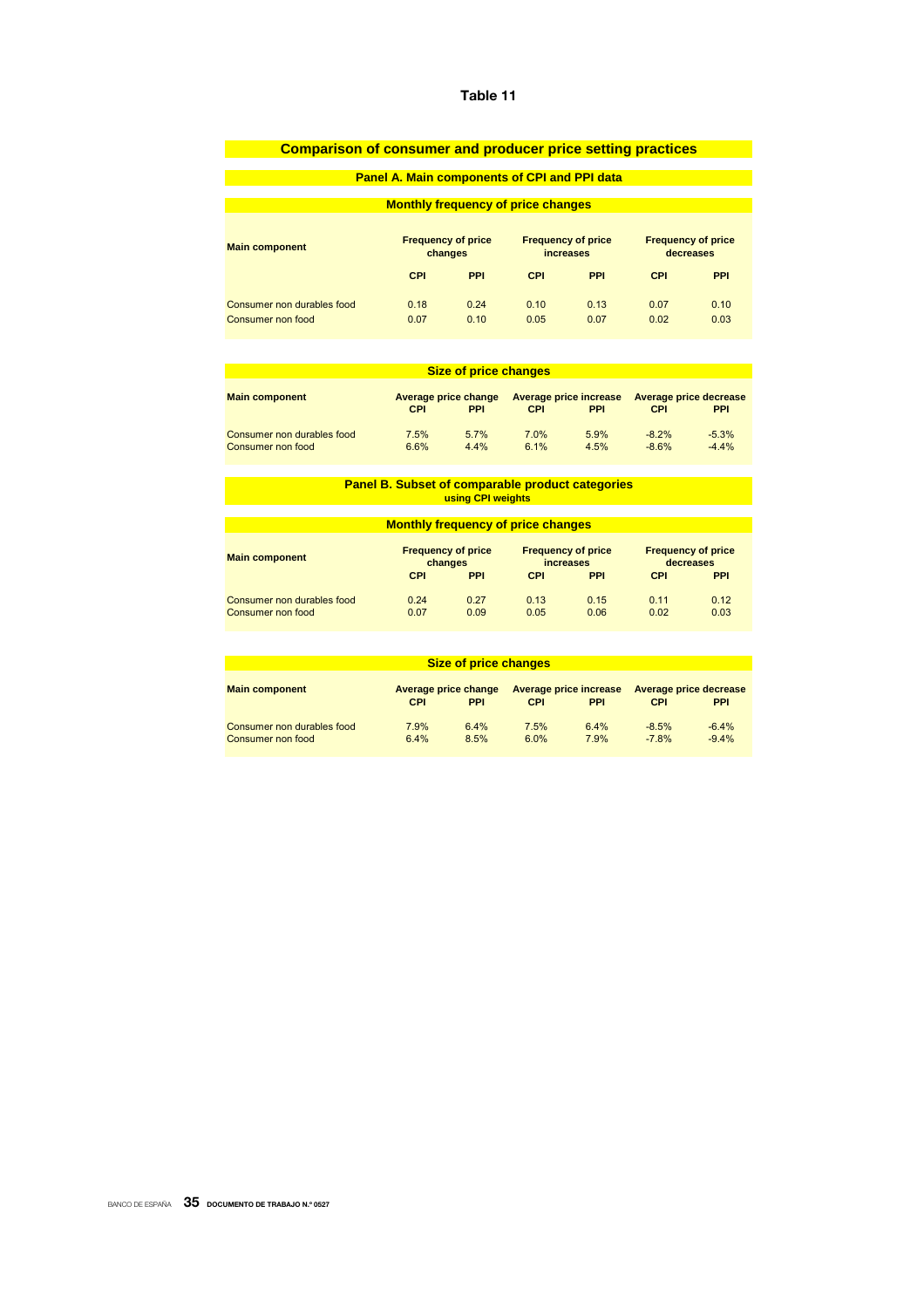### Table A1.1

# Correspondence between branches of activity (NACE codes) and economic purpose (Main Industrial Groupings)

|                           | <b>Consumer food products</b>                                                                            |
|---------------------------|----------------------------------------------------------------------------------------------------------|
| NACE code                 | <b>Name</b>                                                                                              |
| 151                       | Production, processing and preserving of meat and meat products                                          |
| 152                       | Processing and preserving of fish and fish products                                                      |
| 153                       | Processing and preserving of fruit and vegetables                                                        |
| 154                       | Manufacture of vegetable and animal oils and fats                                                        |
| 155                       | Manufacture of dairy products                                                                            |
| 158                       | Manufacture of other food products                                                                       |
| 159                       | Manufacture of beverages                                                                                 |
| 160                       | Manufacture of tobacco products<br><b>Consumer non food non durables</b>                                 |
| 174                       | Manufacture of made-up textile articles, except apparel                                                  |
| 175                       | Manufacture of other textiles                                                                            |
| 177                       | Manufacture of knitted and crocheted articles                                                            |
| 181                       | Manufacture of leather clothes                                                                           |
| 182                       | Manufacture of other wearing apparel and accessories                                                     |
| 183                       | Dressing and dyeing of fur; manufacture of articles of fur                                               |
| 191                       | Tanning and dressing of leather                                                                          |
| 192                       | Manufacture of luggage, handbags and the like, saddlery and harness                                      |
| 193                       | Manufacture of footwear                                                                                  |
| 221                       | Publishing                                                                                               |
| 222                       | Printing and service activities related to printing                                                      |
| 244                       | Manufacture of pharmaceuticals, medicinal chemicals and botanical                                        |
|                           | products                                                                                                 |
| 245                       | Manufacture of soap and detergents, cleaning and polishing preparations,                                 |
|                           | perfumes and toilet preparations                                                                         |
| 364                       | Manufacture of sports goods                                                                              |
| 365<br>366                | Manufacture of games and toys                                                                            |
| <b>Consumer durables</b>  | Miscellaneous manufacturing n.e.c.                                                                       |
| 297                       | Manufacture of domestic appliances n.e.c.                                                                |
| 323                       | Manufacture of television and radio receivers, sound or video recording or                               |
| 334                       | Manufacture of optical instruments and photographic equipment                                            |
| 335                       | Manufacture of watches and clocks                                                                        |
| 341                       | Manufacture of motor vehicles                                                                            |
| 354                       | Manufacture of motorcycles and bicycles                                                                  |
| 361                       | Manufacture of furniture                                                                                 |
| 362                       | Manufacture of jewellery and related articles                                                            |
| 363                       | Manufacture of musical instruments                                                                       |
| <b>Intermediate goods</b> |                                                                                                          |
| 141                       | Quarrying of stone                                                                                       |
| 142                       | Quarrying of sand and clay                                                                               |
| 144                       | Mining of chemical and fertilizer minerals                                                               |
| 156<br>157                | Manufacture of grain mill products, starches and starch products<br>Manufacture of prepared animal feeds |
| 171                       | Preparation and spinning of textile fibres                                                               |
| 172                       | <b>Textile weaving</b>                                                                                   |
| 173                       | Finishing of textiles                                                                                    |
| 176                       | Manufacture of knitted and crocheted fabrics                                                             |
| 201                       | Sawmilling and planing of wood; impregnation of wood                                                     |
| 202                       | Manufacture of veneer sheets; manufacture of plywood, laminboard,                                        |
|                           | particle board, fibre board and other panels and boards                                                  |
| 203                       | Manufacture of builders' carpentry and joinery                                                           |
| 204                       | Manufacture of wooden containers                                                                         |
| 205                       | Manufacture of other products of wood; manufacture of articles of cork,                                  |
|                           | straw and plaiting materials                                                                             |
| 211<br>212                | Manufacture of pulp, paper and paperboard<br>Manufacture of articles of paper and paperboard             |
|                           |                                                                                                          |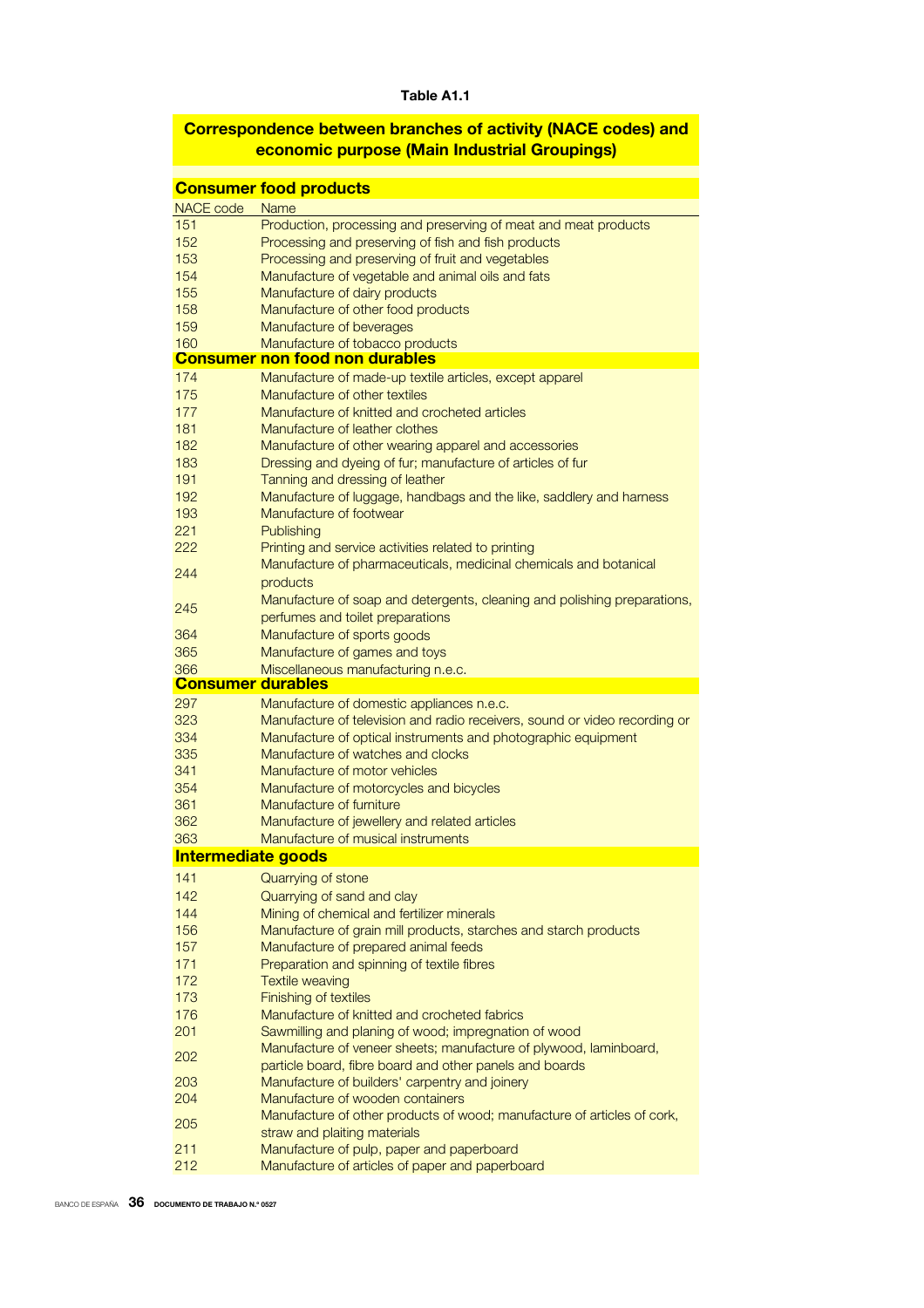### Table A1.1 (cont.)

| 241                  | Manufacture of basic chemicals                                                                     |
|----------------------|----------------------------------------------------------------------------------------------------|
| 242                  | Manufacture of pesticides and other agro-chemical products                                         |
|                      | Manufacture of paints, varnishes and similar coatings, printing ink and                            |
| 243                  | mastics                                                                                            |
| 246                  | Manufacture of other chemical products                                                             |
| 247                  | Manufacture of man-made fibres                                                                     |
| 251                  | Manufacture of rubber products                                                                     |
| 252                  | Manufacture of plastic products                                                                    |
| 261                  | Manufacture of glass and glass products                                                            |
| 262                  | Manufacture of non-refractory ceramic goods other than for construction                            |
|                      | purposes; manufacture of refractory ceramic products                                               |
| 263                  | Manufacture of ceramic tiles and flags                                                             |
| 264                  | Manufacture of bricks, tiles and construction products, in baked clay                              |
| 265                  | Manufacture of cement, lime and plaster                                                            |
| 266                  | Manufacture of articles of concrete, plaster and cement                                            |
| 267                  | Cutting, shaping and finishing of ornamental and building stone                                    |
| 268                  | Manufacture of other non-metallic mineral products                                                 |
| 271                  | Manufacture of basic iron and steel and of ferro-alloys                                            |
| 272                  | Manufacture of tubes                                                                               |
| 273                  | Other first processing of iron and steel                                                           |
| 274                  | Manufacture of basic precious and non-ferrous metals                                               |
| 286                  | Manufacture of cutlery, tools and general hardware                                                 |
| 287                  | Manufacture of other fabricated metal products                                                     |
| 312                  | Manufacture of electricity distribution and control apparatus                                      |
| 313                  | Manufacture of insulated wire and cable                                                            |
| 314                  | Manufacture of accumulators, primary cells and primary batteries                                   |
| 315                  | Manufacture of lighting equipment and electric lamps                                               |
| 316                  | Manufacture of electrical equipment n.e.c.                                                         |
|                      | Manufacture of electronic valves and tubes and other electronic                                    |
| 321                  | components                                                                                         |
|                      |                                                                                                    |
|                      |                                                                                                    |
| <b>Energy</b>        |                                                                                                    |
| 101                  | Extraction and agglomeration of peat                                                               |
| 102                  | Mining and agglomeration of lignite                                                                |
| 232                  | Manufacture of refined petroleum products                                                          |
| 401                  | Production and distribution of electricity                                                         |
| 402                  | Manufacture of gas; distribution of gaseous fuels through mains                                    |
| <b>Capital goods</b> |                                                                                                    |
| 281                  | Manufacture of structural metal products                                                           |
| 282                  | Manufacture of tanks, reservoirs and containers of metal; manufacture of                           |
|                      | central heating radiators and boilers                                                              |
| 283                  | Manufacture of steam generators, except central heating hot water boilers                          |
|                      |                                                                                                    |
| 291                  | Manufacture of machinery for the production and use of mechanical                                  |
|                      | power, except aircraft, vehicle and cycle engines                                                  |
| 292                  | Manufacture of other general purpose machinery                                                     |
| 293                  | Manufacture of agricultural and forestry machinery<br>Manufacture of machine tools                 |
| 294                  |                                                                                                    |
| 295                  | Manufacture of other special purpose machinery                                                     |
| 296<br>300           | Manufacture of weapons and ammunition                                                              |
|                      | Manufacture of office machinery and computers                                                      |
| 311                  | Manufacture of electric motors, generators and transformers                                        |
| 322                  | Manufacture of television and radio transmitters and apparatus for line                            |
|                      | telephony and line telegraphy                                                                      |
| 331                  | Manufacture of medical and surgical equipment and orthopaedic                                      |
|                      | appliances                                                                                         |
| 332                  | Manufacture of instruments and appliances for measuring, checking,                                 |
|                      | testing, navigating and other purposes, except industrial process control                          |
| 342                  | Manufacture of bodies (coachwork) for motor vehicles; manufacture of<br>trailers and semi-trailers |
| 343                  | Manufacture of parts and accessories for motor vehicles and their engines                          |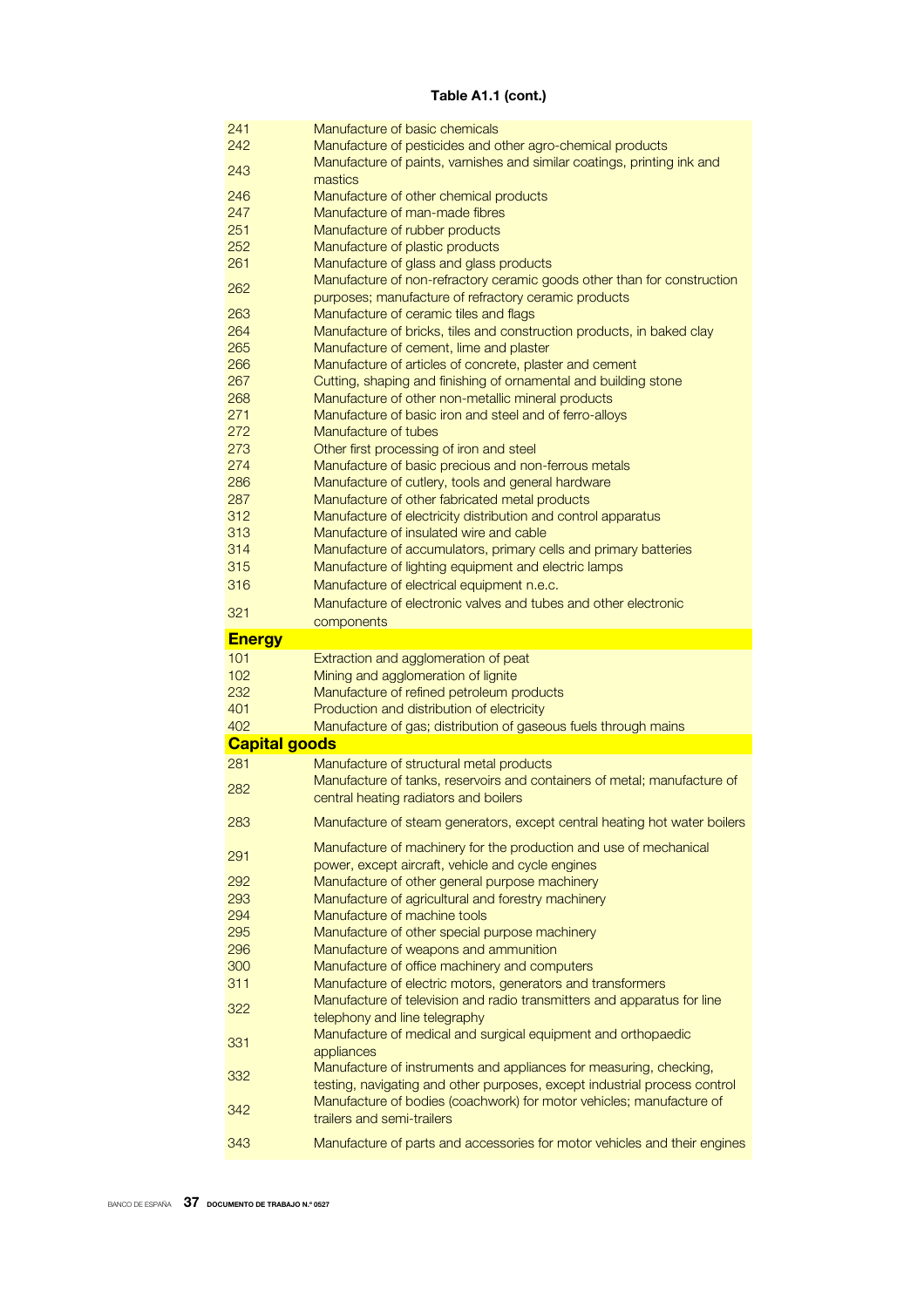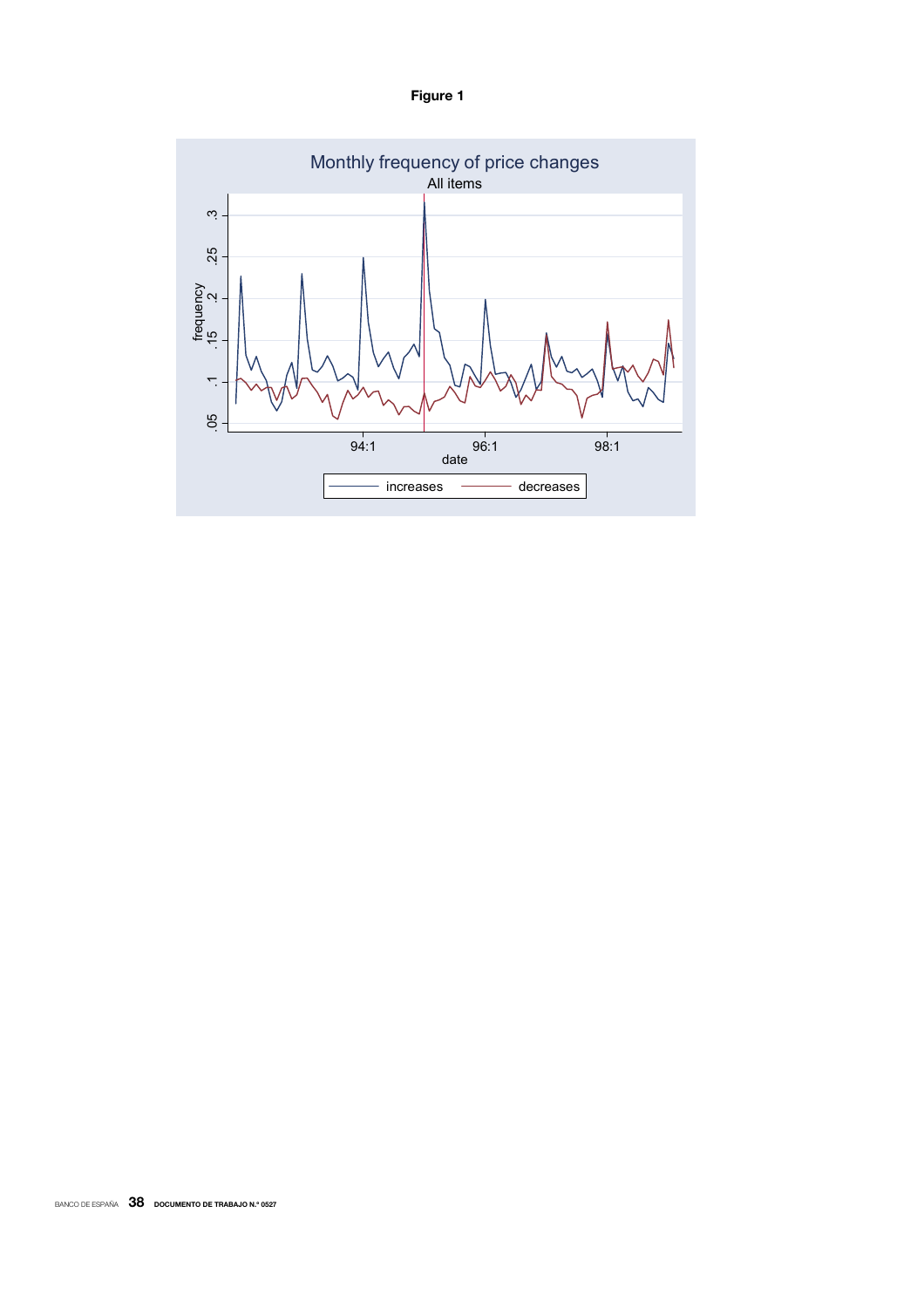

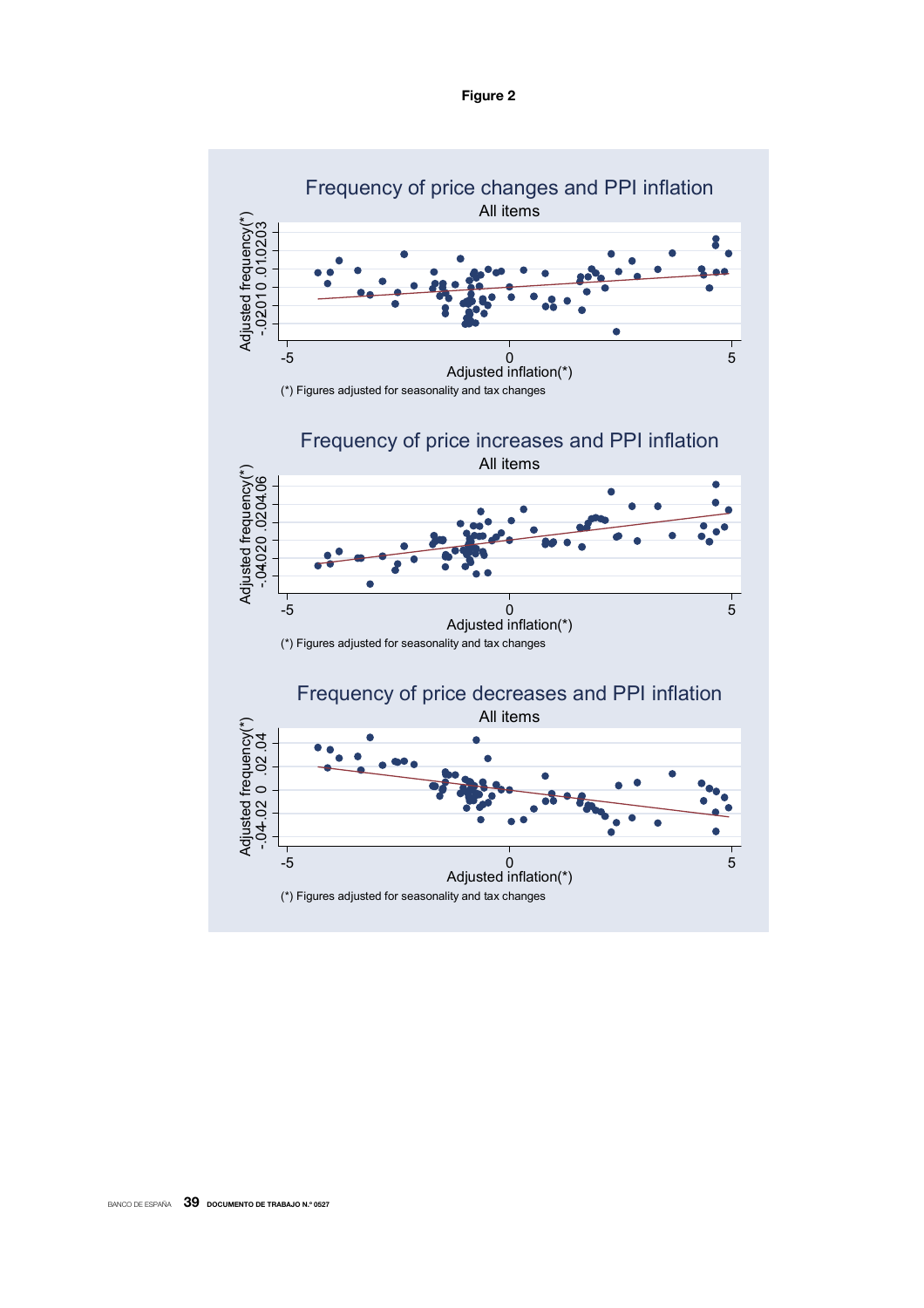Figure 3





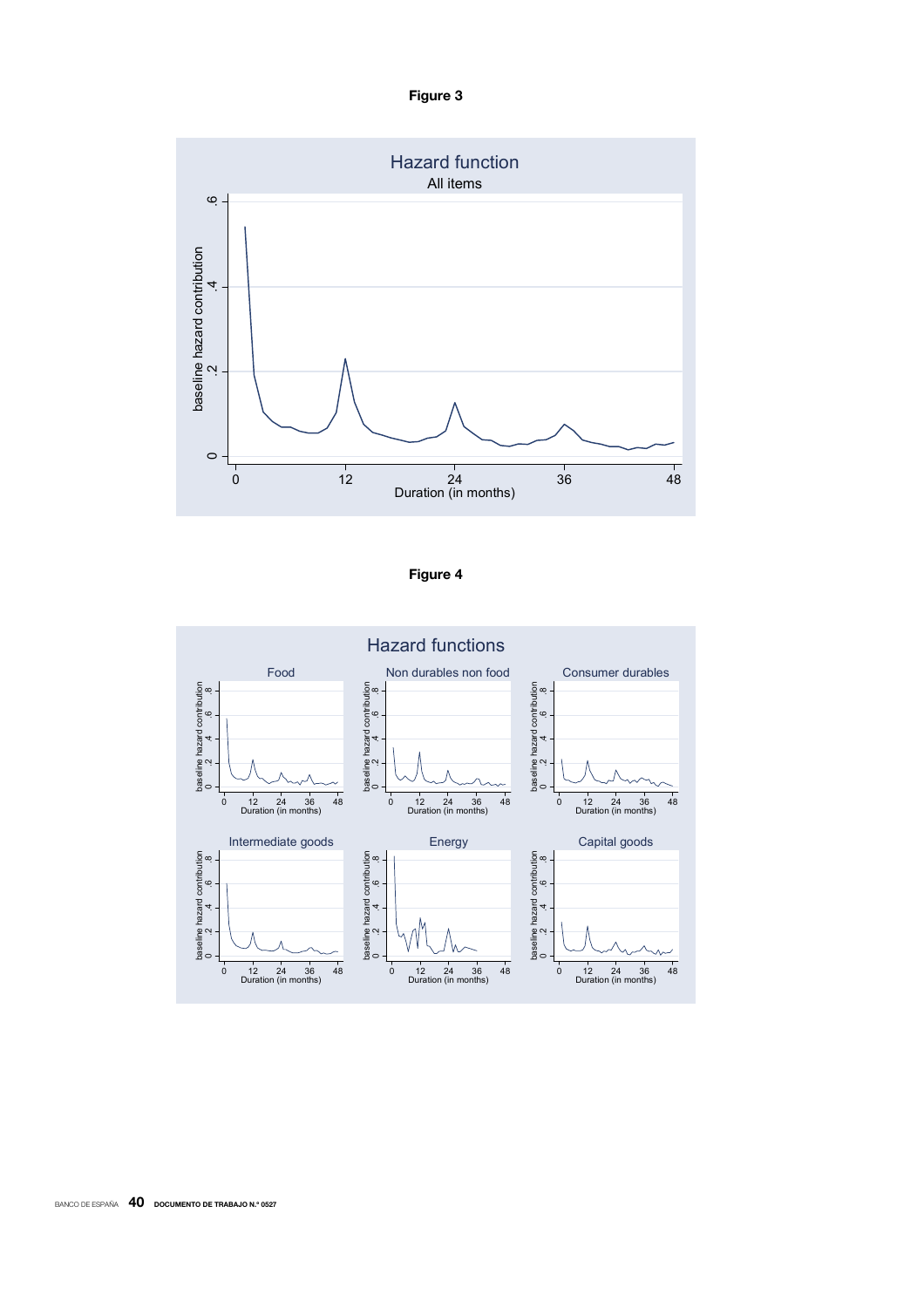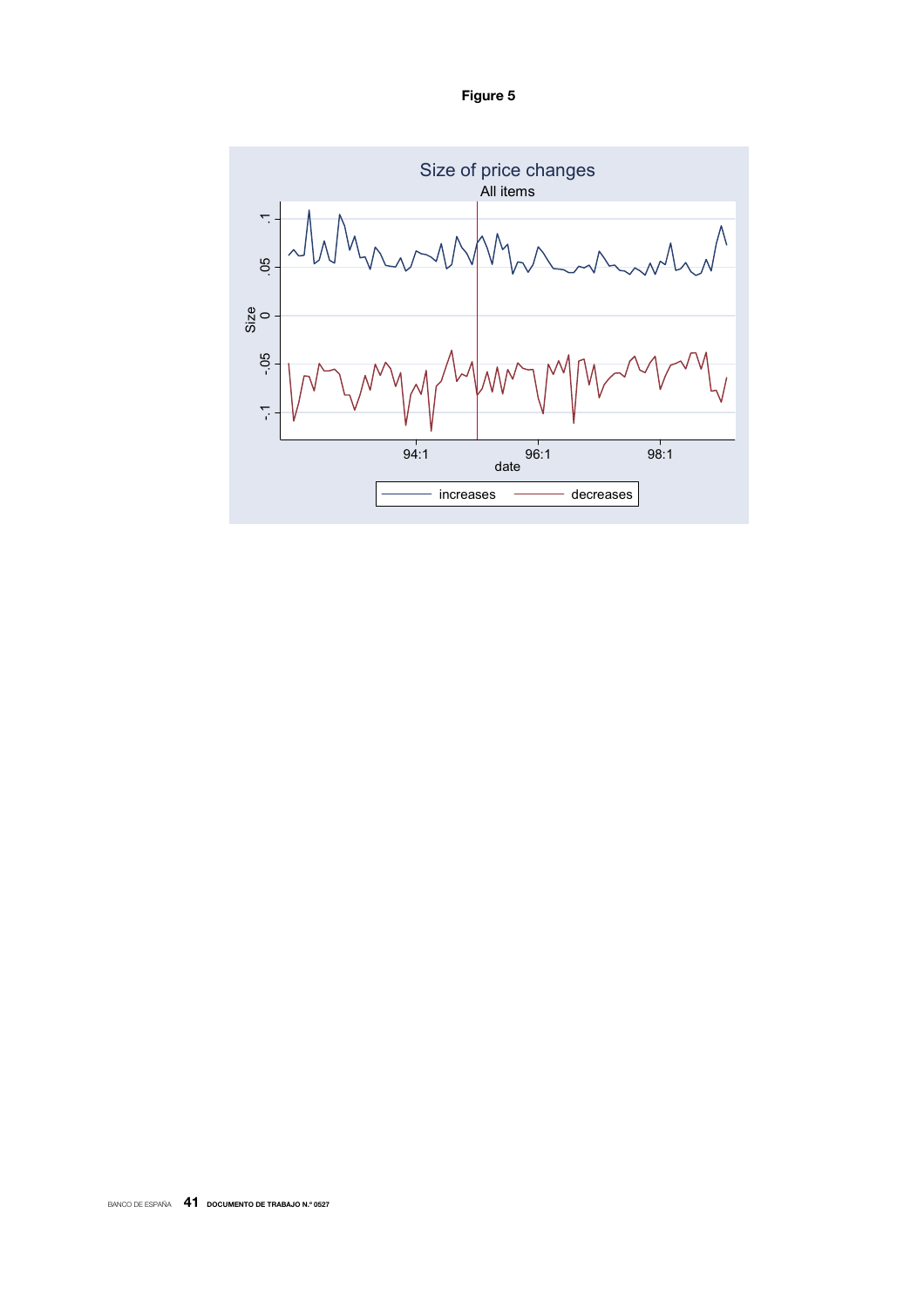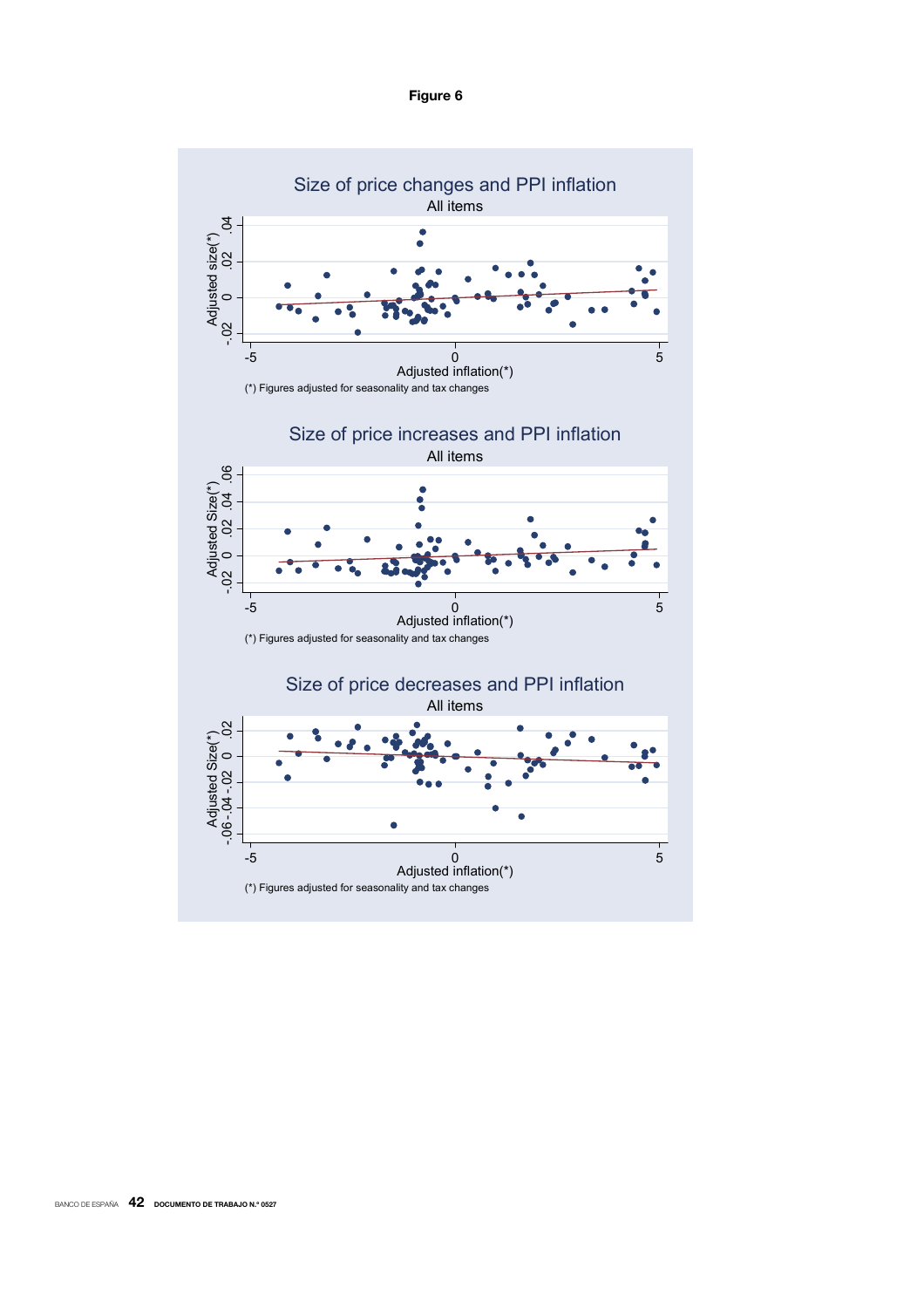

### **A comparison of consumer and producer price setting practices**





**Size of price increases**

**Size of price decreases**

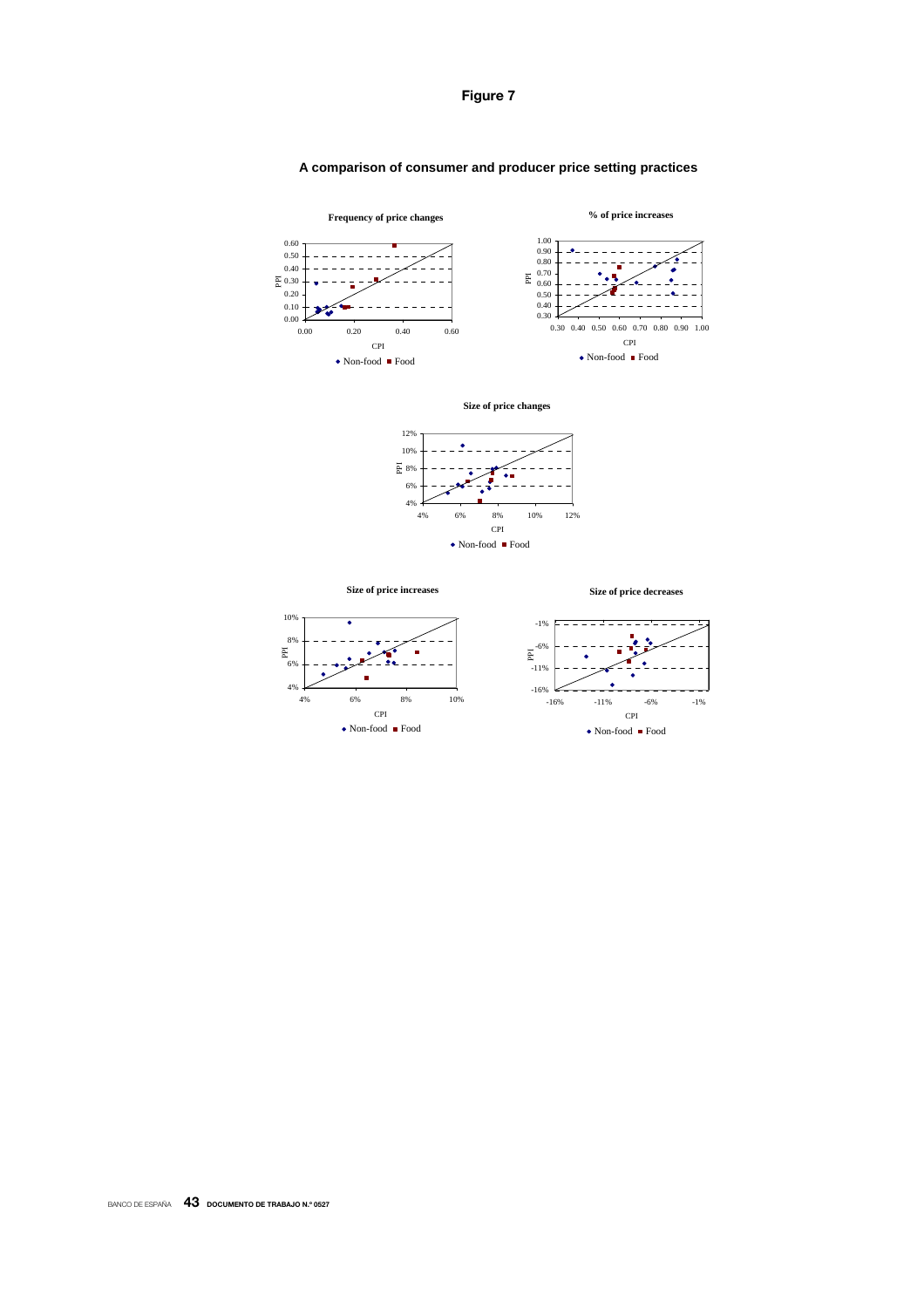### Appendix A: Definitions and formulas

• Variables. We define the following binary variables for each price quote ijt where i, j and t, denote establishment, product (NACE 3-digit category) and time, respectively.

(1) 
$$
DEN_{ijt} = \begin{cases} I & \text{if } P_{ijt} \text{ and } P_{ij,t-1} \text{ are observed} \\ 0 & \text{if } P_{ijt} \text{ exists but not } P_{ij,t-1} \end{cases}
$$

(2) 
$$
NUM_{ijt} = \begin{cases} I & \text{if } P_{ijt} \neq P_{ij,t-1} \\ 0 & \text{otherwise} \end{cases}
$$

(3) 
$$
NUMUP_{ijt} = \begin{cases} I & \text{if } P_{ijt} > P_{ij,t-1} \\ 0 & \text{otherwise} \end{cases}
$$

$$
(4) \quad \text{NUMDW}_{ijt} = \begin{cases} I & \text{if } P_{ijt} < P_{ij,t-1} \\ 0 & \text{otherwise} \end{cases}
$$

On the basis of the above variables we define (at the product level) the main variables analysed in the paper. The weighting scheme used to obtain aggregate figures is described in the main text.

• Basic statistics for each product (NACE 3-digit category) *j* :

– frequency of price changes:

(5)

$$
F_j = \frac{\sum_{i=1}^{n_j} \sum_{t=2}^{\tau} NUM_{ijt}}{\sum_{i=1}^{n_j} \sum_{t=2}^{\tau} DEN_{ijt}}
$$

– implied median price duration (continuous time):

(6) 
$$
T_j^{50} = \frac{ln(0.5)}{ln(1 - F_j)}
$$

– implied mean price duration (continuous time):

$$
\mathcal{T}_j = -\frac{1}{\ln(1 - \mathcal{F}_j)}
$$

– frequency of price increases:

$$
F_j^+ = \frac{\sum_{j=1}^{n_j} \sum_{t=2}^{\tau} NUMBER_{ijt}}{\sum_{i=1}^{n_j} \sum_{t=2}^{\tau} DEN_{ijt}}
$$

BANCO DE ESPAÑA 44 DOCUMENTO DE TRABAJO N.º 0527

(8)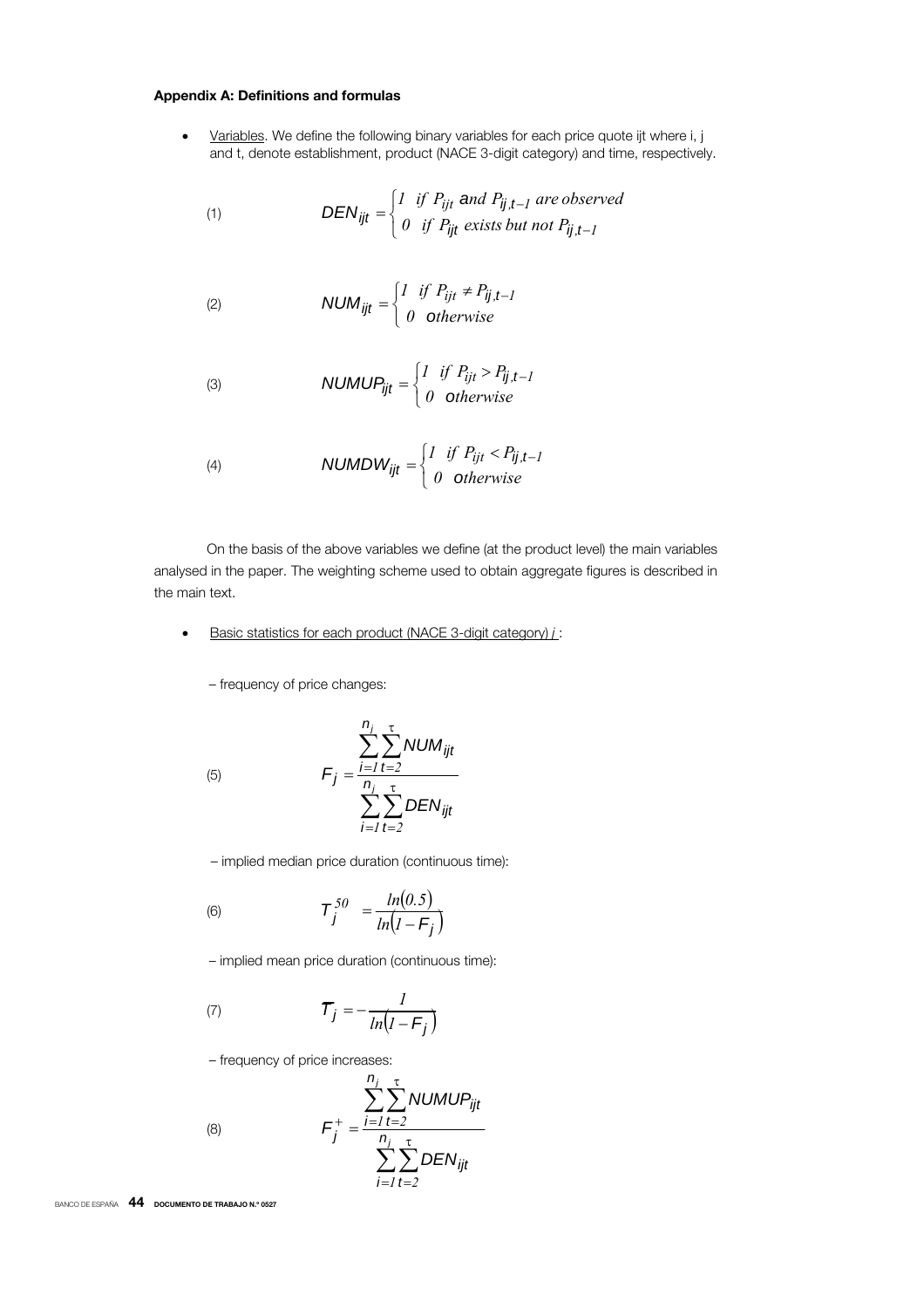– frequency of price decreases

$$
F_j^- = \frac{\sum_{i=1}^{n_j} \sum_{t=2}^{T} NUMDW_{ijt}}{\sum_{i=1}^{n_j} \sum_{t=2}^{T} DEN_{ijt}}
$$

– duration of price spells

(9)

(10) 
$$
d_{j} = \frac{\sum_{i=1}^{N_{j}} \sum_{s=1}^{NS_{i}} \frac{d_{ijs}}{NS_{i}}}{N_{j}}
$$

where *dijs* is the duration of spell *s* of product *j* in establishment *i*, *Nj* is the number of establishment selling product *j* and *NSi* refers to the number of spells observed for establishment *i*.

– average price change in p.c.

(11) 
$$
\Delta P_j = \frac{\sum_{i=1}^{n_j} \sum_{t=2}^{\tau} NUM_{jt} |In P_{jt} - In P_{j,t-1}|}{\sum_{i=1}^{n_i} \sum_{t=2}^{\tau} NUM_{jt}}
$$

– average price increase in p.c.

(12) 
$$
\overline{\Delta}_{j}^{+} = \frac{\sum_{i=1}^{n_{j}} \sum_{t=2}^{\tau} NUMUP_{ijt}(ln P_{ijt} - ln P_{ij,t-1})}{\sum_{i=1}^{n_{j}} \sum_{t=2}^{\tau} NUMUW_{ijt}}
$$

– average price decrease in p.c.

(13) 
$$
\overline{\Delta P_{j}} = \frac{\sum_{i=1}^{n_{j}} \sum_{t=2}^{\tau} NUMDW_{ijt} (ln P_{ij,t-1} - ln P_{ijt})}{\sum_{i=1}^{n_{j}} \sum_{t=2}^{\tau} NUMDW_{ijt}}
$$

BANCO DE ESPAÑA 45 DOCUMENTO DE TRABAJO N.º 0527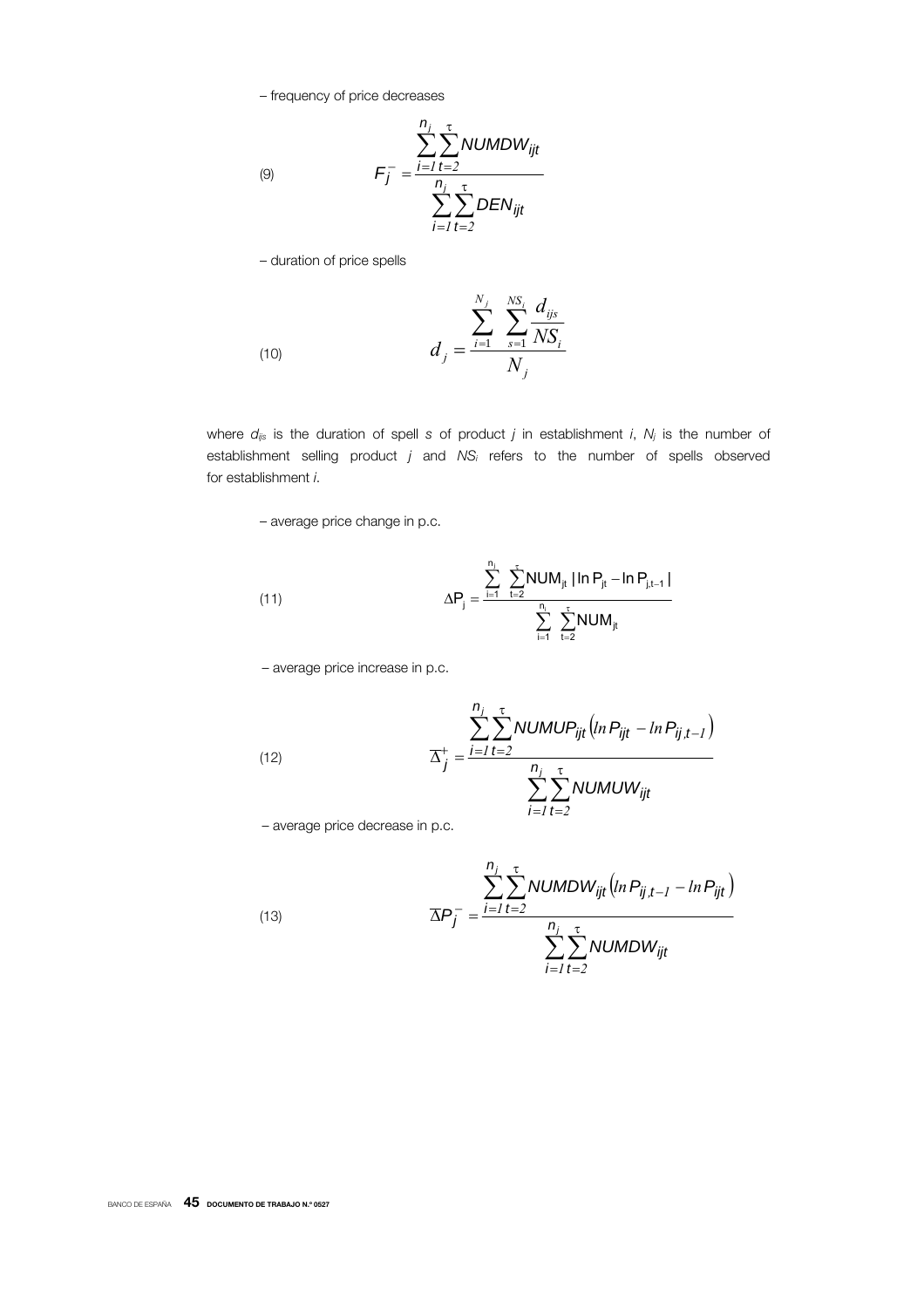### Appendix B: Definition and sources of the variables used in the cross-sectional analysis of the determinants of the frequency of price changes

The variables described below are defined at the NACE 3 digit level, with the exception of IMPORT PENETRATION, which is defined at the NACE 2 digit level.

LABOUR SHARE: Share of labour costs in terms of total costs. Source: Industrial Survey.

ENERGY: Share of energy inputs in terms of total costs. Source: Industrial Survey.

- NON ENERGY INTERMEDIATE GOODS: Share of non energy intermediate goods in terms of total costs. Source: Industrial Survey.
- OUTSOURCING: Works carried out by other firms in terms of total costs. Source: Industrial Survey.
- IMPORT PENETRATION: Total imports over total resources (production plus total imports). Source: Input-Output Tables.
- DEMAND CONDITIONS: Importance attached by firms to demand conditions in explaining price changes. Source: Banco de España survey on pricing behaviour. See Álvarez and Hernando (2005).
- ATTRACTIVE PRICES: Fraction of prices set in attractive terms. Source: PPI database.
- SIZE: Average size of price changes (in absolute value). Source: PPI database.
- GOVERNMENT SET: Fraction of companies whose price is set by the government. Source: Banco de España survey on pricing behaviour. See Álvarez and Hernando (2005).
- ELECTRICITY DUMMY: Dummy variable that is equal to one for "Production and distribution of electricity" (NACE 3-digt code 401).
- TEXTILE FIBERS DUMMY: Dummy variable that is equal to one for "Manufacture of man-made fibres" (NACE 3-digit code 247).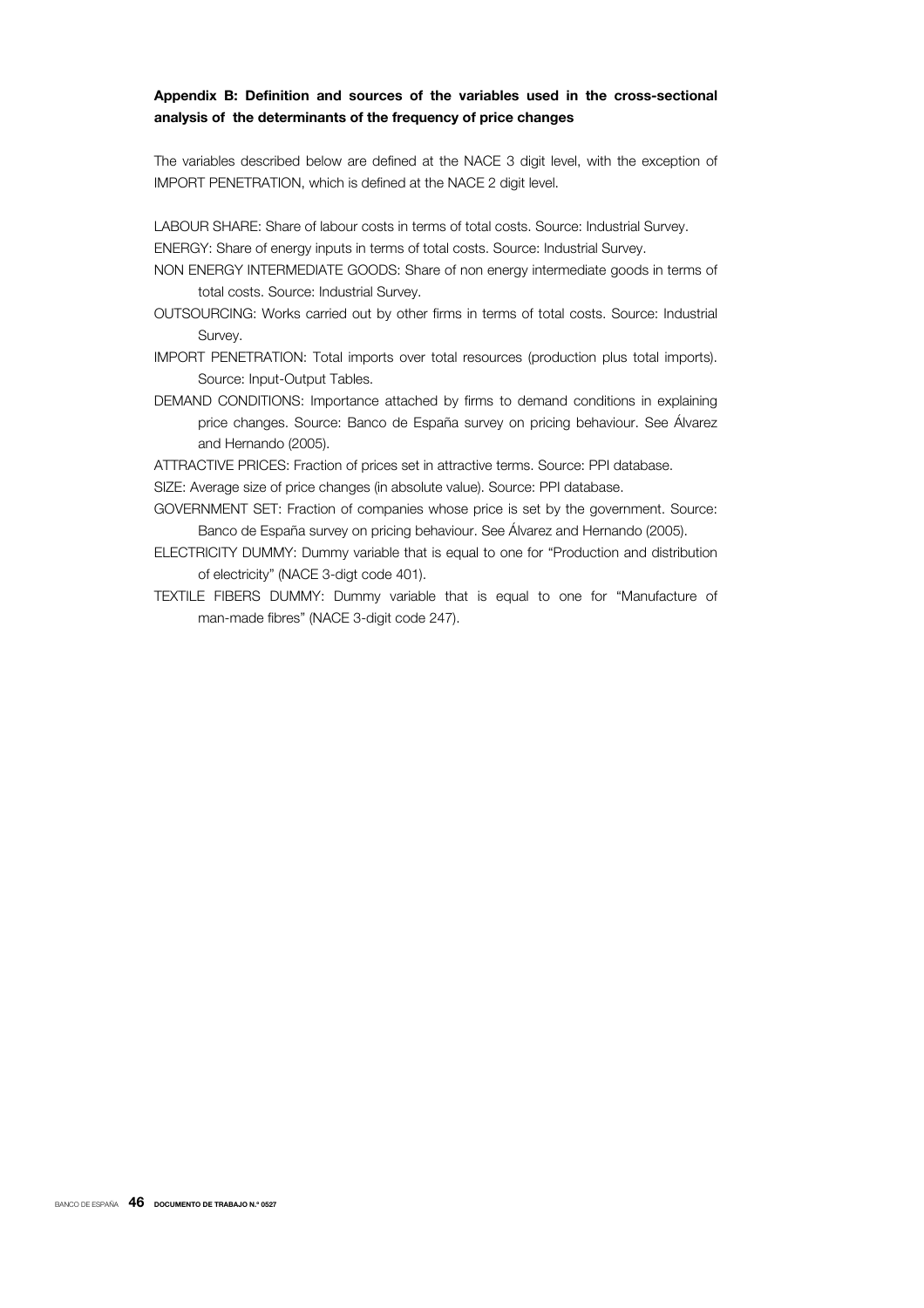### **REFERENCES**

- ÁLVAREZ, L. J., P. BURRIEL and I. HERNANDO (2005a). *Do decreasing hazard functions of price durations make any sense?,* Working Paper N.º 0508, Banco de España.
- –– (2005b). *The determinants of price stickiness at the producer level: a microeconometric approach,* mimeo, Banco de España.
- ÁLVAREZ, L. J., and I. HERNANDO (2004). *Price setting behaviour in Spain. Stylised facts using consumer price micro data,* Working Paper N.º 0422, Banco de España.
- –– (2005). *The price setting behaviour of Spanish firms: evidence from survey data,* mimeo, Banco de España.
- DEHAENE, S., and J. MEHLER (1992). "Cross-linguistic regularities in the frequency of number words", *Cognition,* 43, pp. 1-29
- DIAS, M., D. DIAS, and P. NEVES (2004). *Stylised features of price setting behaviour in Portugal: 1992-2001,* ECB Working Paper N.º 332.
- GARRIDO, M. (2001). "Los índices de precios industriales", *Fuentes estadísticas,* octubre.
- NUÑEZ, S., and M. PÉREZ (2001). *El grado de concentración en las ramas productivas de la economía española,* Documento de Trabajo N.º 0113, Banco de España.
- SABBATINI, R., S. FABIANI, A. GATULLI and G. VERONESE (2004). *Producer price behaviour in Italy: Evidence from micro PPI data,* mimeo, Banca d'Italia.
- SCHINDLER, R. M., and P. N. KIRBY (1997). "Patterns of rightmost digits used in advertised prices: implications for nine-ending effects", *Journal of Consumer Research,* 24 (2), pp. 192-201.
- STAHL, H. (2004). *Price rigidity in German manufacturing,* mimeo, Deutsche Bundesbank.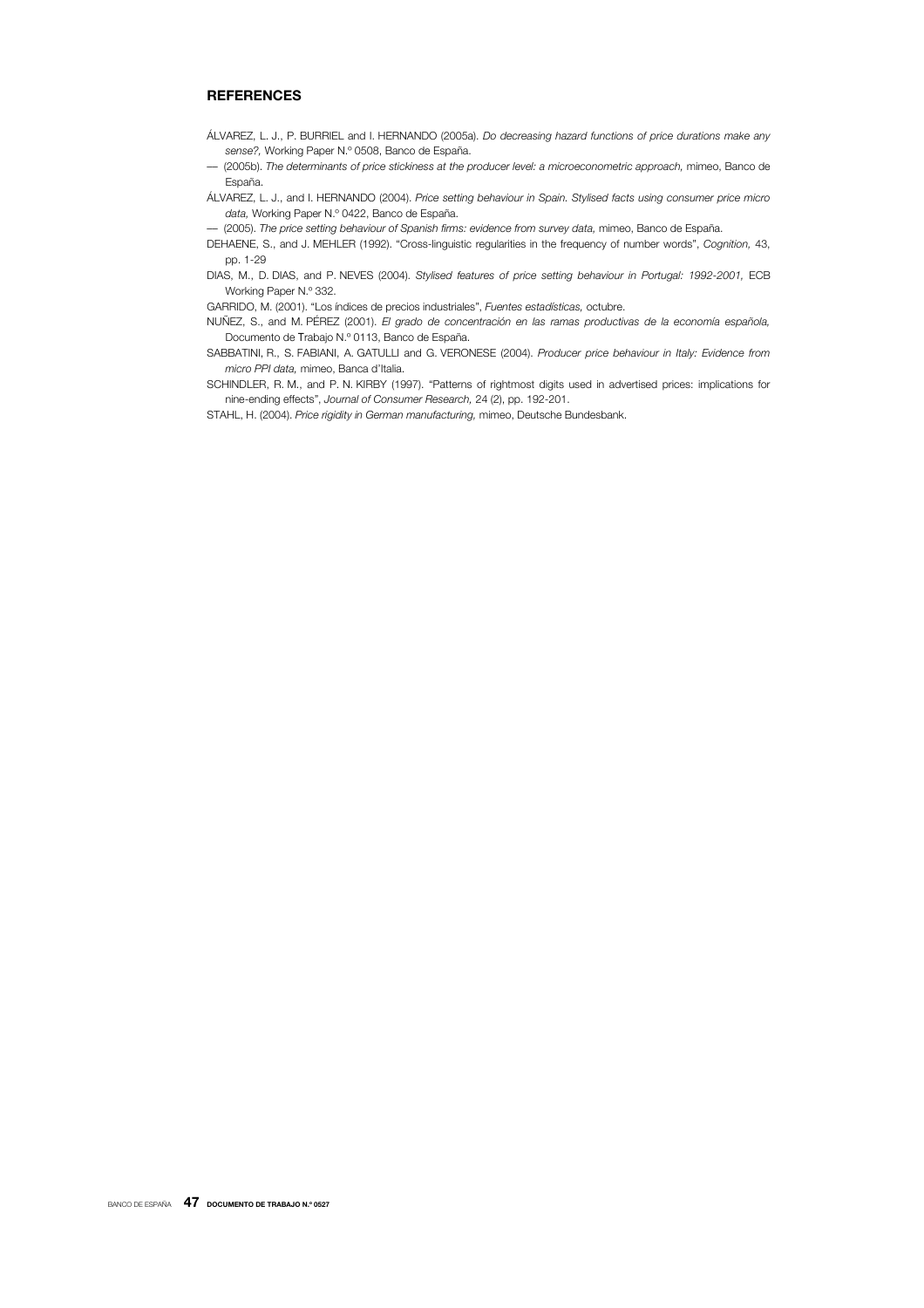### BANCO DE ESPAÑA PUBLICATIONS

#### WORKING PAPERS<sup>1</sup>

- 0401 ROBERTO BLANCO, SIMON BRENNAN AND IAN W. MARSH: An empirical analysis of the dynamic relationship between investment grade bonds and credit default swaps.
- 0402 ENRIQUE ALBEROLA AND LUIS MOLINA: What does really discipline fiscal policy in emerging markets? The role and dynamics of exchange rate regimes.
- 0403 PABLO BURRIEL-LLOMBART: An economic analysis of education externalities in the matching process of UK regions (1992-1999).
- 0404 FABIO CANOVA, MATTEO CICCARELLI AND EVA ORTEGA: Similarities and convergence in G-7 cycles.
- 0405 ENRIQUE ALBEROLA, HUMBERTO LÓPEZ AND LUIS SERVÉN: Tango with the gringo: the hard peg and real misalignment in Argentina.
- 0406 ANA BUISÁN, JUAN CARLOS CABALLERO AND NOELIA JIMÉNEZ: Determinación de las exportaciones de manufacturas en los países de la UEM a partir de un modelo de oferta-demanda.
- 0407 VÍTOR GASPAR, GABRIEL PÉREZ QUIRÓS AND HUGO RODRÍGUEZ MENDIZÁBAL: Interest rate determination in the interbank market.
- 0408 MÁXIMO CAMACHO, GABRIEL PÉREZ-QUIRÓS AND LORENA SAIZ: Are European business cycles close enough to be just one?
- 0409 JAVIER ANDRÉS, J. DAVID LÓPEZ-SALIDO AND EDWARD NELSON: Tobin's imperfect assets substitution in optimizing general equilibrium.
- 0410 A. BUISÁN, J. C. CABALLERO, J. M. CAMPA AND N. JIMÉNEZ: La importancia de la histéresis en las exportaciones de manufacturas de los países de la UEM.
- 0411 ANDREW BENITO, FRANCISCO JAVIER DELGADO AND JORGE MARTÍNEZ PAGÉS: A synthetic indicator of financial pressure for Spanish firms.
- 0412 JAVIER DELGADO, IGNACIO HERNANDO AND MARÍA J. NIETO: Do European primarily Internet banks show scale and experience efficiencies?
- 0413 ÁNGEL ESTRADA, JOSÉ LUIS FERNÁNDEZ, ESTHER MORAL AND ANA V. REGIL: A quarterly macroeconometric model of the Spanish economy.
- 0414 GABRIEL JIMÉNEZ AND JESÚS SAURINA: Collateral, type of lender and relationship banking as determinants of credit risk.
- 0415 MIGUEL CASARES: On monetary policy rules for the euro area.
- 0416 MARTA MANRIQUE SIMÓN AND JOSÉ MANUEL MARQUÉS SEVILLANO: An empirical approximation of the natural rate of interest and potential growth. (The Spanish original of this publication has the same number).
- 0417 REGINA KAISER AND AGUSTÍN MARAVALL: Combining filter design with model-based filtering (with an application to business-cycle estimation).
- 0418 JÉRÔME HENRY, PABLO HERNÁNDEZ DE COS AND SANDRO MOMIGLIANO: The short-term impact of government budgets on prices: evidence from macroeconometric models.
- 0419 PILAR BENGOECHEA AND GABRIEL PÉREZ-QUIRÓS: A useful tool to identify recessions in the euro area.
- 0420 GABRIEL JIMÉNEZ, VICENTE SALAS AND JESÚS SAURINA: Determinants of collateral.
- 0421 CARMEN MARTÍNEZ-CARRASCAL AND ANA DEL RÍO: Household borrowing and consumption in Spain: A VECM approach.
- 0422 LUIS J. ÁLVAREZ AND IGNACIO HERNANDO: Price setting behaviour in Spain: Stylised facts using consumer price micro data.
- 0423 JUAN CARLOS BERGANZA AND ALICIA GARCÍA-HERRERO: What makes balance sheet effects detrimental for the country risk premium?
- 0501 ÓSCAR J. ARCE: The fiscal theory of the price level: a narrow theory for non-fiat money.
- 0502 ROBERT-PAUL BERBEN, ALBERTO LOCARNO, JULIAN MORGAN AND JAVIER VALLÉS: Cross-country differences in monetary policy transmission.
- 0503 ÁNGEL ESTRADA AND J. DAVID LÓPEZ-SALIDO: Sectoral mark-up dynamics in Spain.
- 0504 FRANCISCO ALONSO, ROBERTO BLANCO AND GONZALO RUBIO: Testing the forecasting performance of Ibex 35 option-implied risk-neutral densities.

j

<sup>1.</sup> Previously published Working Papers are listed in the Banco de España publications calalogue.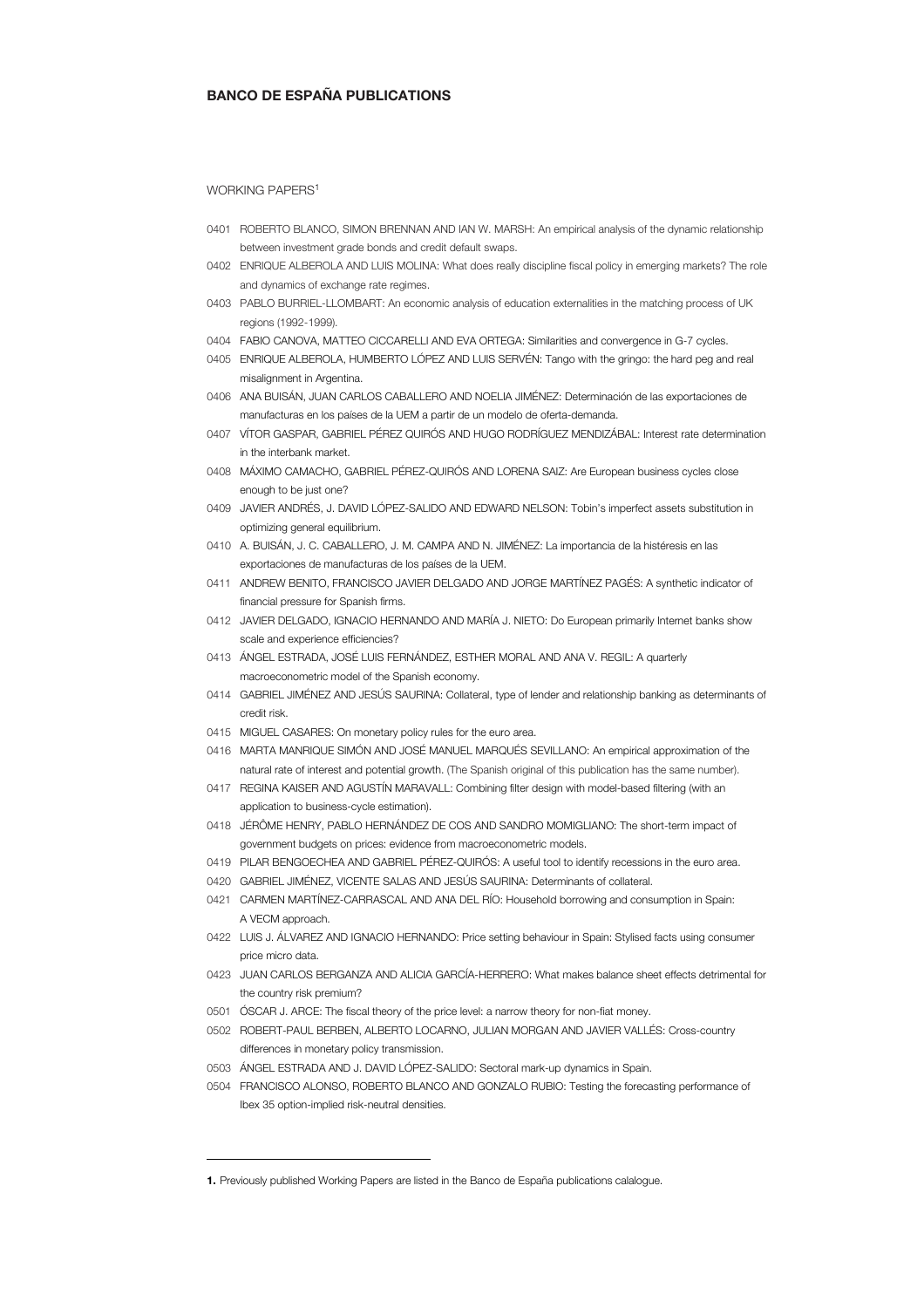- 0505 ALICIA GARCÍA-HERRERO AND ÁLVARO ORTIZ: The role of global risk aversion in explaining Latin American sovereign spreads.
- 0506 ALFREDO MARTÍN, JESÚS SAURINA AND VICENTE SALAS: Interest rate dispersion in deposit and loan markets.
- 0507 MÁXIMO CAMACHO AND GABRIEL PÉREZ-QUIRÓS: Jump-and-rest effect of U.S. business cycles.
- 0508 LUIS J. ÁLVAREZ, PABLO BURRIEL AND IGNACIO HERNANDO: Do decreasing hazard functions for price changes make any sense?
- 0509 ÁNGEL DE LA FUENTE AND JUAN F. JIMENO: The private and fiscal returns to schooling and the effect of public policies on private incentives to invest in education: a general framework and some results for the EU.
- 0510 JUAN J. DOLADO, MARCEL JANSEN AND JUAN F. JIMENO: Dual employment protection legislation: a framework for analysis.
- 0511 ANA DEL RÍO AND GARRY YOUNG: The determinants of unsecured borrowing: evidence from the British household panel survey.
- 0512 ANA DEL RÍO AND GARRY YOUNG: The impact of unsecured debt on financial distress among British households.
- 0513 ADELA LUQUE: Skill mix and technology in Spain: evidence from firm-level data.
- 0514 J. DAVID LÓPEZ-SALIDO, FERNANDO RESTOY AND JAVIER VALLÉS: Inflation differentials in EMU: The Spanish case.
- 0515 ISAAC ALFON, ISABEL ARGIMÓN AND PATRICIA BASCUÑANA-AMBRÓS: How individual capital requirements affect capital ratios in UK banks and building societies.
- 0516 JOSÉ MANUEL CAMPA AND IGNACIO HERNANDO: M&As performance in the European financial industry.
- 0517 ALICIA GARCÍA-HERRERO AND DANIEL SANTABÁRBARA: Does China have an impact on foreign direct investment to Latin America?
- 0518 MAXIMO CAMACHO, GABRIEL PEREZ-QUIROS AND LORENA SAIZ: Do European business cycles look like one?
- 0519 DANIEL PÉREZ, VICENTE SALAS-FUMÁS AND JESÚS SAURINA: Banking integration in Europe.
- 0520 JORDI GALÍ, MARK GERTLER AND J. DAVID LÓPEZ-SALIDO: Robustness of the estimates of the hybrid New Keynesian Phillips curve.
- 0521 JAVIER ANDRÉS, J. DAVID LÓPEZ-SALIDO AND EDWARD NELSON: Sticky-price models and the natural rate hypothesis.
- 0522 OLYMPIA BOVER: Wealth effects on consumption: microeconometric estimates from the Spanish survey of household finances.
- 0523 ENRIQUE ALBEROLA, LUIS MOLINA AND DANIEL NAVIA: Say you fix, enjoy and relax: the deleterious effect of peg announcements on fiscal discipline.
- 0524 AGUSTÍN MARAVALL: An application of the TRAMO SEATS automatic procedure; direct versus indirect adjustment.
- 0525 ALICIA GARCÍA-HERRERO AND MARÍA SOLEDAD MARTÍNEZ-PERÍA: The mix of international banks' foreign claims: determinants and implications for financial stability.
- 0526 J. IGNACIO GARCÍA-PÉREZ AND JUAN F. JIMENO: Public sector wage gaps in Spanish regions.
- 0527 LUIS J. ÁLVAREZ, PABLO BURRIEL AND IGNACIO HERNANDO: Price setting behaviour in Spain: evidence from micro PPI data.

| BANCODE <b>ESPANA</b> |
|-----------------------|
|                       |

Unidad de Publicaciones Alcalá, 522; 28027 Madrid Telephone +34 91 338 6363. Fax +34 91 338 6488 *e-mail:* Publicaciones@bde.es www.bde.es